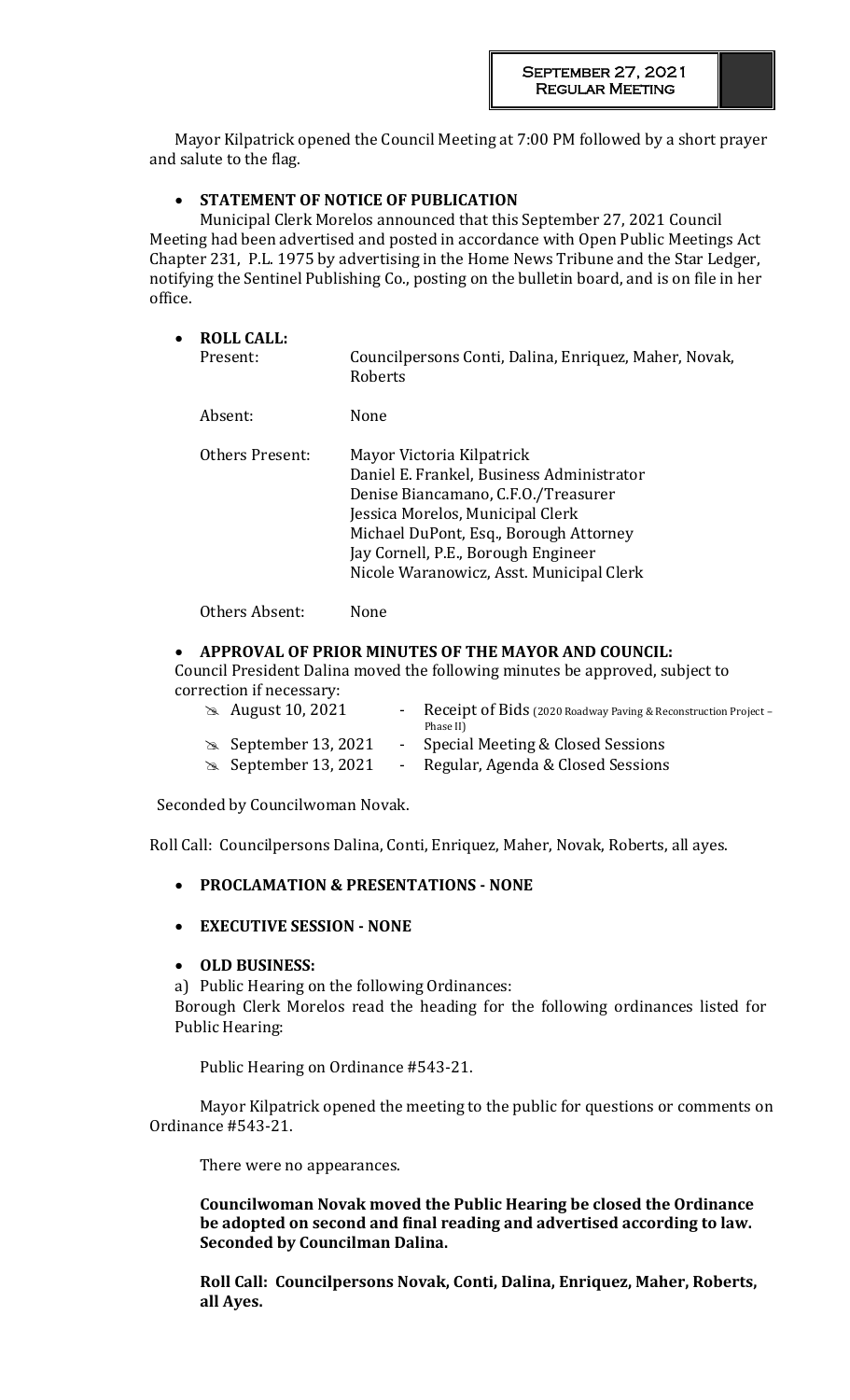# **ORDINANCE #543-21**

# **AN ORDINANCE AMENDING AND SUPPLEMENTING CHAPTER XIV OF THE REVISED GENERAL ORDINANCES OF THE BOROUGH OF SAYREVILLE TO AMEND SECTION 14-14.9 "MISCELLANEOUS FEES"**

**14-14.9 Miscellaneous Fees.** The following fees shall be established for inspections, equipment, permits or other such service provided by the Water and Sewer Department:

| $\Omega$<br>ጦገ |                     |                               |
|----------------|---------------------|-------------------------------|
|                | e. Return check fee | \$20.00<br>ง <del>∠ว.บบ</del> |

**BE IT FURTHER ORDAINED** by the Mayor and Borough Council of the Borough of Sayreville, in the County of Middlesex, that Chapter 14, of the Revised General Ordinances of the Borough of Sayreville, shall also be amended to reflect such change.

All Ordinances or parts of Ordinances inconsistent herewith are hereby repealed and this Ordinance shall take effect immediately upon final passage and publication in accordance with law.

# **INTRODUCED/APPROVED ON FIRST READING**

DATED: September 13, 2021

/s/Jessica Morelos, R.M.C. /s/Mary J. Novak, Councilman Clerk of the Borough of Sayreville (Water/Sewer Committee)

**ADOPTED ON SECOND READING** DATED: September 27, 2021

/s/Jessica Morelos, R.M.C. /s/Mary J. Novak, Councilman Clerk of the Borough of Sayreville (Water/Sewer Committee)

# **APPPROVAL BY THE MAYOR ON THIS \_27th \_ DAY OF \_SEPTEMBER\_, 2021.**

/s/Victoria Kilpatrick, Mayor Borough of Sayreville

APPROVED AS TO FORM:

/s/MICHAEL DUPONT, ESQ., Borough Attorney

b) Appointments: Mayor Kilpatrick made the following appointments:

MUNICIPAL ALLIANCE Jeanmarie O'Leary Nicole Waranowicz

Council President Dalina made a motion to approve the appointments. Seconded by Councilman Enriquez.

Roll Call Vote: Councilpersons Dalina, Conti, Enriquez, Maher, Novak, Roberts, all ayes.

# **NEW BUSINESS:**

a) Introduction of the following ordinances: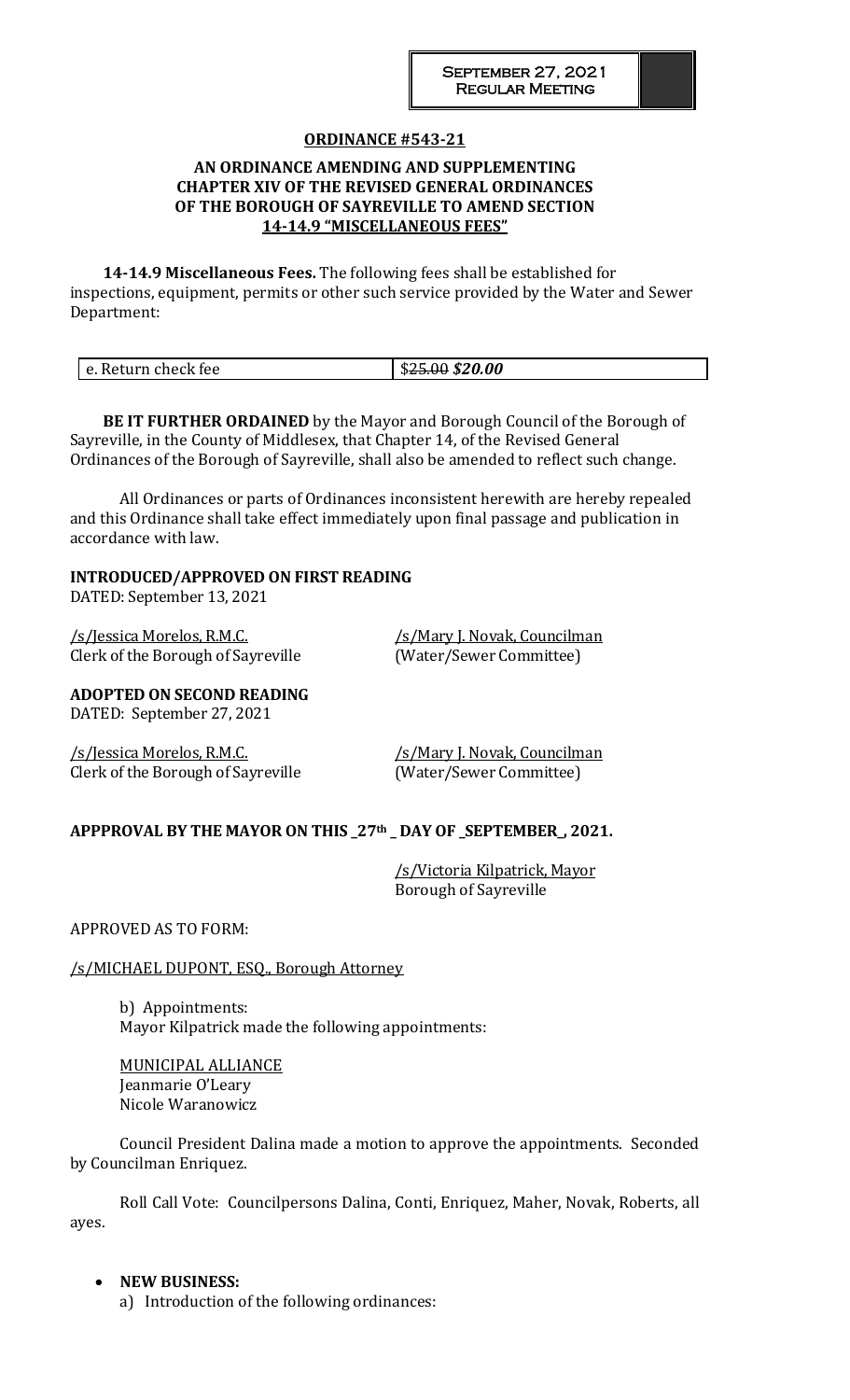# **ORDINANCE #544-21 AN ORDINANCE AMENDING AND SUPPLEMENTING CHAPTER 2 OF THE REVISED GENERAL ORDINANCES OF THE BOROUGH OF SAYREVILLE TO AMEND SECTION 2-31.6 AND SECTION 2-31.7 REGARDING REMOVAL OF TREES**

 **(Public Works Committee – Co. Dalina – Public Hearing 10-12-21)**

Council President Dalina moved the Ordinance be approved on first reading, advertised according to law and a Public Hearing be scheduled for October 12, 2021. Motion was seconded by Councilwoman Novak.

Roll Call: Councilpersons Dalina, Conti, Enriquez, Maher, Novak, Roberts, all ayes.

# **CONSENT AGENDA RESOLUTIONS**

Council President Dalina opened the meeting for any questions or comments on Consent Agenda Resolutions.

There were no appearances:

Council President Dalina made a motion to close the Public Portion and adopt the Consent Agenda Resolutions. Seconded by Councilwoman Novak.

Roll Call: Councilpersons Dalina, Conti, Enriquez, Maher, Novak, Roberts, all Ayes.

#### **RESOLUTION #2021-240**

**WHEREAS,** all bills submitted to the Borough of Sayreville covering services, work, labor and material furnished the Borough of Sayreville have been duly audited by the appropriate committee;

**NOW, THEREFORE, BE IT AND IT IS HEREBY RESOLVED** that all bills properly verified according to law and properly audited by the appropriate committees be and the same are hereby ordered to be paid by the appropriate Borough officials.

/s/ Victoria Kilpatrick, Mayor

| /s/ Vincent Conti, Councilman  | <u>/s/ Michele Maher, Councilwoman</u> |
|--------------------------------|----------------------------------------|
| /s/ Kevin Dalina, Councilman   | <u>/s/ Mary J. Novak, Councilwoman</u> |
| /s/ Damon Enriquez, Councilman | /s/ Donna Roberts, Councilwoman        |

Reviewed by the Borough Attorney and is approved as to form and the Resolution satisfies all of the legal requirements for the Mayor's signature.

/s/ Michael R. DuPont, Borough Attorney

**Bill list of September 27, 2021 in the amount of \$2,542,865.47 in a separate Bill List File for 2021 (See Appendix Bill List 2021-A for this date).**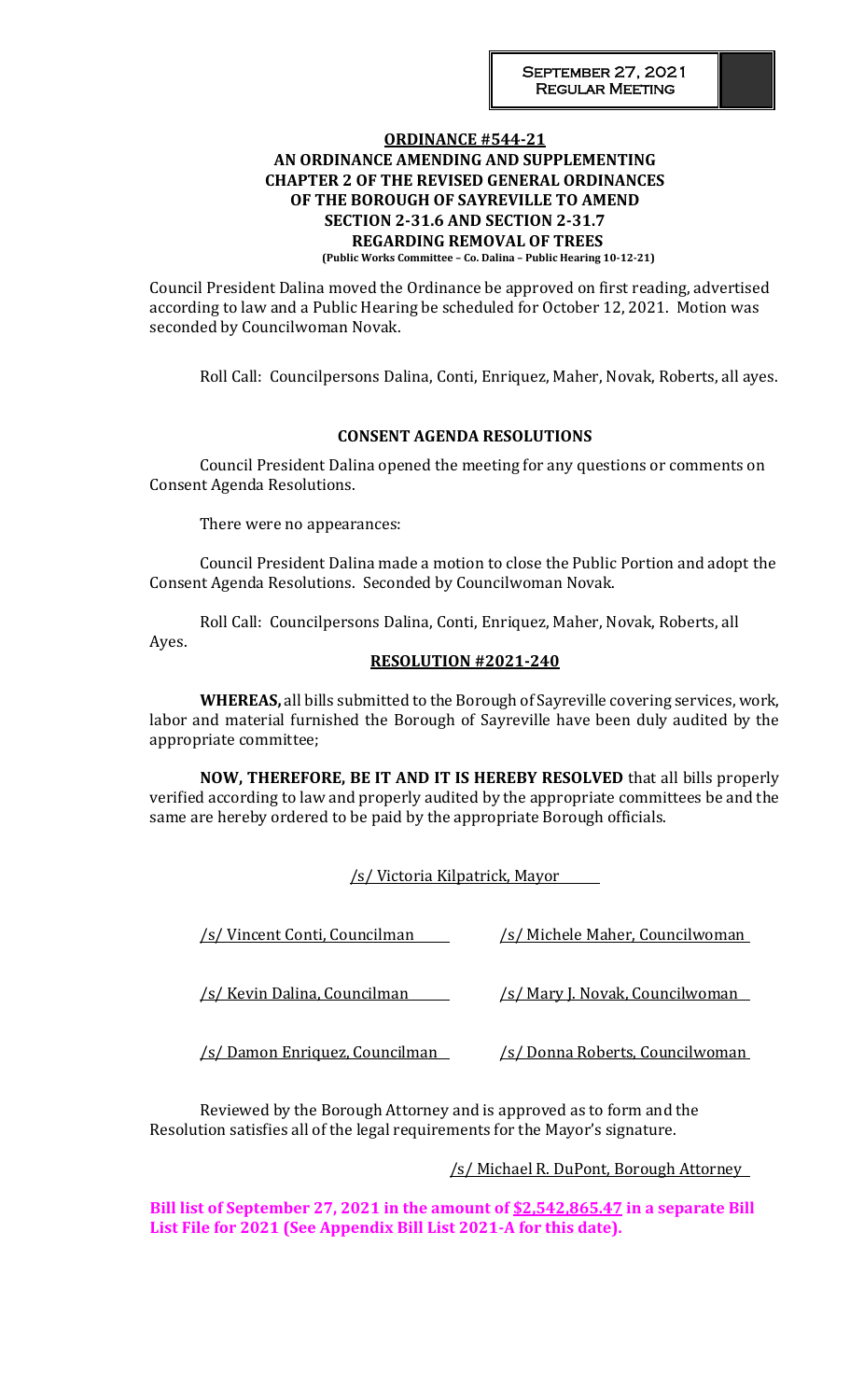# **RESOLUTION #2021-241**

# **A RESOLUTION OF THE BOROUGH OF SAYREVILLE IN THE COUNTY OF MIDDLESEX, STATE OF NEW JERSEY, MEMORALIZING THE RESOLUTION DESIGNATING THE PROPERTY COMMONLY KNOWN AS THE FORMER NATIONAL AMUSEMENTS THEATER SITE AS AN AREA IN NEED OF REVELOPMENT**

**WHEREAS,** the Local Redevelopment and Housing Law, N.J.S.A. 40A:12A-1 et. seq. provides a mechanism to empower and assist local governments in an effort to promote programs for redevelopment; and

**WHEREAS**, the Sayreville Planning Board was directed by the Borough Council, pursuant to Resolution dated May 10, 2021, to conduct a preliminary investigation in order to investigate the area listed within the chart below and generally described as the Study Area to determine if the Study Area should be determined to be a Non-Condemnation Area in Need of Redevelopment under the Local Redevelopment and Housing Law, N.J.S.A. 40A:12A-1, et seq. (the "LRHL"). The following property is included within the Study Area presently being investigated:

| Nο. | <b>Address</b>                        | <b>Block</b> | Lot. |
|-----|---------------------------------------|--------------|------|
|     | <b>Former National Amusement Site</b> | 265          |      |
|     | <b>Former National Amusement Site</b> | 273          |      |
|     | <b>Former National Amusement Site</b> | 274.01       |      |

**WHEREAS**, the Planning Board retained Michael Fowler, AICP, PP of Michael Fowler Associates, LLC. to perform a preliminary investigation as to whether the Study Area, or any portion thereof, constitutes an "area in need of redevelopment" in accordance with the LRHL; and

**WHEREAS,** the LRHL requires the Board to conduct a public hearing prior to making its determination whether the Study Area should be designated as "an area in need of redevelopment" at which hearing the Board shall hear all persons who are interested in or would be affected by a determination that the Study Area is a redevelopment area; and

**WHEREAS,** the LRHL requires that the Board, prior to conducting such public hearing, publish notice in a newspaper of general circulation in the Township once each week for two (2) consecutive weeks, with the last publication made not less than ten (10) days prior to such public hearing; and

**WHEREAS,** the LRHL further requires that such notice be mailed at least ten (10) days prior to such public hearing to the last owner(s) of the relevant properties in accordance with the Township's assessment records; and

**WHEREAS**, Michael P. Fowler, AICP, PP did prepare and provide to the Planning Board a Preliminary Investigation Report for Non-Condemnation Area (the "Report") dated July 2021, and said Report stated that the Study Area meets the criteria set forth in N.J.S.A. 40A:12A-5, subsections A, B, C & H

**WHEREAS,** the Board held a public hearing to determine whether the Study Area is a "non-condemnation area in need of redevelopment" under the criteria set forth in Section 5 of the LRHL at a special meeting of the Board held electronically on August 18, 2021; and

**WHEREAS,** notice of the Public Hearing was provided in the official newspaper of the Township on two consecutive weeks, the last being not less than ten (10) days before the Public Hearing; and

**WHEREAS,** notice was also provided to property owners in the Study Area; and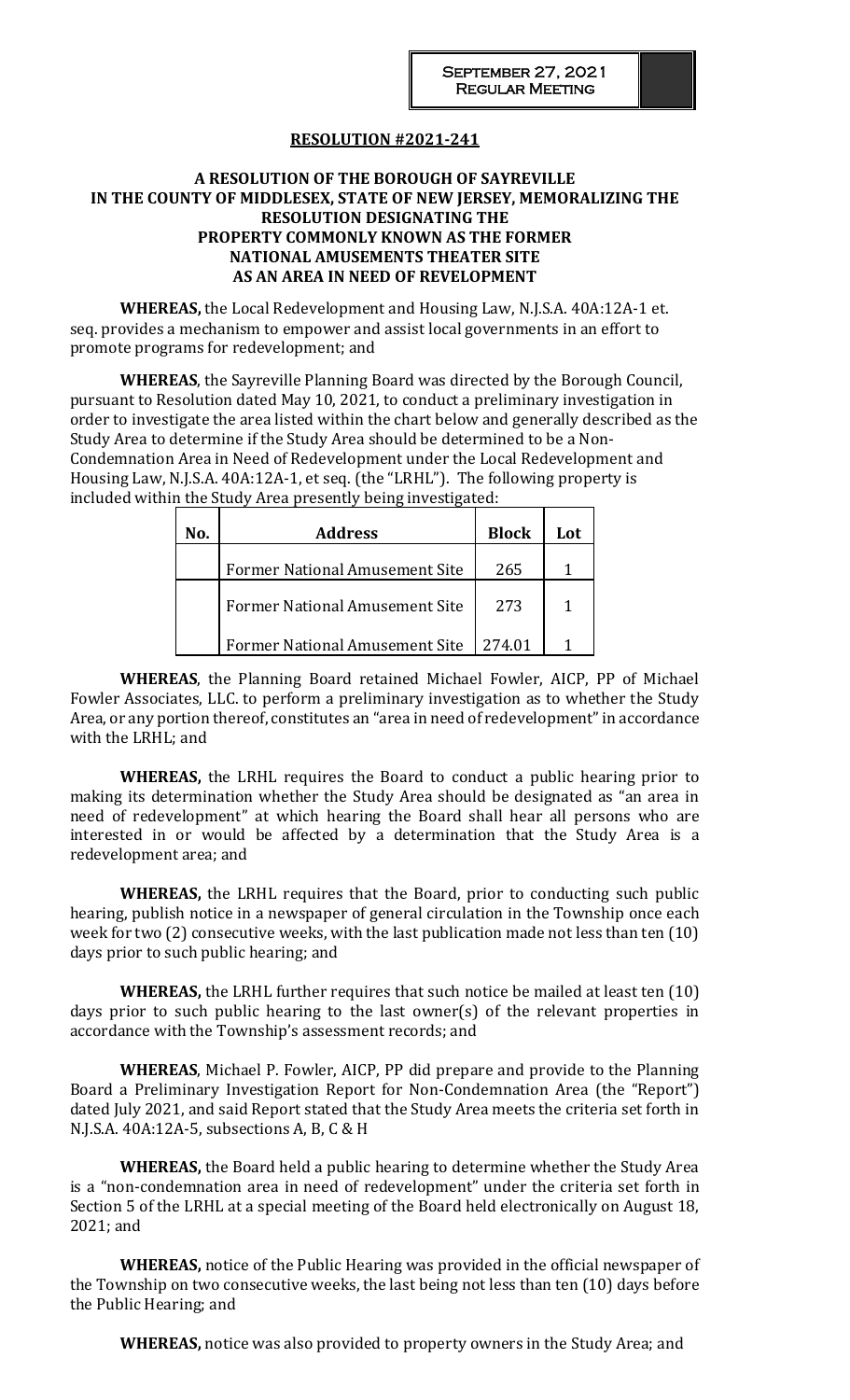**WHEREAS,** at the Public Hearing, Michael P. Fowler AICP, PP presented the Report and advised that the Study Area meets the criteria set forth in  $N.I.S.A.$  40A:12A-5, subsections A, B, C & H as a "non-condemnation area in need of redevelopment"; and

**WHEREAS,** at the Public Hearing, the Planning Board reviewed the Report, heard a presentation and the testimony of Mr. Fowler as well as testimony from any members of the public who were given an opportunity to testify and ask questions of the Planning Board and of Mr. Fowler; and

**WHEREAS,** after the conclusion of the Public Hearing, and in consideration of the Report and the substantial and credible testimony presented, the Planning Board, on August 18, 2021, determined that the Study Area qualified as a "non-condemnation area in need of redevelopment" in accordance with N.J.S.A. 40A:12A-5, which determination was memorialized by Resolution of the Planning Board on September 1, 2021; and

**WHEREAS,** the Borough Council agrees with the recommendation of the Board that the Study Area be designated as "an area in need of redevelopment" pursuant to the LRHL; and

**WHEREAS,** the Township Council wishes to designate as a Non-Condemnation Area in Need of Redevelopment the aforementioned properties located within the Study Area ("Subject Properties") and authorize the office of the Borough Engineer, CME Associates, to prepare a redevelopment plan for the Subject Properties and to present same to the Borough Council for its consideration, and referral to the Planning Board.

**NOW, THEREFORE, BE IT RESOLVED** by the Borough Council of the Borough of Sayreville, in the County of Middlesex, State of New Jersey, as follows:

- 1. The foregoing recitals are incorporated herein as if set forth in full; and
	- 2. The former National Amusements site, Block 265, Lot 1, Block 273, Lot 1 and Block 274.01, Lot 1, are hereby designated as a Non-Condemnation Area in Need of Redevelopment under the Local Redevelopment and Housing Law, N.J.S.A. 40A:12A-1, et seq. (the "LRHL"); and
	- 3. The Determination shall authorize the Borough of Sayreville to use all of the powers provided by the Legislature for use in a redevelopment area excluding the use of eminent domain, thus designating it a "Non-Condemnation Redevelopment Area".
	- 4. The office of the Township Engineer, CME Associates, is hereby authorized to prepare a redevelopment plan for the Subject Properties and to present same to the Borough Council for its consideration, and referral to the Planning Board; and
	- 5. The Borough Clerk is hereby directed to transmit a certified copy of this Resolution by regular and certified mail to the Commissioner of the Department of Community Affairs (the "Commissioner") for review. The Determination of the Study Area as a "non-condemnation area in need of redevelopment" shall not take effect without first receiving the review and approval of the Commissioner. If the Commissioner does not issue an approval or disapproval within thirty (30) calendar days of transmittal, the Determination shall be deemed to be approved.
	- 6. Notice of the Determination (the "Notice") shall be served, within ten (10) days of the Determination, upon all record owners of property located within the delineated area, those whose names are listed on the tax assessor's records, and upon each person who filed a written objection thereto and stated, in or upon the written submission, an address to which the notice of Determination may be sent.
	- 7. A property owner who received notice of the Determination as set forth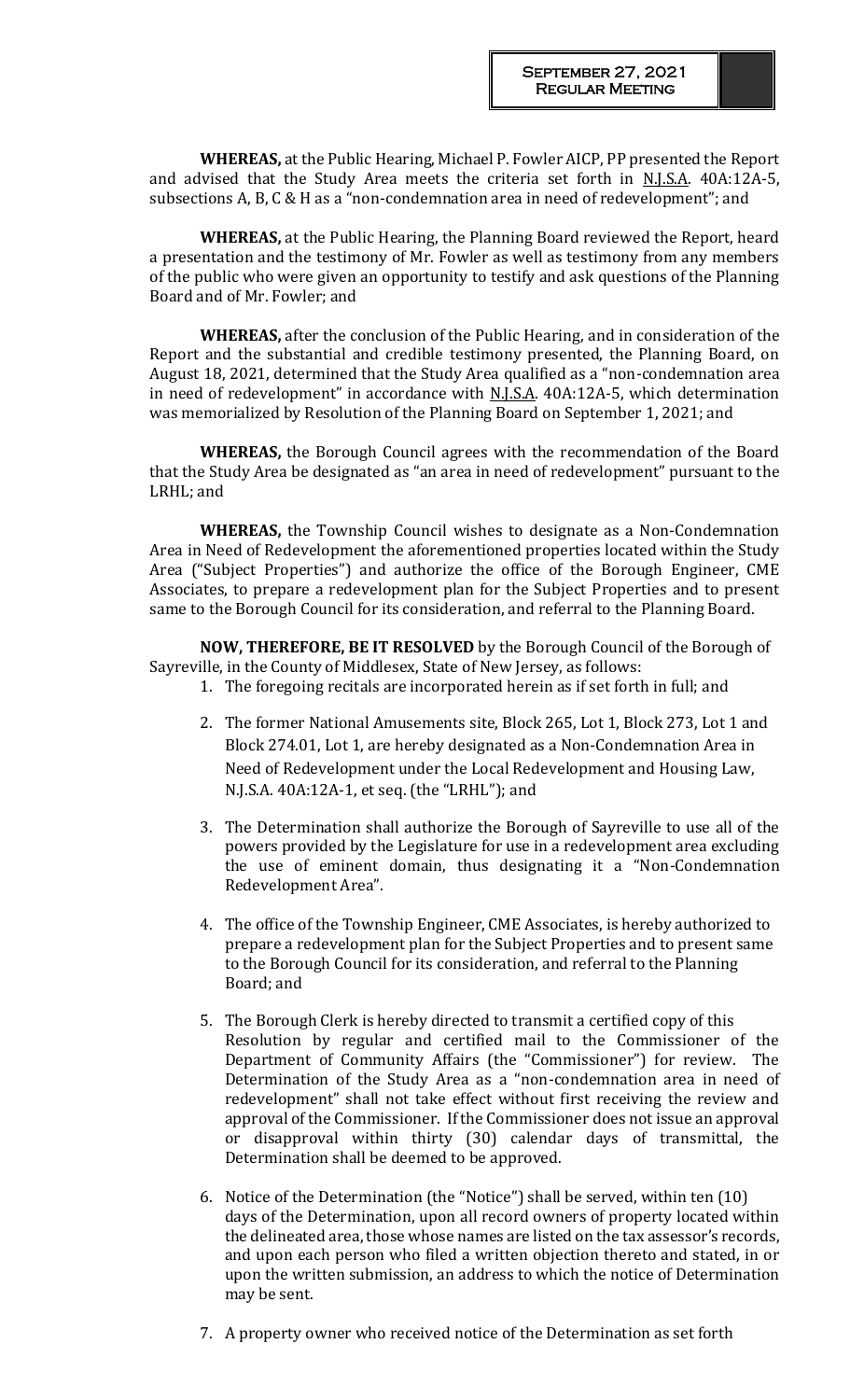above who does not file a legal challenge to the Determination affecting his or her property within 45 days of receipt of such notice shall thereafter be barred from filing such a challenge.

8. This Resolution shall take effect immediately.

**THEREFORE, BE IT FURTHER RESOLVED,** that the former National Amusements Theater Site, Block 265, Lot 1; Block 273, Lot 1 and Block 274.01, Lot 1 is hereby designated as a Non-Condemnation Area in Need of Redevelopment.

> /s/ Michele Maher, Councilwoman (Planning and Zoning Committee)

Reviewed by the Borough Attorney and is approved as to form and the Resolution satisfies all of the legal requirements for the Mayor's signature.

/s/ Michael R. DuPont, Borough Attorney

# **ATTEST: BOROUGH OF SAYREVILLE**

/s/ Jessica Morelos, RMC /s/ Victoria Kilpatrick Municipal Clerk Mayor

# **RESOLUTION #2021-242**

# **A RESOLUTION OF THE BOROUGH OF SAYREVILLE IN THE COUNTY OF MIDDLESEX, STATE OF NEW JERSEY, AUTHORIZING THE DISCHARGE OF MORTGAGE FOR PROPERTY LOCATED AT 7 GEORGE STREET, SAYREVILLE, NEW JERSEY**

**WHEREAS,** a certain Mortgage dated December 2, 1998 was made by Augusta Engelhardt, residing at 7 George Street, Sayreville, New Jersey, in the Borough of Sayreville in the County of Middlesex and State of New Jersey; and

**WHEREAS**, this Mortgage, never modified, was made to secure payment in the amount of EIGHT THOUSAND EIGHT HUNDRED FIFTY EIGHT (\$8,858.00) Dollars, without interest. The mortgage was recorded or registered in the office of the County Recording Officer of Middlesex County, State of New Jersey, on April 29, 1999 in Book 05905 at Page 0299; and

**BE IT AND IT IS HEREBY RESOLVED** Mayor Victoria Kilpatrick and Jessica Morelos, Borough Clerk of the Borough of Sayreville are authorized to execute a Discharge of Mortgage for the property located at 7 George Street, Sayreville, New Jersey.

> /s/ Donna Roberts, Councilwoman (Admin. & Finance Committee)

Reviewed by the Borough Attorney and is approved as to form and the Resolution satisfies all of the legal requirements for the Mayor's signature.

/s/ Michael R. DuPont, Borough Attorney

# **ATTEST: BOROUGH OF SAYREVILLE**

/s/ Jessica Morelos, RMC /s/ Victoria Kilpatrick Municipal Clerk Mayor

# **RESOLUTION #2021-243**

**BE IT RESOLVED** that the proper Borough officials are hereby authorized to

Award a contract for software and maintenance with Queues Enforth Development

(QED), 92 Montvale Ave., Suite 4350, Stoneham, MA 02180, through State Contract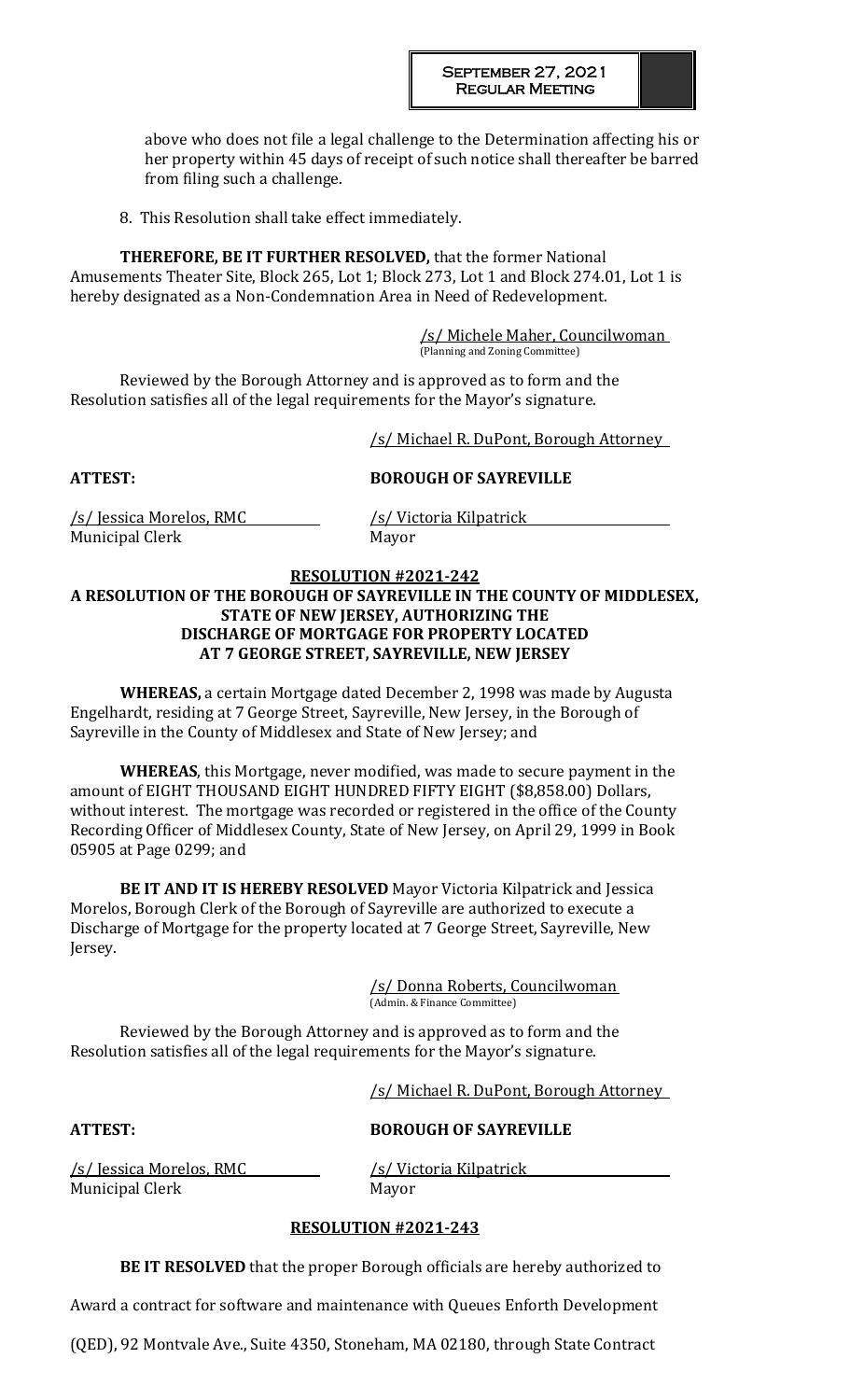#T0109/A83889 at a total cost not to exceed \$28,164.00.

/s/ Vincent Conti, Councilman (Public Safety Committee)

Reviewed by the Borough Attorney and is approved as to form and the Resolution satisfies all of the legal requirements for the Mayor's signature.

/s/ Michael R. DuPont, Borough Attorney

# **ATTEST: BOROUGH OF SAYREVILLE**

/s/ Jessica Morelos, RMC /s/ Victoria Kilpatrick Municipal Clerk Mayor

# **RESOLUTION #2021-244**

**BE IT RESOLVED** that the proper Borough officials are hereby authorized to

award a non-fair and open contract to Modern Material of Keyport, NJ for the

purchase of firearms for the Police Department in an amount not to exceed

\$40,341.60.

/s/ Vincent Conti, Councilman (Public Safety Committee)

Reviewed by the Borough Attorney and is approved as to form and the Resolution satisfies all of the legal requirements for the Mayor's signature.

/s/ Michael R. DuPont, Borough Attorney

/s/ Jessica Morelos, RMC /s/ Victoria Kilpatrick Municipal Clerk Mayor

# **ATTEST: BOROUGH OF SAYREVILLE**

# **RESOLUTION #2021-245**

**BE IT RESOLVED** that the proper Borough officials are hereby authorized

and directed to award a contract for the purchase and installation of carpeting at the

Borough Hall from Commercial Interiors Direct, Inc., 1 South Corporate Drive,

Riverdale, NJ 07457, through ESCNJ Contract 19/20-05 at a total cost not to exceed

\$52,959.90.

/s/ Kevin Dalina, Councilman (Public Works Committee)

Reviewed by the Borough Attorney and is approved as to form and the Resolution satisfies all of the legal requirements for the Mayor's signature.

/s/ Michael R. DuPont, Borough Attorney

# **ATTEST: BOROUGH OF SAYREVILLE**

/s/ Jessica Morelos, RMC /s/ Victoria Kilpatrick Municipal Clerk Mayor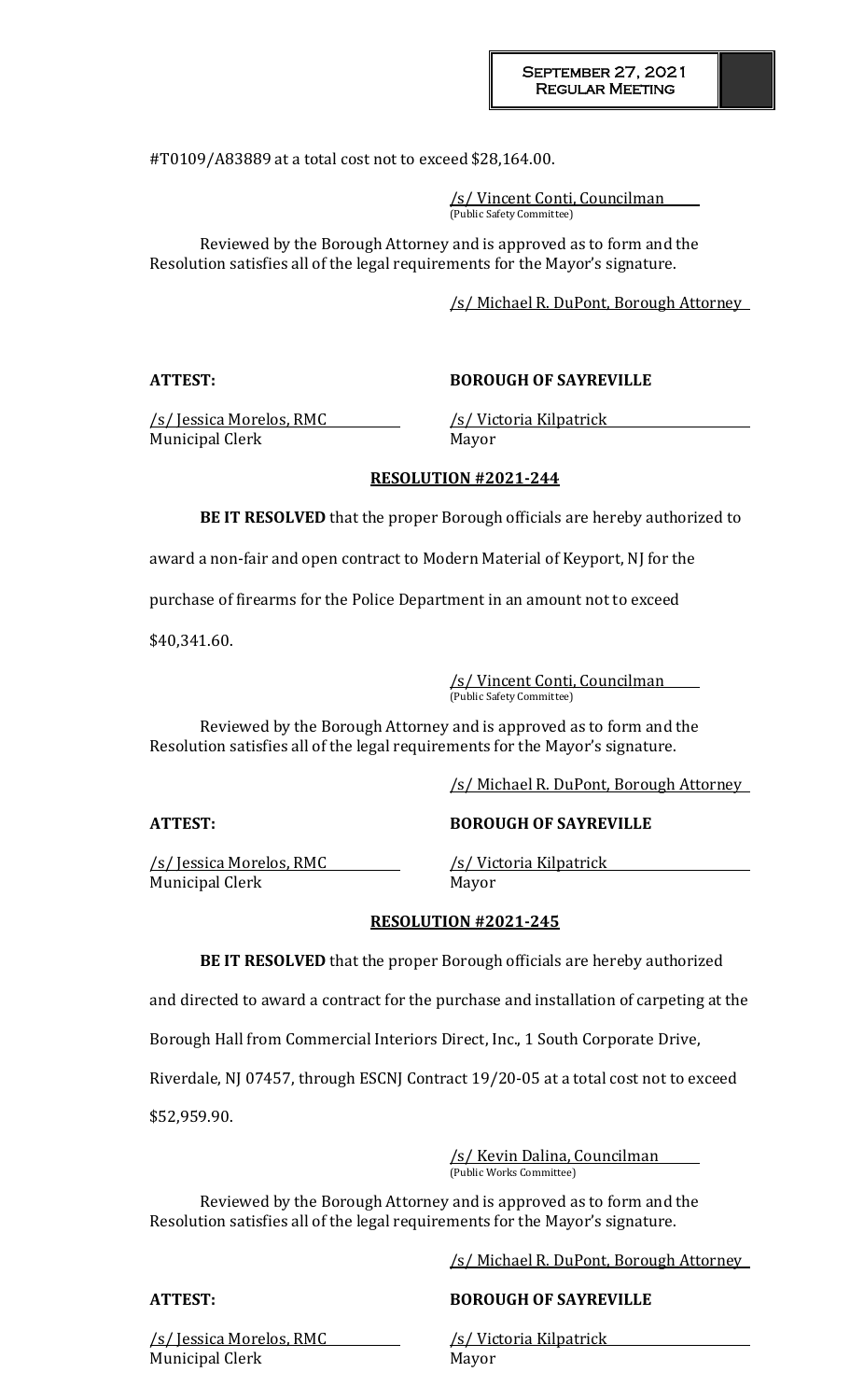# **RESOLUTION #2021-246**

**BE IT AND IT IS HEREBY RESOLVED** that the proper Borough officials are hereby memorializing an award of an emergency contract for a Replacement Aid Compressor to Quincy Compressor, 701 No. Dobson Avenue, Bay Minette, AL 36507, at a total cost not to exceed \$53,600.00.

> /s/ Mary J. Novak, Councilwoman (Water & Sewer Committee)

Reviewed by the Borough Attorney and is approved as to form and the Resolution satisfies all of the legal requirements for the Mayor's signature.

/s/ Michael R. DuPont, Borough Attorney

**ATTEST: BOROUGH OF SAYREVILLE**

Municipal Clerk Mayor

/s/ Jessica Morelos, RMC /s/ Victoria Kilpatrick

# **RESOLUTION #2021-247**

**BE IT RESOLVED** that the proper Borough officials are hereby authorized to

award a non-fair and open contract to Rock Rentals of Clinton, IA for Specialized

Water and Sewer Equipment Rentals on an as needed basis for the Water & Sewer

Department in an amount not to exceed \$44,000.00.

/s/ Mary J. Novak, Councilwoman (Water & Sewer Committee)

Reviewed by the Borough Attorney and is approved as to form and the Resolution satisfies all of the legal requirements for the Mayor's signature.

/s/ Michael R. DuPont, Borough Attorney

# **ATTEST: BOROUGH OF SAYREVILLE**

/s/ Jessica Morelos, RMC /s/ Victoria Kilpatrick Municipal Clerk Mayor

# **RESOLUTION #2021-248**

**WHEREAS,** N.J.S.A. 40A:4-87 provides that the director of the Division of Local Finance may approve the insertion of any special item of revenue in the budget of any county or municipality when such items shall have been made available by law and the amount thereof was not determined at the time of the adoption of the budget; and

**WHEREAS**, said Director may also approve the insertion of an item of appropriation of equal amount:

# **SECTION 1.**

**NOW THEREFORE, BE IT RESOLVED** that the Mayor and Council of the Borough of Sayreville hereby requests the Director of the Division of Local Finance to approve the insertion of the following items of revenue in the budget of the year 2021 in the sums contained in **Section 2** which items are now available as a revenue from the following sources: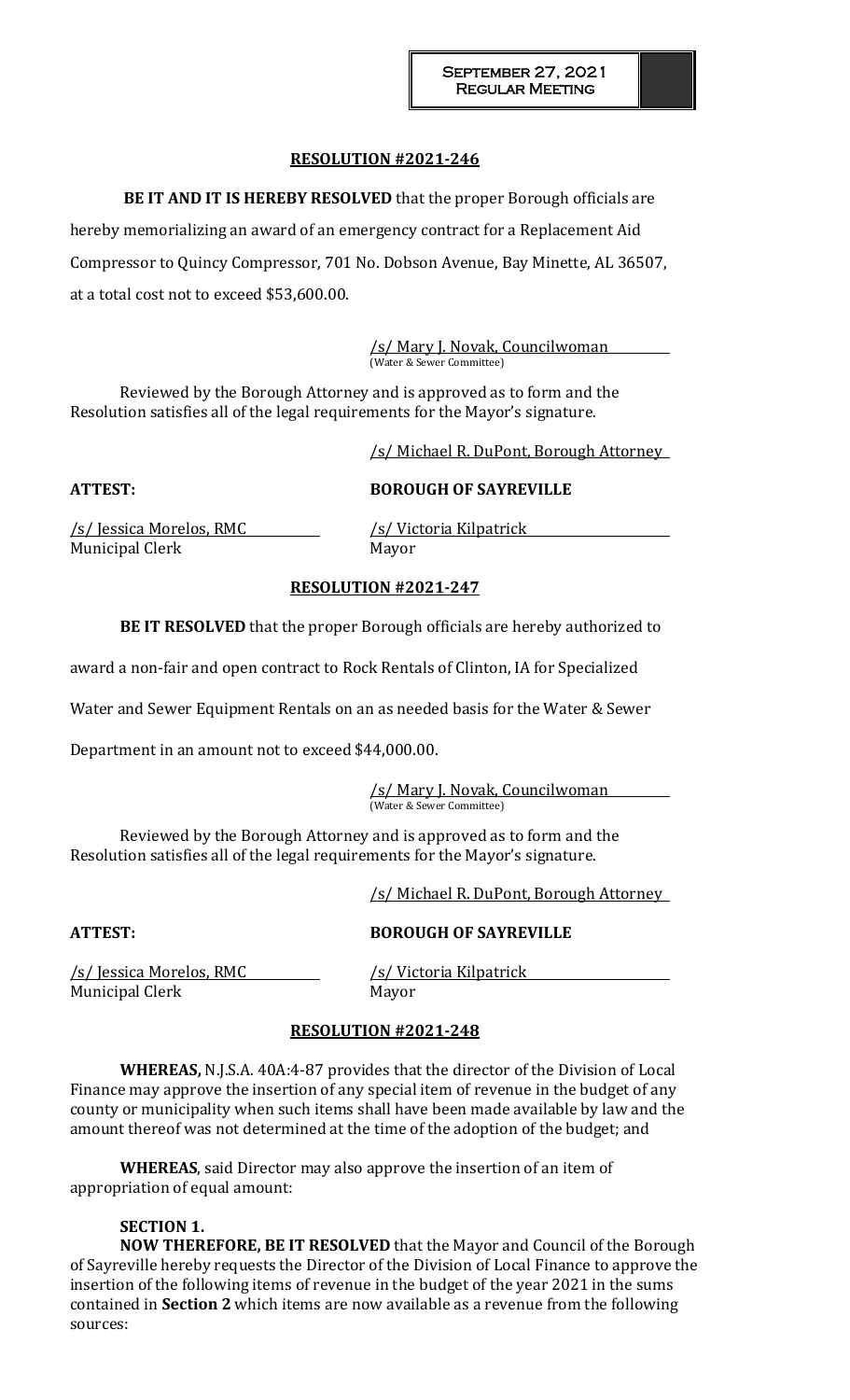**SECTION 2.**

- Coronavirus Local Fiscal Recovery Fund in the amount of \$5,947,913.00.

**SECTION 3. BE IT FURTHER RESOLVED** that this resolution shall take effect immediately.

> /s/ Donna Roberts, Councilwoman (Admin. & Finance Committee)

Reviewed by the Borough Attorney and is approved as to form and the Resolution satisfies all of the legal requirements for the Mayor's signature.

/s/ Michael R. DuPont, Borough Attorney

### **ATTEST: BOROUGH OF SAYREVILLE**

Municipal Clerk Mayor

/s/ Jessica Morelos, RMC /s/ Victoria Kilpatrick

# **RESOLUTION #2021-249**

**WHEREAS,** N.J.S.A. 40A:4-87 provides that the director of the Division of Local Finance may approve the insertion of any special item of revenue in the budget of any county or municipality when such items shall have been made available by law and the amount thereof was not determined at the time of the adoption of the budget; and

**WHEREAS**, said Director may also approve the insertion of an item of appropriation of equal amount:

# **SECTION 1.**

**NOW THEREFORE, BE IT RESOLVED** that the Mayor and Council of the Borough of Sayreville hereby requests the Director of the Division of Local Finance to approve the insertion of the following items of revenue in the budget of the year 2021 in the sums contained in **Section 2** which items are now available as a revenue from the following sources:

#### **SECTION 2.**

- 2022 Municipal Alliance Grant in the amount of \$16,183.00 and Cash Match in the amount of \$4.045.75.

# **SECTION 3.**

**BE IT FURTHER RESOLVED** that this resolution shall take effect immediately.

/s/ Donna Roberts, Councilwoman (Admin. & Finance Committee)

Reviewed by the Borough Attorney and is approved as to form and the Resolution satisfies all of the legal requirements for the Mayor's signature.

/s/ Michael R. DuPont, Borough Attorney

/s/ Jessica Morelos, RMC /s/ Victoria Kilpatrick Municipal Clerk Mayor

**ATTEST: BOROUGH OF SAYREVILLE**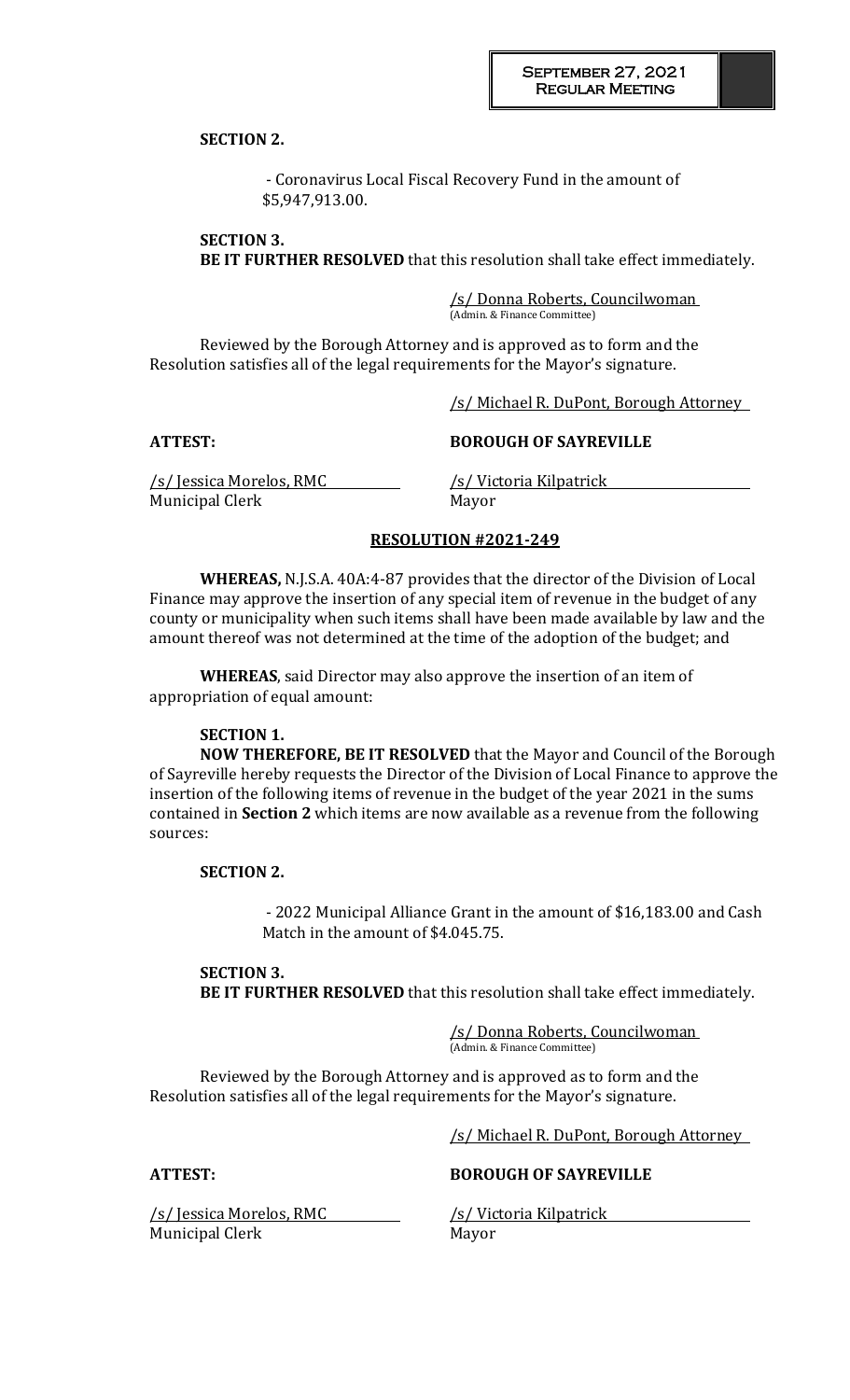# **RESOLUTION 2021-250**

**WHEREAS,** Borough Engineer David J. Samuel has recommended that certain increases and decreases be included in the following described project as will more fully appear by Closeout Contract Change Order No. 1:

| • Project: | Duhernal Well Maintenance and |
|------------|-------------------------------|
|            | Redevelopment Project         |
|            |                               |

- Contractor: AC Schultes, Inc. 664 S. Evergreen Avenue Woodbury Heights, NJ 08097
- Net Decrease: \$38,083.00
- Reason: Adjustment of original contract to reflect actual quantities installed and work performed.

# **NOW, THEREFORE, BE IT AND IT IS HEREBY RESOLVED:**

1. That the recommendation and approval of said Borough Engineer referred to above and in said Change Order be and the same is hereby accepted and approved:

2. That the Governing Body determines that said charges are proper and essential and that same be paid upon the submission of properly approved borough voucher.

> /s/ Mary J. Novak, Councilwoman (Water & Sewer Committee)

Reviewed by the Borough Attorney and is approved as to form and the Resolution satisfies all of the legal requirements for the Mayor's signature.

/s/ Michael R. DuPont, Borough Attorney

**ATTEST: BOROUGH OF SAYREVILLE**

/s/ Jessica Morelos, RMC /s/ Victoria Kilpatrick Municipal Clerk Mayor

# **RESOLUTION #2021-251**

# **ACCEPTING FINAL WORK AND AUTHORIZING FINAL PAYMENT UPON EXPIRATION OF STATUTORY PERIOD**

**WHEREAS,** the following named contractor has completed the following work as indicated on the project hereafter referred to, which work is apparently in accordance with the plans, specifications and contract documents:

- Project: Duhernal Well Maintenance and Redevelopment Project
- Contractor: AC Schultes, Inc. 664 S. Evergreen Avenue Woodbury Heights, NJ 08097
- Balance Due \$18,844.34

**WHEREAS,** the Borough Engineer has fully issued a certificate certifying to the completion of the work and recommending payment in accordance with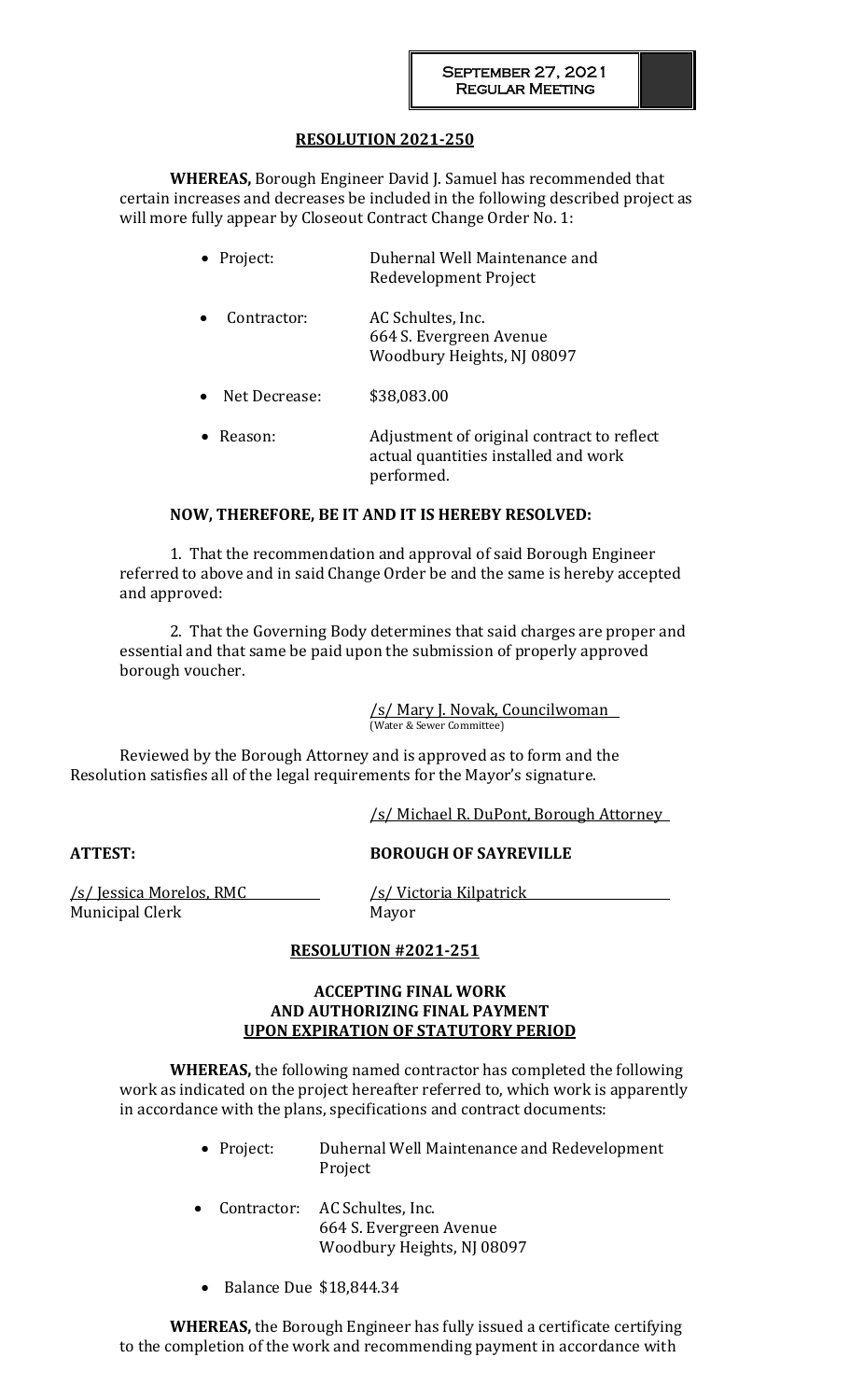the terms thereof; and

**WHEREAS,** the Standing Committee of the Governing Body under whose jurisdiction this work falls has likewise inspected said work and has determined that it has been completed in apparent conformity with the plans and specifications; and

**WHEREAS,** the Statutes of New Jersey pertaining to the enforcement of mechanic's and materialmen's liens on municipal projects provide that notice thereof may be filed at any time within 45 days of the final acceptance of said work;

# **NOW, THERFORE, BE IT AND IT IS HEREBY RESOLVED:**

1. That the project described in the preamble hereof is hereby accepted and approved with the proviso that such action is not to be construed as a waiver of any violation of the terms of said plans, specifications and contract documents if such violation should later appear.

2. That the Borough Clerk is authorized to insert a brief notice in a daily newspaper circulating in Middlesex County once a week for two consecutive weeks giving public notice of the final acceptance of said work so that any potential lien claimants may have notice thereof.

3. That upon expiration of the 45 days from the date hereof, the proper municipal officials be and they are hereby authorized and directed to execute and deliver a check to the said contractor covering the amount due him, less any retained percentage authorized by the contract documents.

4. That should the contract under which this work has been done provide for the release of any retained percentage upon the filing of a maintenance bond, that said percentage shall be paid said contractor upon the filing of a one-year 15% Maintenance Bond in the amount of \$141,332.55 and the approval of same as to form and sufficiency by the Borough Attorney.

> /s/ Mary J. Novak, Councilwoman (Water & Sewer Committee)

Reviewed by the Borough Attorney and is approved as to form and the Resolution satisfies all of the legal requirements for the Mayor's signature.

/s/ Michael R. DuPont, Borough Attorney

# **ATTEST: BOROUGH OF SAYREVILLE**

/s/ Jessica Morelos, RMC /s/ Victoria Kilpatrick Municipal Clerk Mayor

# **RESOLUTION #2021-252**

**RESOLUTION COMBINING BONDS AGGREGATING THE PRINCIPAL SUM OF \$23,058,000 AUTHORIZED BY TWENTY-ONE BOND ORDINANCES HERETOFORE ADOPTED TO FINANCE PART OF THE COST OF VARIOUS CAPITAL IMPROVEMENTS IN, BY AND FOR THE BOROUGH OF SAYREVILLE, IN THE COUNTY OF MIDDLESEX, NEW JERSEY INTO ONE CONSOLIDATED ISSUE OF BONDS AND PROVIDING FOR THE FORM, MATURITIES AND OTHER DETAILS OF SAID CONSOLIDATED ISSUE**

**WHEREAS,** the Borough Council of the Borough of Sayreville, in the County of

Middlesex, New Jersey (the "Borough"), has heretofore adopted bond ordinances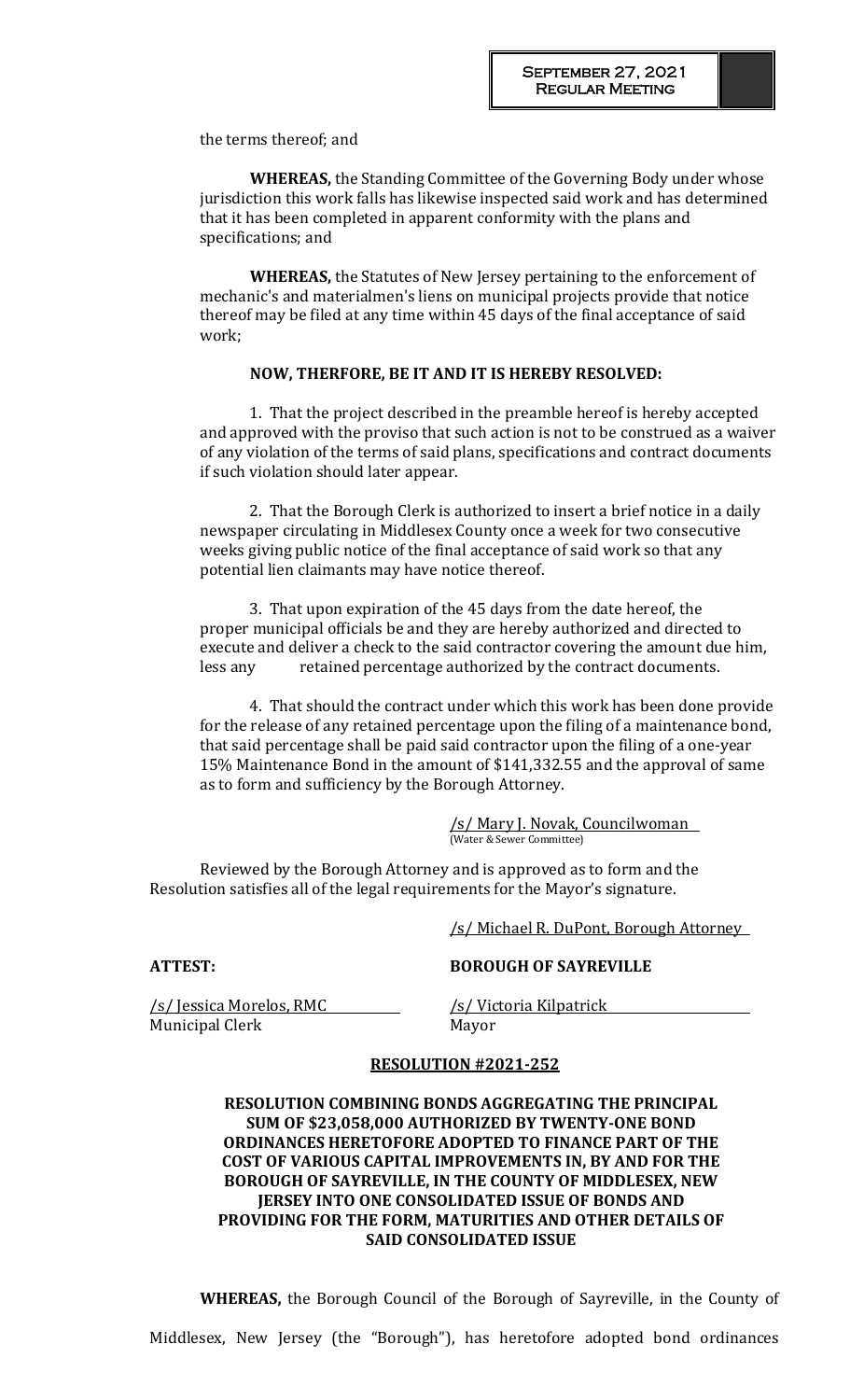authorizing bonds to finance part of the cost of various capital improvements in the Borough; and

**WHEREAS,** it is necessary to issue bonds pursuant to said bond ordinances in an aggregate principal amount of \$23,058,000 and it is deemed advisable and in the best interests of the Borough, for the purposes of the orderly marketing of said bonds and for other financial reasons, to combine the bonds authorized under said twenty-one bond ordinances into one consolidated issue in the aggregate principal amount of \$23,058,000 pursuant to the Local Bond Law, constituting Chapter 2 of Title 40A of the Revised Statutes of New Jersey (the "Local Bond Law");

# **NOW, THEREFORE, BE IT RESOLVED BY THE BOROUGH COUNCIL OF THE BOROUGH OF SAYREVILLE, IN THE COUNTY OF MIDDLESEX, NEW JERSEY** that:

**Section 1.** There shall be issued bonds of the Borough in the following principal amounts pursuant to the following bond ordinances:

**A.** \$160,000 bonds, being a portion of the bonds authorized by an ordinance

numbered 291-15 and entitled:

"BOND ORDINANCE PROVIDING FOR VARIOUS IMPROVEMENTS IN, BY AND FOR THE BOROUGH OF SAYREVILLE, NEW JERSEY, APPROPRIATING \$1,400,000 THEREFOR AND AUTHORIZING THE ISSUANCE OF \$1,330,000 BONDS OR NOTES OF THE BOROUGH FOR FINANCING PART OF SUCH APPROPRIATION"

heretofore finally adopted. The average period of usefulness stated in said ordinance is 12.085 years.

**B.** \$70,000 bonds, being a portion of the bonds authorized by an ordinance numbered 338-16 and entitled:

> "BOND ORDINANCE PROVIDING FOR THE ACQUISITION AND INSTALLATION OF AN EMERGENCY GENERATOR FOR THE BOROUGH HALL BUILDING IN, BY AND FOR THE BOROUGH OF SAYREVILLE, NEW JERSEY, APPROPRIATING \$300,000 THEREFOR AND AUTHORIZING THE ISSUANCE OF \$285,000 BONDS OR NOTES OF THE BOROUGH FOR FINANCING PART OF SUCH APPROPRIATION"

heretofore finally adopted. The average period of usefulness stated in said ordinance is

15 years.

**C.** \$2,000,000 bonds, being all of the bonds authorized by an ordinance numbered 357-17 and entitled:

> "BOND ORDINANCE PROVIDING FOR THE REHABILITATION OF THE DUHERNAL WELL FIELDS BY AND FOR THE BOROUGH OF SAYREVILLE NEW JERSEY, APPROPRIATING \$2,000000 THEREFOR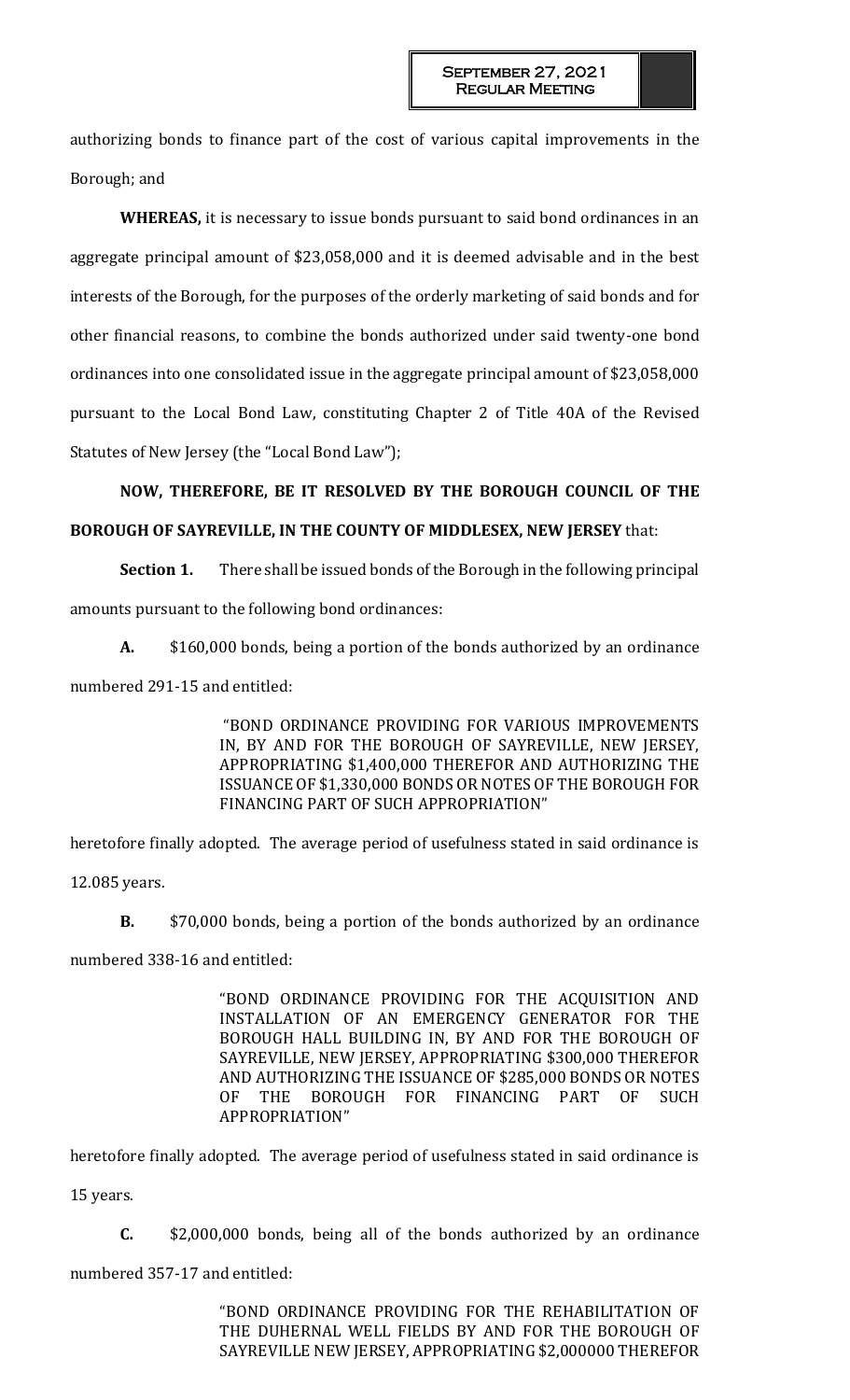AND AUTHORIZING THE ISSUANCE OF \$2,000,000 BONDS OR NOTES OF THE BOROUGH FOR FINANCING PART OF SUCH APPROPRIATION"

heretofore finally adopted. The average period of usefulness stated in said ordinance is

40 years.

**D.** \$200,000 bonds, being a portion of the bonds authorized by an ordinance

numbered 372-17 and entitled:

"BOND ORDINANCE PROVIDING FOR VARIOUS ROAD IMPROVEMENTS FOR THE BOROUGH OF SAYREVILLE, NEW JERSEY, APPROPRIATING \$3,000,000 THEREFOR AND AUTHORIZING THE ISSUANCE OF \$2,850,000 BONDS OR NOTES OF THE BOROUGH FOR FINANCING PART OF SUCH APPROPRIATION" heretofore finally adopted. The average period of usefulness stated in said ordinance is

10 years.

**E.** \$2,700,000 bonds, being a portion of the bonds authorized by an ordinance

numbered 398-18 and entitled:

"BOND ORDINANCE PROVIDING FOR VARIOUS ROAD IMPROVEMENTS FOR THE BOROUGH OF SAYREVILLE, NEW JERSEY, APPROPRIATING \$3,000,000 THEREFOR AND AUTHORIZING THE ISSUANCE OF \$2,850,000 BONDS OR NOTES OF THE BOROUGH FOR FINANCING PART OF SUCH APPROPRIATION"

heretofore finally adopted. The average period of usefulness stated in said ordinance is

10 years.

**F.** \$1,254,000 bonds, being all of the bonds authorized by an ordinance

numbered 409-18 and entitled:

"BOND ORDINANCE PROVIDING FOR THE ACQUISITION OF VEHICLES AND EQUIPMENT IN, BY AND FOR THE BOROUGH OF SAYREVILLE, NEW JERSEY, APPROPRIATING \$1,320,000 THEREFOR AND AUTHORIZING THE ISSUANCE OF \$1,254,000 BONDS OR NOTES OF THE BOROUGH TO FINANCE PART OF SUCH APPROPRIATION"

heretofore finally adopted. The average period of usefulness stated in said ordinance is

10.56 years.

**G.** \$400,000 bonds, being a portion of the bonds authorized by an ordinance

numbered 419-18 and entitled:

"BOND ORDINANCE PROVIDING FOR IMPROVEMENTS TO VARIOUS PARKS IN THE BOROUGH OF SAYREVILLE, NEW JERSEY, APPROPRIATING \$1,417,000 THEREFOR AND AUTHORIZING THE ISSUANCE OF \$1,346,150 BONDS OR NOTES OF THE BOROUGH TO FINANCE PART OF SUCH APPROPRIATION"

heretofore finally adopted. The average period of usefulness stated in said ordinance is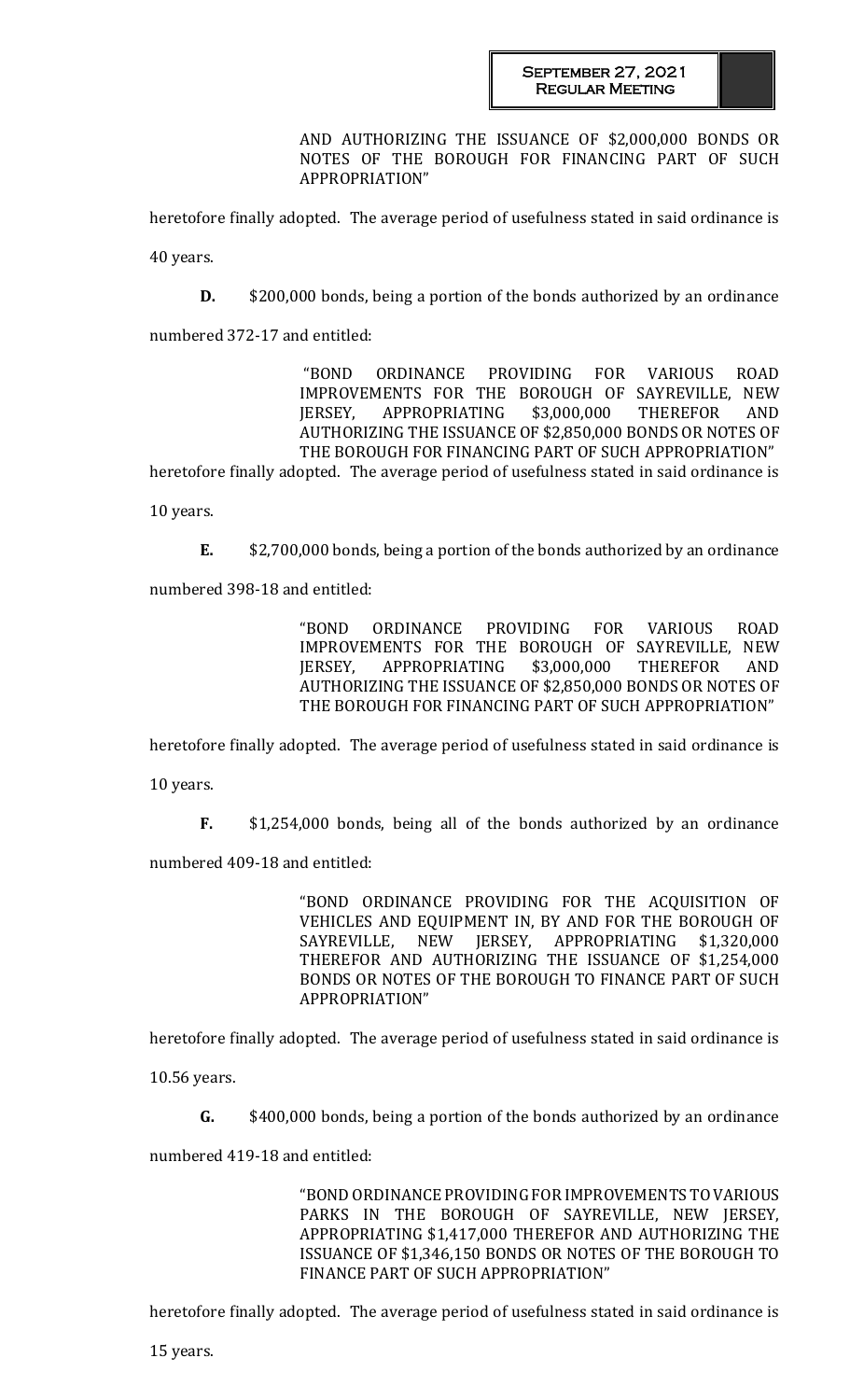**H.** \$800,000 bonds, being a portion of the bonds authorized by an ordinance

numbered 420-18 and entitled:

"BOND ORDINANCE PROVIDING FOR VARIOUS IMPROVEMENTS IN, BY AND FOR THE BOROUGH OF SAYREVILLE, NEW JERSEY, APPROPRIATING \$1,272,000 THEREFOR AND AUTHORIZING THE ISSUANCE OF \$1,255,900 BONDS OR NOTES OF THE BOROUGH FOR FINANCING PART OF SUCH APPROPRIATION"

heretofore finally adopted. The average period of usefulness stated in said ordinance is

28.43 years.

**I.** \$213,000 bonds, being a portion of the bonds authorized by an ordinance

numbered 422-18 and entitled:

"BOND ORDINANCE PROVIDING FOR HERCULES VILLAGE SEWER IMPROVEMENTS IN, BY AND FOR THE BOROUGH OF SAYREVILLE, NEW JERSEY, APPROPRIATING \$225,00 THEREFOR AND AUTHORIZING THE ISSUANCE OF \$213,750 BONDS OR NOTES OF THE BOROUGH FOR FINANCING PART OF SUCH APPROPRIATION"

heretofore finally adopted. The average period of usefulness stated in said ordinance is

40 years.

**J.** \$3,000,000 bonds, being a portion of the bonds authorized by an ordinance

numbered 453-19 and entitled:

"BOND ORDINANCE PROVIDING FOR VARIOUS 2019 ROADWAY PAVING AND RECONSTRUCTION PROJECTS, BY AND IN THE BOROUGH OF SAYREVILLE, IN THE COUNTY OF MIDDLESEX, STATE OF NEW JERSEY; APPROPRIATING \$3,800,000 THEREFOR (INCLUDING A GRANT RECEIVED OR EXPECTED TO BE RECEIVED FROM THE NEW JERSEY DEPARTMENT OF TRANSPORTATION IN THE AMOUNT OF \$401,305) AND AUTHORIZING THE ISSUANCE OF \$3,398,650 BONDS OR NOTES OF THE BOROUGH TO FINANCE PART OF THE COST THEREFOR"

heretofore finally adopted. The average period of usefulness stated in said ordinance is

15 years.

**K.** \$1,995,000 bonds, being all of the bonds authorized by an ordinance

numbered 456-19 and entitled:

"BOND ORDINANCE PROVIDING FOR 2019 ACQUISITION OF VEHICLES AND EQUIPMENT, BY AND IN THE BOROUGH OF SAYREVILLE, IN THE COUNTY OF MIDDLESEX, STATE OF NEW JERSEY; APPROPRIATING \$2,100,000 THEREFOR AND AUTHORIZING THE ISSUANCE OF \$1,995,000 BONDS OR NOTES OF THE BOROUGH TO FINANCE PART OF THE COST THEREOF"

heretofore finally adopted. The average period of usefulness stated in said ordinance is

7.19 years.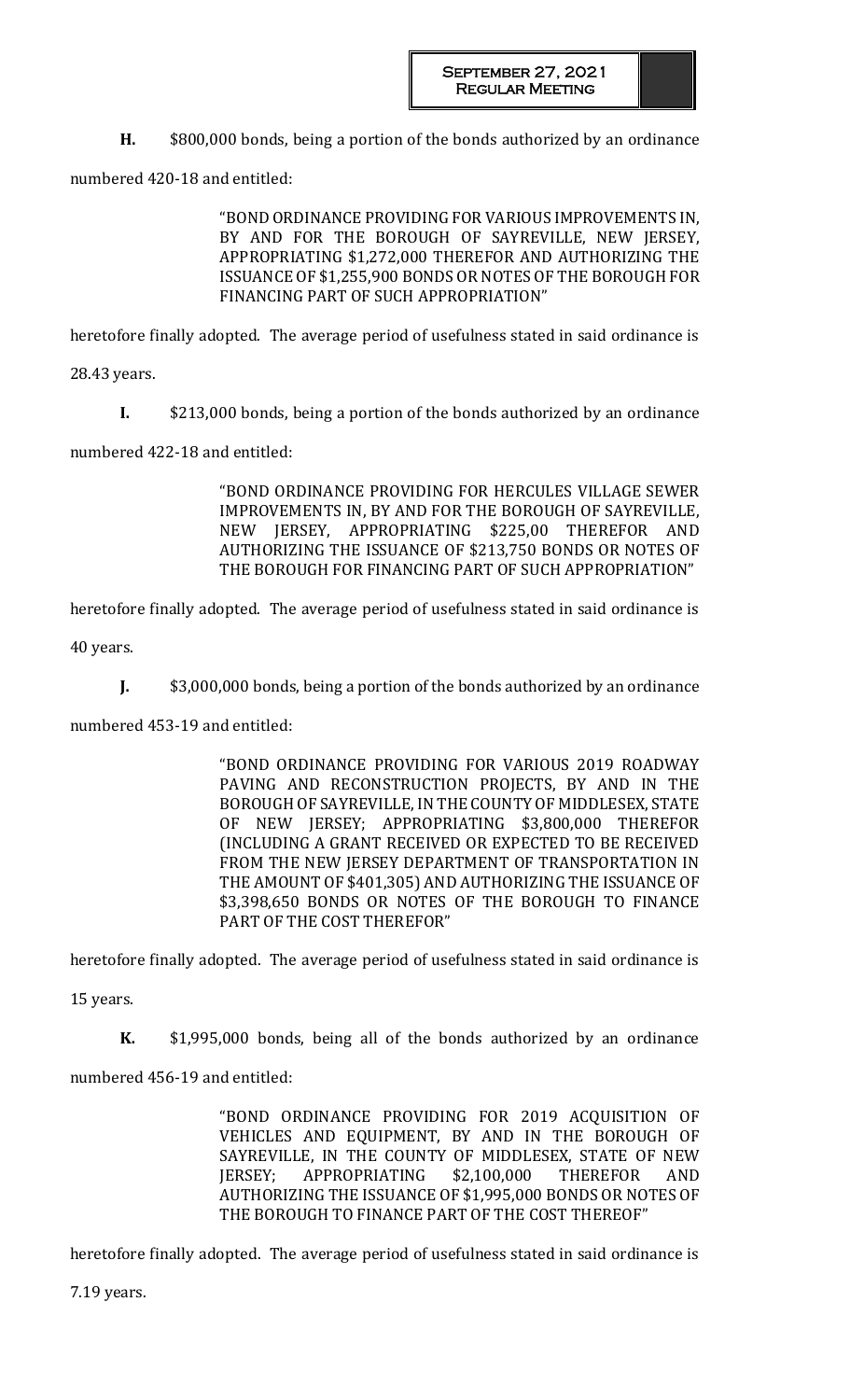**L.** \$294,000 bonds, being all of the bonds authorized by an ordinance

numbered 457-19 and entitled:

"BOND ORDINANCE PROVIDING FOR 2019 REMEDIATION OF SOIL AND GROUNDWATER AT FORMER FIRST AID SQUAD SITE, BY AND IN THE BOROUGH OF SAYREVILLE, IN THE COUNTY OF MIDDLESEX, STATE OF NEW JERSEY; APPROPRIATING \$310,000 THEREFOR AND AUTHORIZING THE ISSUANCE OF \$294,000 BONDS OR NOTES OF THE BOROUGH TO FINANCE PART OF THE COST THEREOF"

heretofore finally adopted. The average period of usefulness stated in said ordinance is

20 years.

**M.** \$760,000 bonds, being all of the bonds authorized by an ordinance

numbered 461-19 and entitled:

"BOND ORDINANCE PROVIDING FOR 2019 VARIOUS CAPITAL IMPROVEMENTS, BY AND IN THE BOROUGH OF SAYREVILLE, IN THE COUNTY OF MIDDLESEX, STATE OF NEW JERSEY; APPROPRIATING \$800,000 THEREFOR AND AUTHORIZING THE ISSUANCE OF \$760,000 BONDS OR NOTES OF THE BOROUGH TO FINANCE PART OF THE COST THEREOF"

heretofore finally adopted. The average period of usefulness stated in said ordinance is

10.58 years.

**N.** \$865,000 bonds, being all of the bonds authorized by an ordinance

numbered 462-19 and entitled:

"BOND ORDINANCE PROVIDING FOR 2019 VARIOUS PARK IMPROVEMENTS, BY AND IN THE BOROUGH OF SAYREVILLE, IN THE COUNTY OF MIDDLESEX, STATE OF NEW JERSEY; APPROPRIATING \$910,700 THEREFOR AND AUTHORIZING THE ISSUANCE OF \$865,000 BONDS OR NOTES OF THE BOROUGH TO FINANCE PART OF THE COST THEREOF"

heretofore finally adopted. The average period of usefulness stated in said ordinance is

15 years.

**O.** \$600,000 bonds, being a portion of the bonds authorized by an ordinance

numbered 466-19 and entitled:

"BOND ORDINANCE PROVIDING FOR THE REHABILITATION OF DUHERNAL WELL BY AND IN THE BOROUGH OF SAYREVILLE, IN THE COUNTY OF MIDDLESEX, STATE OF NEW JERSEY; APPROPRIATING THE ISSUANCE OF \$1,300,000 BONDS OR NOTES OF THE WATER UTILITY OF THE BOROUGH TO FINANCE THE COSTS THEREOF"

heretofore finally adopted. The average period of usefulness stated in said ordinance is

40 years.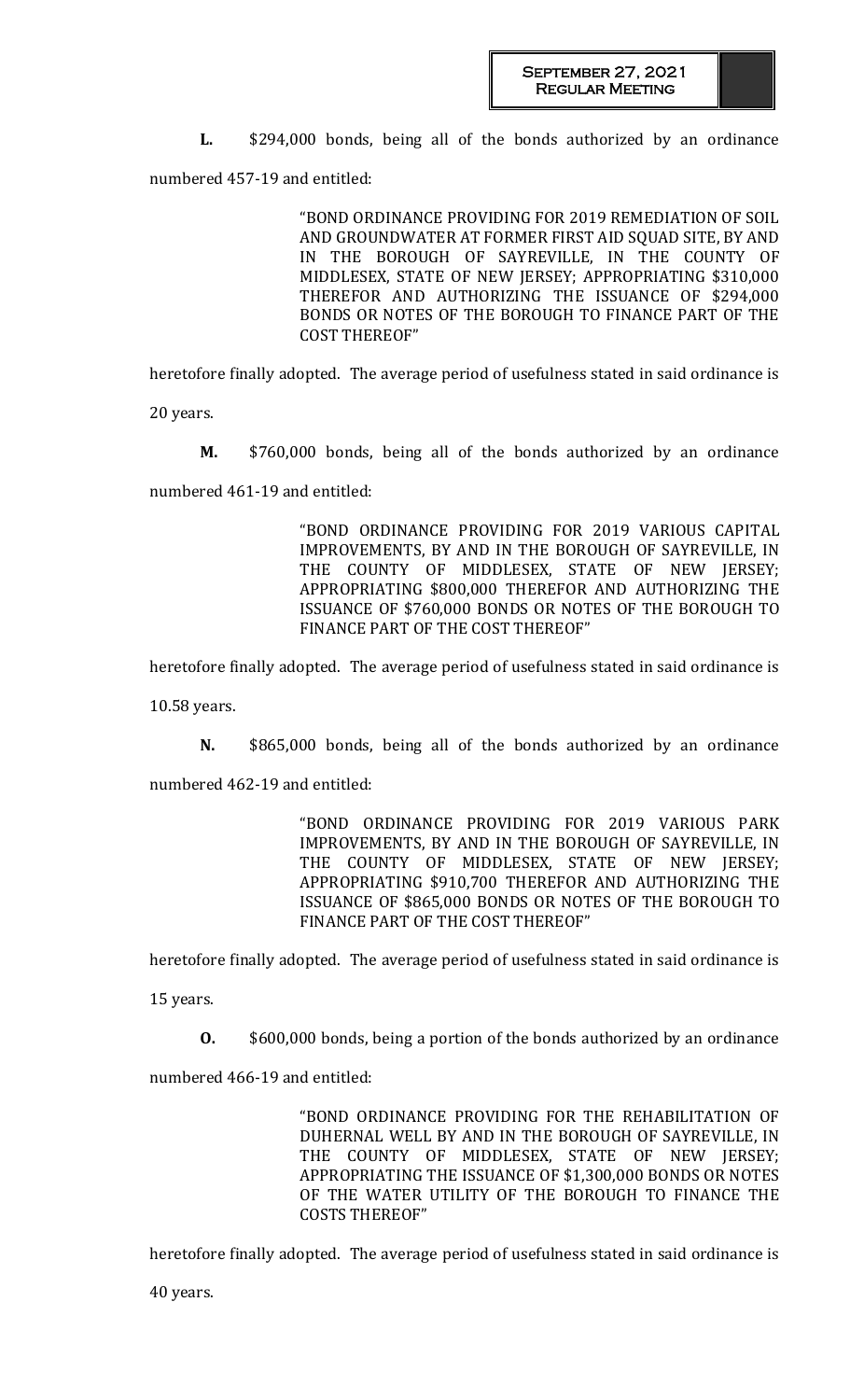**P.** \$240,000 bonds, being all of the bonds authorized by an ordinance

numbered 474-19 and entitled:

"BOND ORDINANCE PROVIDING FOR THE ACQUISITION OF VEHICLES AND EQUIPMENT FOR THE WATER UTILITY, BY AND IN THE BOROUGH OF SAYREVILLE, IN THE COUNTY OF MIDDLESEX, STATE OF NEW JERSEY; APPROPRIATING \$240,000 THEREFOR AND AUTHORIZING THE ISSUANCE OF \$240,000 BONDS OR NOTES OF THE WATER UTILITY TO FINANCE THE COSTS THEREOF"

heretofore finally adopted. The average period of usefulness stated in said ordinance is

6.55 years.

**Q.** \$3,550,000 bonds, being all of the bonds authorized by an ordinance numbered 508-20 and entitled:

> "BOND ORDINANCE PROVIDING FOR VARIOUS ROAD IMPROVEMENTS FOR THE BOROUGH OF SAYREVILLE, NEW JERSEY, APPROPRIATING \$4,000,000 THEREFOR AND AUTHORIZING THE ISSUANCE OF \$3,550,000 BONDS OR NOTES OF THE BOROUGH FOR FINANCING"

heretofore finally adopted. The average period of usefulness stated in said ordinance is

10 years.

**R.** \$1,192,000 bonds, being all of the bonds authorized by an ordinance

numbered 510-20 and entitled:

"BOND ORDINANCE PROVIDING FOR THE ACQUISITION OF VEHICLES AND EQUIPMENT IN, BY AND FOR THE BOROUGH OF SAYREVILLE, NEW JERSEY, APPROPRIATING \$1,252,000 THEREFOR AND AUTHORIZING THE ISSUANCE OF \$1,192,000 BONDS OR NOTES OF THE BOROUGH FOR FINANCING PART OF SUCH APPROPRIATION"

heretofore finally adopted. The average period of usefulness stated in said ordinance is

7.33 years.

**S.** \$300,000 bonds, being all of the bonds authorized by an ordinance numbered 514-20 and entitled:

> "BOND ORDINANCE PROVIDING FOR THE ACQUISITION OF WATER UTILITY VEHICLES AND EQUIPMENT IN THE BOROUGH OF SAYREVILLE, NEW JERSEY, APPROPRIATING \$300,000 THEREFOR AND AUTHORIZING THE ISSUANCE OF \$300,000 BONDS OR NOTES OF THE BOROUGH FOR FINANCING PART OF SUCH APPROPRIATION"

heretofore finally adopted. The average period of usefulness stated in said ordinance is

18.8 years.

**T.** \$190,000 bonds, being all of the bonds authorized by an ordinance

numbered 525-21 and entitled: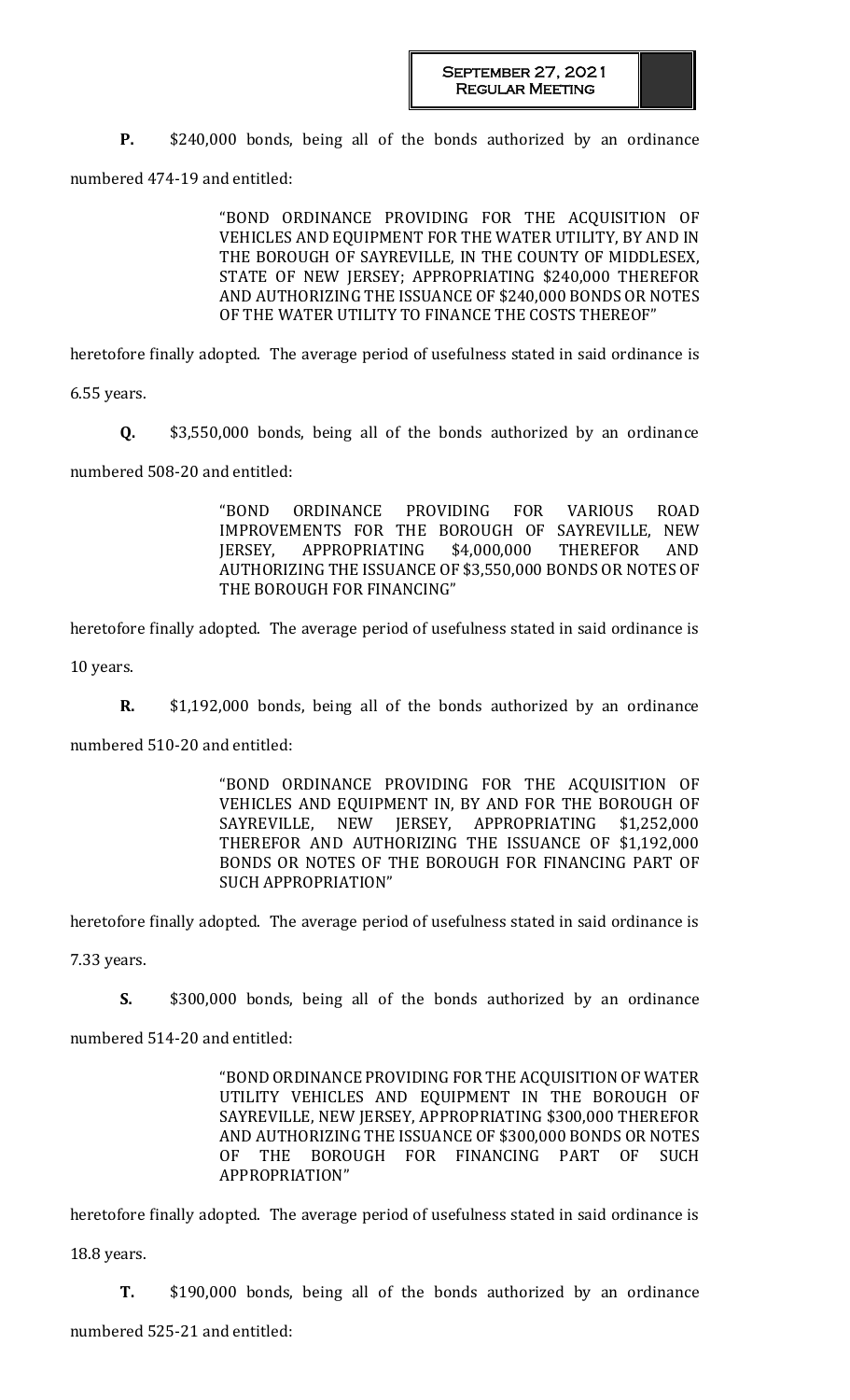#### September 27, 2021 Regular Meeting

"BOND ORDINANCE PROVIDING FOR THE PREPARATION OF TAX MAP REVISIONS IN, BY AND FOR THE BOROUGH OF SAYREVILLE, NEW JERSEY, APPROPRIATING \$200,000 THEREFOR AND AUTHORIZING THE ISSUANCE OF \$190,000 BONDS OR NOTES OF THE BOROUGH FOR FINANCING PART OF SUCH APPROPRIATION"

heretofore finally adopted. The average period of usefulness stated in said ordinance is 5 years.

**U.** \$2,275,000 bonds, being all of the bonds authorized by an ordinance numbered 532-21 and entitled:

> "BOND ORDINANCE TO AUTHORIZE THE MAKING OF A GRANT FOR THE DEVELOPMENT AND CONSTRUCTION OF AFFORDABLE HOUSING REDEVELOPMENT PROJECT IN, BY AND FOR THE BOROUGH OF SAYREVILLE, IN THE COUNTY OF MIDDLESEX, STATE OF NEW JERSEY, TO APPROPRIATE THE SUM OF \$2,275,000 TO PAY THE COST THEREOF, TO AUTHORIZE THE ISSUANCE OF BONDS TO FINANCE SUCH APPROPRIATION AND TO PROVIDE FOR THE ISSUANCE OF BOND ANTICIPATION NOTES IN ANTICIPATION OF THE ISSUANCE OF SUCH BONDS"

heretofore finally adopted. The average period of usefulness stated in said ordinance is 20 years.

**Section 2.** The bonds referred to in Section 1 hereof are hereby combined into one consolidated issue of bonds in the aggregate principal amount of \$23,058,000 and are sometimes hereinafter collectively referred to as the "Bonds." The bonds referred to in subsections A, B, D through N, inclusive, Q, R, T and U of Section 1 hereof shall each be designated as "General Improvement Bonds of 2021" and shall be numbered with the prefix G from one consecutively upward or in such other manner as approved by the Chief Financial Officer of the Borough. The bonds referred to in subsection C, O, P and S of Section 1 hereof shall each be designated as "Water Improvement Bonds of 2021" and shall be numbered with the prefix W from one consecutively upward or in such other manner as approved by the Chief Financial Officer of the Borough.

**Section 3.** The Bonds shall be dated the date of issue or such other date as determined by the Chief Financial Officer, and will be issued in fully registered form. When issued, the Bonds will be registered in the name of and held by Cede & Co., as the owner thereof and nominee for The Depository Trust Company ("DTC"), an automated depository for securities and clearinghouse for securities transactions.

Upon issuance, the Bonds will be delivered to DTC in single denominations for each maturity of each series of the Bonds. Purchases of the Bonds will be made in book-entry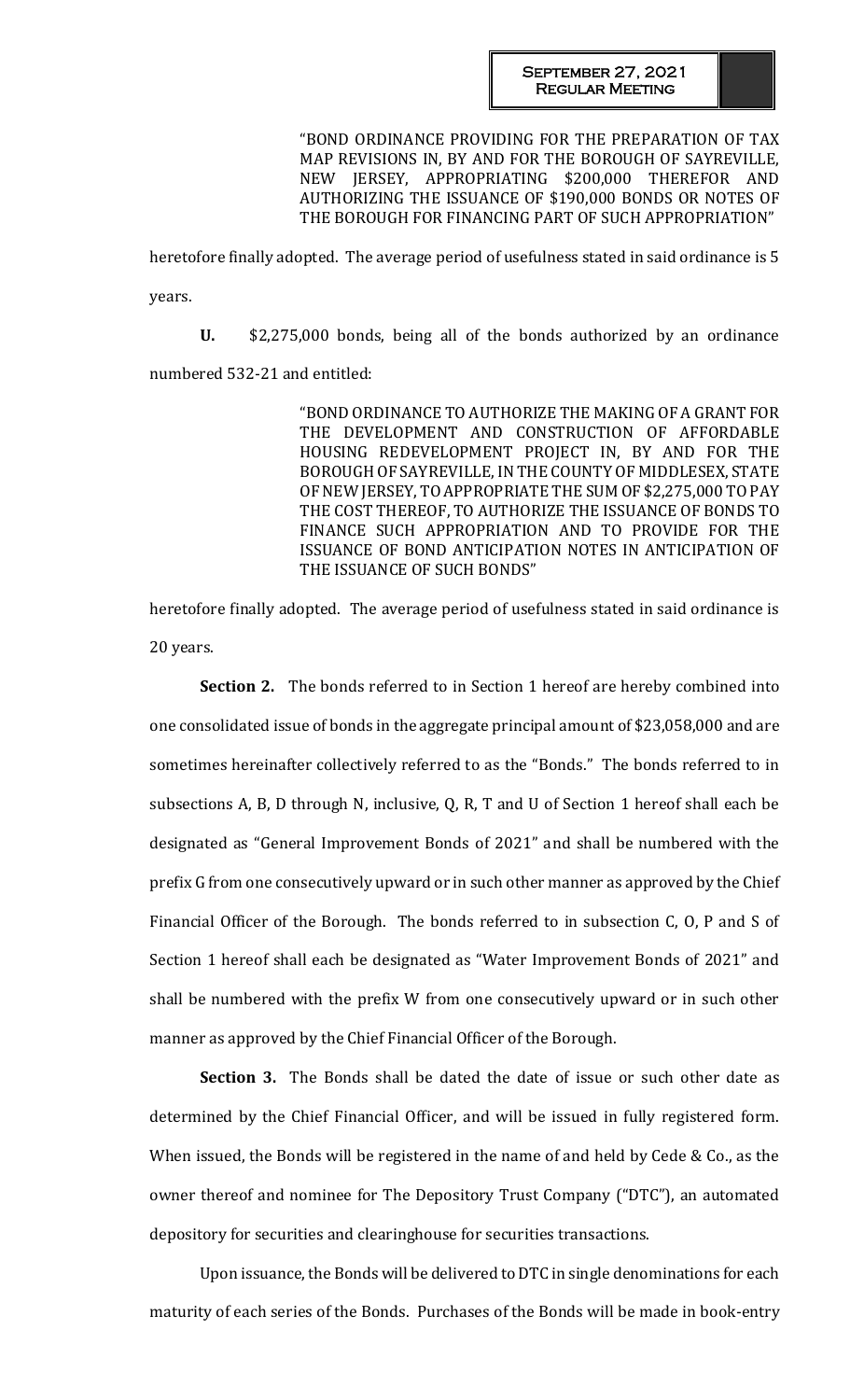form (without certificates) in the denomination of \$5,000 each or any integral multiple of \$1,000 in excess thereof.

The Bonds shall mature serially in numerical order on November 1, or such other date as determined by the Chief Financial Officer. The Bonds shall mature in each of the following years and in the following principal amounts:

# General Improvement Bonds of 2021

| Year | <b>Principal Amount</b> | Year | <b>Principal Amount</b> |
|------|-------------------------|------|-------------------------|
| 2022 | \$850,000               | 2029 | \$1,700,000             |
| 2023 | 1,000,000               | 2030 | 1,700,000               |
| 2024 | 1,500,000               | 2031 | 1,700,000               |
| 2025 | 1,550,000               | 2032 | 1,700,000               |
| 2026 | 1,568,000               | 2033 | 1,700,000               |
| 2027 | 1,550,000               | 2034 | 1,700,000               |
| 2028 | 1,700,000               |      |                         |

## Water Improvement Bonds of 2021

| Year | <b>Principal Amount</b> | Year | <b>Principal Amount</b> |
|------|-------------------------|------|-------------------------|
|      |                         |      |                         |
| 2022 | \$180,000               | 2030 | \$210,000               |
| 2023 | 185,000                 | 2031 | 215,000                 |
| 2024 | 190,000                 | 2032 | 220,000                 |
| 2025 | 190,000                 | 2033 | 225,000                 |
| 2026 | 195,000                 | 2034 | 235,000                 |
| 2027 | 200,000                 | 2035 | 240,000                 |
| 2028 | 205,000                 | 2036 | 245,000                 |
| 2029 | 205,000                 |      |                         |

# The combined maturity schedule for all of the Bonds is as follows:

| Year | <b>Principal Amount</b> | Year | <b>Principal Amount</b> |
|------|-------------------------|------|-------------------------|
| 2022 | \$1,030,000             | 2030 | \$1,910,000             |
| 2023 | 1,185,000               | 2031 | 1,915,000               |
| 2024 | 1,690,000               | 2032 | 1,920,000               |
| 2025 | 1,740,000               | 2033 | 1,925,000               |
| 2026 | 1,763,000               | 2034 | 1,935,000               |
| 2027 | 1,750,000               | 2035 | 240,000                 |
| 2028 | 1,905,000               | 2036 | 245,000                 |
| 2029 | 1,905,000               |      |                         |

The Bonds are subject to redemption prior to maturity.

**Section 4.** It is hereby found, determined and declared that the average period of usefulness of the improvements or purposes for which the General Improvement Bonds of 2021 are to be issued, taking into consideration the amount of the General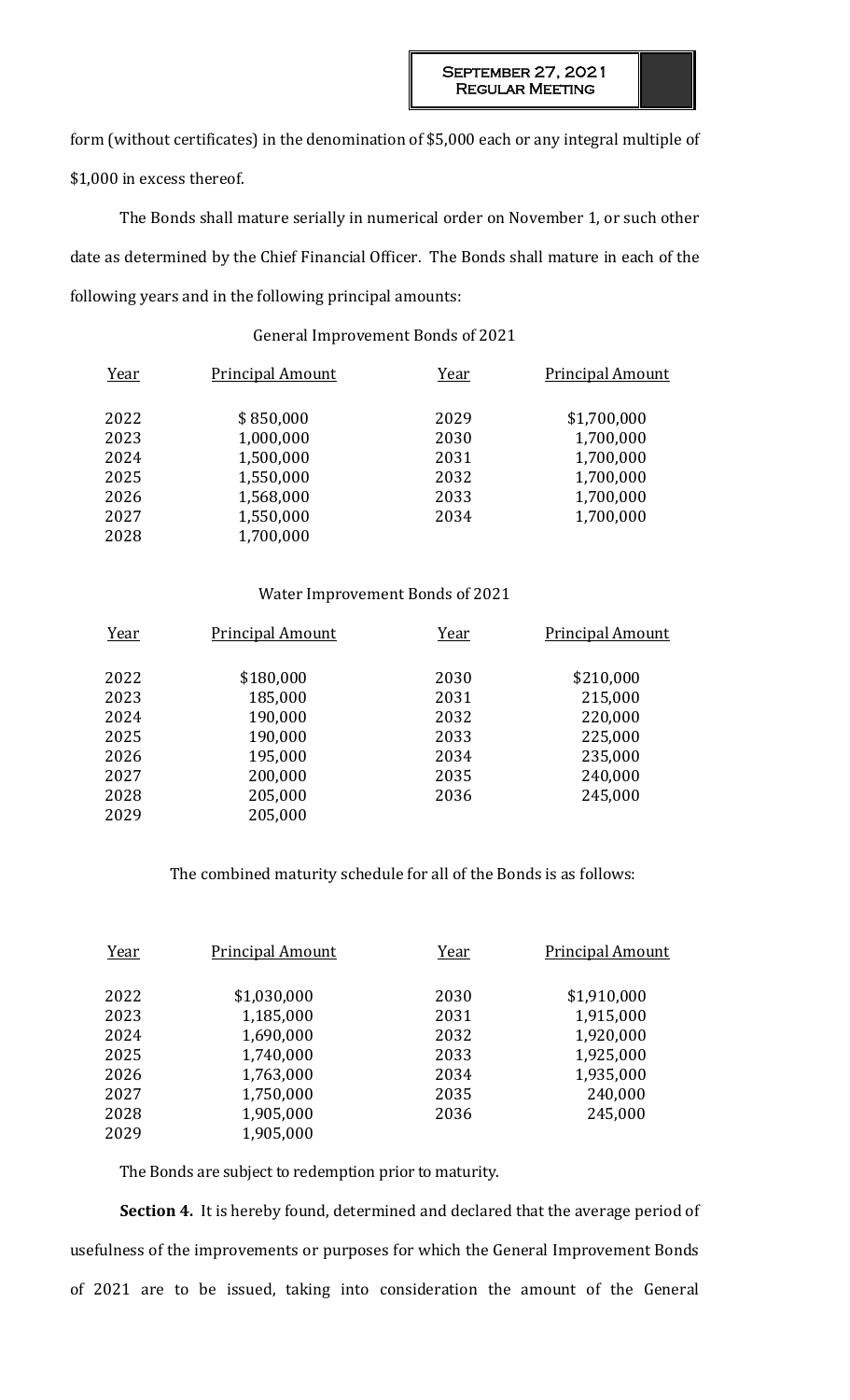Improvement Bonds of 2021 to be issued for said improvements or purposes, is 13.025 years.

**Section 5.** It is hereby found, determined and declared that the average period of usefulness of the improvements or purposes for which the Water Improvement Bonds of 2021 are to be issued, taking into consideration the amount of the Water Improvement Bonds of 2021 to be issued for said improvements or purposes, is 35.41 years.

**Section 6.** The Bonds shall bear interest from their date based on their outstanding principal amount at a rate or rates to be determined as hereinafter set forth in Section 8 of this resolution, payable semi-annually on the 1st day of May and November in each year until maturity, commencing on May 1, 2022, or such other dates as determined by the Chief Financial Officer, by check mailed on such interest payment date to the owners thereof registered as such as of each next preceding April 15 and October 15 on the registration books maintained by the Borough. Interest on the Bonds shall be calculated on the basis of a 360-day year consisting of twelve 30-day calendar months. Both principal of and interest on the Bonds shall be payable in lawful money of the United States of America. The principal of the Bonds shall be payable upon presentation thereof at the office of the Chief Financial Officer of the Borough or a paying agent appointed by the Borough.

Notwithstanding any other provision herein to the contrary, so long as DTC or its nominee, Cede & Co., is the registered owner of the Bonds, payments of the principal of and interest on the Bonds will be made directly to Cede & Co., as nominee of DTC in accordance with the provisions of the DTC Blanket Representation Letter executed by the Borough and DTC. Disbursal of such payments to the DTC participants is the responsibility of DTC, and disbursal of such payments to the beneficial owners of the Bonds is the responsibility of the DTC participants.

**Section 7.** The Bonds shall be signed by the Mayor and the Chief Financial Officer of the Borough, by their manual or facsimile signatures, and the corporate seal of the Borough shall be affixed thereto, or imprinted or reproduced thereon and shall be attested by the manual signature of the Clerk or Deputy Clerk of the Borough.

**Section 8.** The Chief Financial Officer of the Borough be and she hereby is authorized and directed to offer the Bonds for public sale through the submission of electronic proposals and to determine in her discretion the date for receipt for such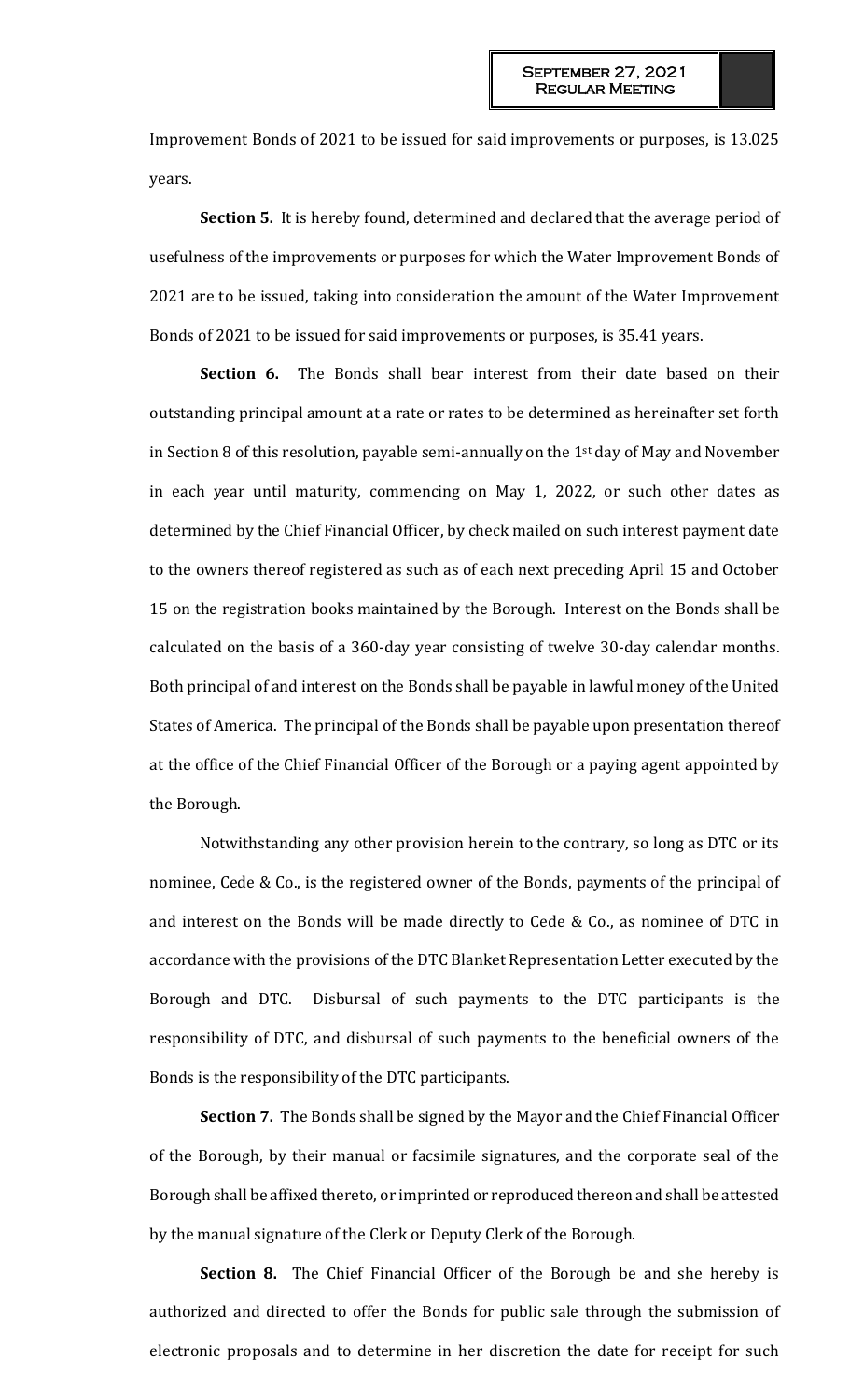proposals, all in accordance with the terms set forth in the Notice of Sale. The "Notice of Sale" shall comply in all respects with the applicable statutes relating thereto and shall be substantially in the form attached hereto as  $\frac{Exhibit A}{A}$ , with such additions, modifications or deletions as determined by the Chief Financial Officer of the Borough. The Notice of Sale or a summary thereof as permitted by applicable law shall be published in The Bond Buyer and such other newspaper published in the County of Middlesex, New Jersey and circulated in the Borough as the Chief Financial Officer of the Borough may select at least once at least seven (7) days prior to the date of public sale.

**Section 9.** The Bonds and the registration provisions endorsed thereon shall be in substantially the following form with such changes and modifications as may be required or necessary for the delivery thereof:

## **(FORM OF BOND)**

**No. G-\_ or W-\_** 

# **BOROUGH OF SAYREVILLE, in the County of Middlesex, New Jersey**

# **GENERAL IMPROVEMENT BONDS OF 2021 or WATER IMPROVEMENT BONDS OF 2021**

**Date of Bond:** November \_, 2021 **Principal Amount:** 

**Date of Maturity:** November 1, 20\_\_ **CUSIP:\_\_\_\_\_\_\_\_**

The **BOROUGH OF SAYREVILLE,** in the County of Middlesex, New Jersey, a municipal corporation of the State of New Jersey, (the "Borough") hereby acknowledges itself indebted and for value received promises to pay to **CEDE & CO.** or registered assigns, the sum specified above as the Principal Amount on the date specified above as the Date of Maturity, upon presentation and surrender of this bond, and to pay to the registered owner hereof interest on such sum, from the Date of Bond specified above until the Date of Maturity specified above, at the rate of \_\_\_\_\_\_\_ per centum (\_\_%) per annum payable on May 1, 2022 and thereafter semi-annually on the 1<sup>st</sup> day of November and May in each year. Principal of this bond will be paid in lawful money of the United States of America, upon surrender thereof at the office of the Chief Financial Officer of the Borough in Sayreville, New Jersey or any paying agent appointed by the Borough. Interest on this bond will be payable in lawful money of the United States of America by check mailed on such interest payment date to the registered owner hereof as shown on the books of the Borough on the fifteenth day of the month preceding the month in which interest is paid.

All of the bonds, of which this bond is one, shall be initially issued as one fully registered bond for each maturity in the name of Cede & Co., as registered owner and nominee for The Depository Trust Company ("DTC"). Notwithstanding any other provision herein to the contrary, so long as DTC or its nominee, Cede & Co., is the registered owner of the bonds, payments of the principal of and interest on the bonds will be made directly to Cede & Co., as nominee of DTC in accordance with the provisions of the DTC Blanket Representation Letter executed by the Borough and DTC relating to the bonds. Disbursal of such payments to the DTC participants is the responsibility of DTC,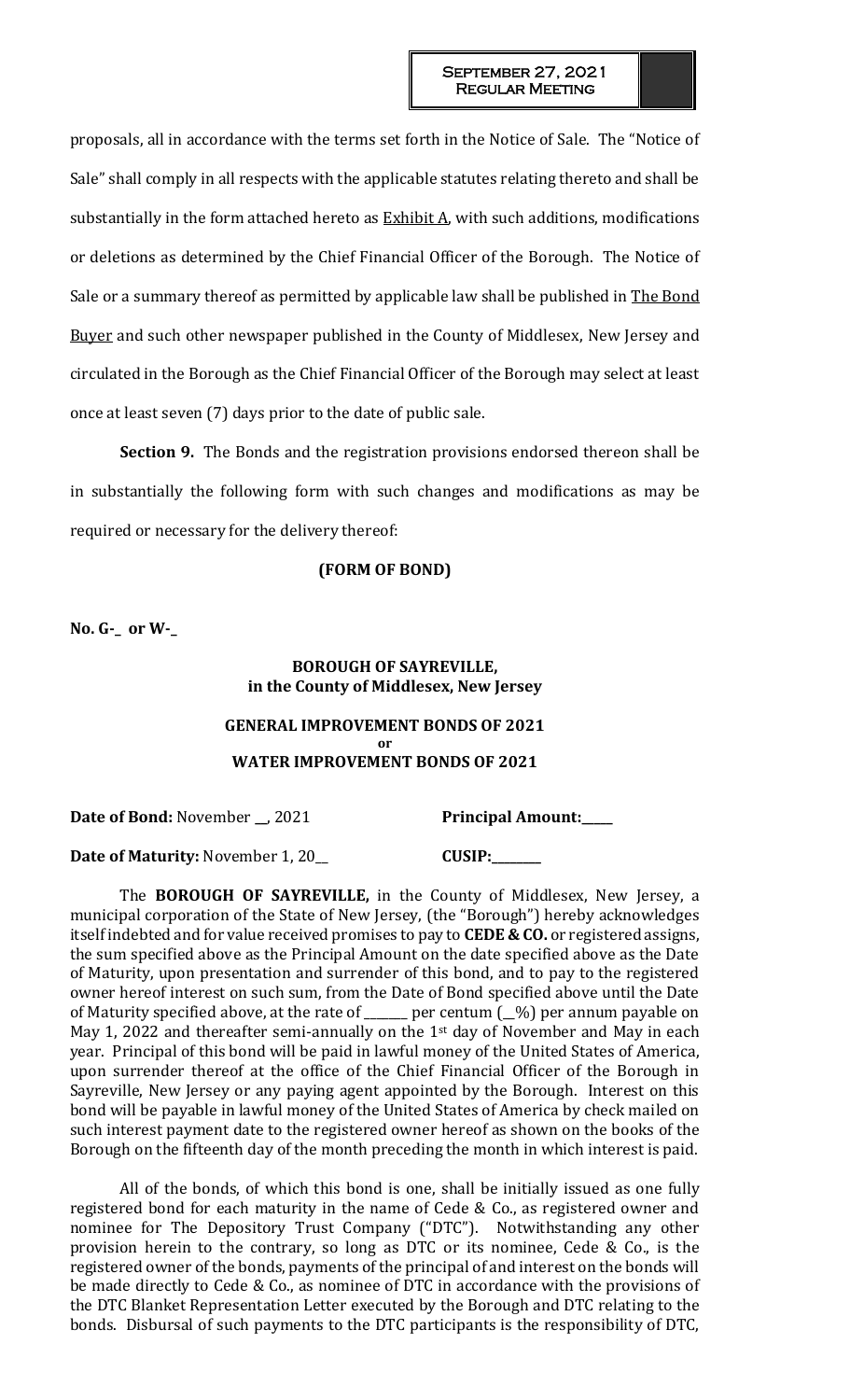and disbursal of such payments to the beneficial owners of the bonds is the responsibility of the DTC participants.

The bonds of this issue maturing prior to November 1, 2030 are not subject to redemption prior to maturity. The bonds of this issue maturing on or after November 1, 2030 are subject to redemption prior to maturity at the option of the Borough, in whole or in part at any time, and if in part, in inverse order of their maturity and by lot within a maturity if less than all of the bonds of such maturity are to be redeemed, on or after November 1, 2029, upon notice of redemption given by the Borough by first class mail, postage prepaid, to the registered owner of any bond to be redeemed at the address shown on the registration books of the Borough not less than thirty (30) days nor more than sixty (60) days prior to the redemption date; provided, however, that failure to mail or to receive such notice, or any defect therein, shall not affect the validity of the proceedings for redemption. The bonds subject to redemption shall be redeemed at the redemption price of 100% of the principal amount thereof plus accrued interest to the date fixed for redemption.

If notice of redemption has been given by mail, the bonds or the portion thereof called for redemption shall be due and payable on the date fixed for redemption at the redemption price, together with accrued interest to the date fixed for redemption. Payment shall be made upon surrender of the bonds redeemed.

This bond is transferable only upon the books of the Borough kept for that purpose by the registered owner hereof in person or by his attorney duly authorized in writing, upon surrender hereof together with a written instrument of transfer satisfactory to the Borough duly executed by the registered owner or such duly authorized attorney, and thereupon the Borough shall issue in the name of the transferee a new bond or bonds of the same aggregate principal amount, series, designation, maturity and interest rate as the surrendered bond. The Borough and any paying agent of the Borough may treat and consider the person in whose name this bond is registered as the holder and absolute owner hereof for the purpose of receiving payment of, or on account of, the principal and interest due hereon and for all other purposes whatsoever.

This bond is one of an authorized issue of bonds of the Borough and is issued pursuant to the Local Bond Law, constituting Chapter 2 of Title 40A of the Revised Statutes of the State of New Jersey, a resolution of the governing body of the Borough entitled: "Resolution combining bonds aggregating the principal sum of \$23,058,000 authorized by twenty-one bond ordinances heretofore adopted to finance part of the cost of various capital improvements in, by and for the Borough of Sayreville, in the County of Middlesex, New Jersey into one consolidated issue of bonds and providing for the form, maturities and other details of said consolidated issue," adopted September 13, 2021 and the bond ordinances referred to therein.

The full faith and credit of the Borough are hereby irrevocably pledged for the punctual payment of the principal of and interest on this bond according to its terms. This bond shall not be or be deemed to be a debt or liability of the State or a pledge of the faith and credit of the State.

It is hereby certified and recited that all conditions, acts and things required by the Constitution or statutes of the State to exist, to have happened or to have been performed precedent to or in the issuance of this bond exist, have happened and have been performed, and that the issue of bonds of which this is one does not exceed any limitation imposed thereon by said Constitution or statutes.

In the event the Borough determines that it is in the best interests of the beneficial owners of the bonds (the actual purchasers of the bonds) that they be able to obtain certificated bonds, the Borough may notify DTC of the availability of bond certificates. In such event, the Borough will appoint a paying agent for the bonds and the paying agent will issue, transfer and exchange bond certificates as required by DTC and others in appropriate amounts. DTC may determine to discontinue providing its services with respect to the bonds at any time by giving a reasonable amount of notice in writing to the Borough and discharging its responsibilities with respect thereto. In the event of such determination, if the Borough fails to identify another qualified securities depository as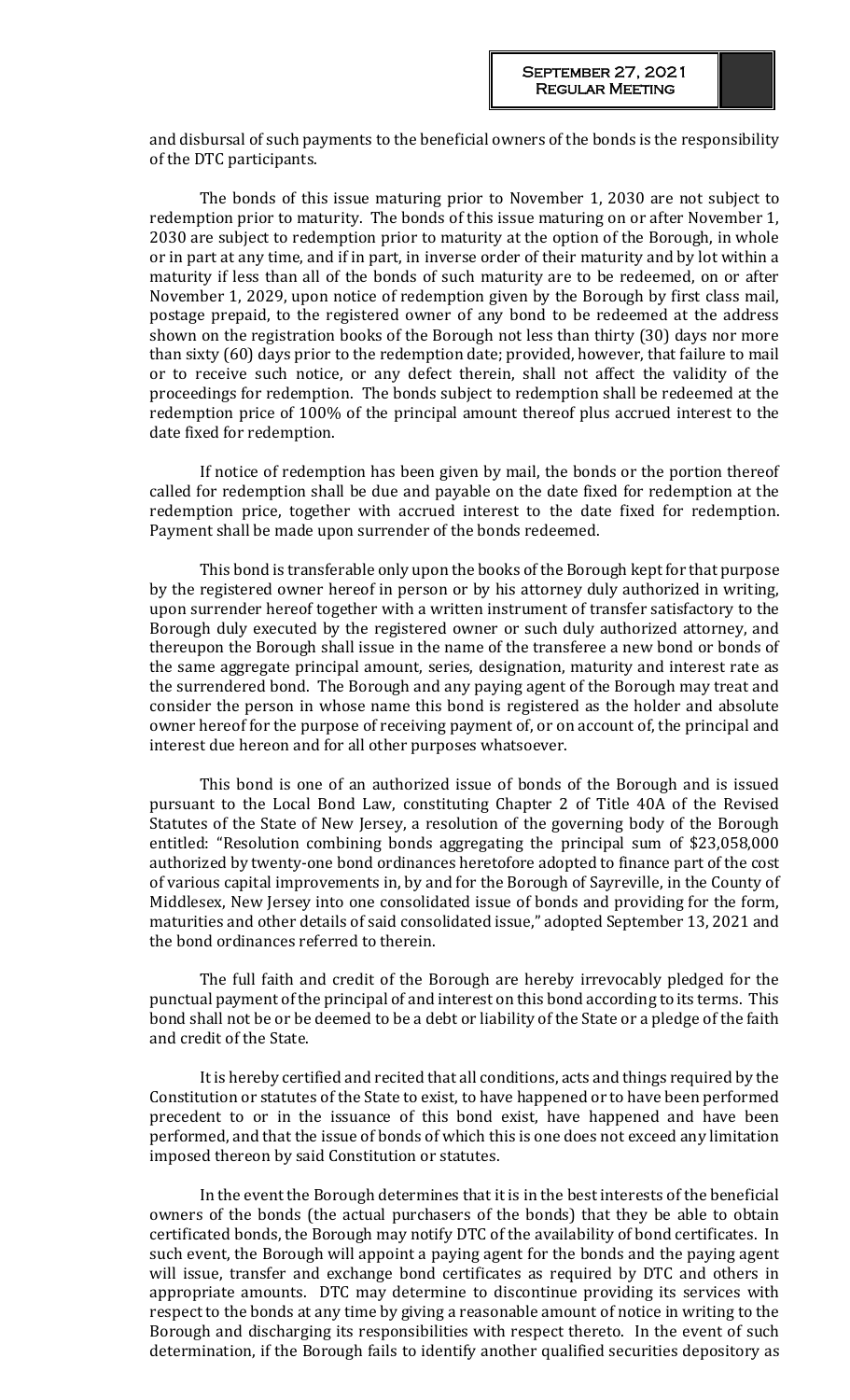successor to DTC, the Borough will appoint a paying agent for the bonds and the paying agent will issue, authenticate and deliver replacement bonds in the form of fully registered certificates. Whenever DTC requests the Borough to do so, the Borough will appoint a paying agent for the bonds and the paying agent will cooperate with DTC in taking appropriate action (a) to make available one or more separate certificates evidencing the bonds to any participants of DTC having bonds credited to its DTC account or (b) to arrange for another securities depository to maintain custody of certificates evidencing the bonds.

**IN WITNESS WHEREOF, THE BOROUGH OF SAYREVILLE** has caused this bond to be executed in its name by the manual or facsimile signatures of its Mayor and its Chief Financial Officer, and its corporate seal (or facsimile thereof) to be affixed, imprinted or reproduced hereon, and this bond and said seal to be attested by the manual signature of the Borough [Deputy] Clerk, and this bond to be dated the \_ day of November, 2021.

# **ATTEST: THE BOROUGH OF SAYREVILLE**

**[SEAL]**

\_\_\_\_\_\_\_\_\_\_\_\_\_\_\_\_\_\_\_\_\_\_\_\_\_ \_\_\_\_\_\_\_\_\_\_\_\_\_\_\_\_\_\_\_\_\_\_\_\_\_\_\_ Borough [Deputy] Clerk Mayor

\_\_\_\_\_\_\_\_\_\_\_\_\_\_\_\_\_\_\_\_\_\_\_\_\_\_\_ Chief Financial Officer

The following abbreviations, when used in the inscription on this bond, shall be construed as though they were written out in full according to applicable laws or regulations (additional abbreviations may also be used though not in the following list):

> TEN COM - as tenants in common UNIF GIFT MIN ACT TEN ENT - as tenants by the **EXECUST CONSERVANT** Custodian entireties (Cust) (Minor) JT TEN - as joint tenants with under Uniform Gifts right of survivorship to Minors Act and not as tenants in common (State)

# **ASSIGNMENT**

**FOR VALUE RECEIVED** the undersigned hereby sells, assigns and transfers unto

PLEASE INSERT SOCIAL SECURITY OR OTHER IDENTIFYING NUMBER OF ASSIGNEE (FOR COMPUTER RECORD ONLY)

\_\_\_\_\_\_\_\_\_\_\_\_\_\_\_\_\_\_\_\_\_\_\_\_\_\_\_\_\_\_\_\_\_\_\_\_\_\_\_\_\_\_\_\_\_\_\_\_\_\_\_\_\_\_\_\_\_\_\_\_\_\_\_\_\_\_\_\_\_\_\_\_\_\_\_\_\_\_ (Please Print or Typewrite Name and Address of Transferee)

\_\_\_\_\_\_\_\_\_\_\_\_\_\_\_\_\_\_\_\_\_\_\_\_\_\_\_\_\_\_\_\_\_\_\_\_\_\_\_\_\_\_\_\_\_\_\_\_\_\_\_\_\_\_\_\_\_\_\_\_\_\_\_\_ the within bond, and all rights thereunder, and hereby irrevocably constitutes and appoints

\_\_\_\_\_\_\_\_\_\_\_\_\_\_\_\_\_\_\_\_\_\_\_\_\_\_\_\_\_\_\_\_\_\_\_\_\_\_\_\_\_\_\_\_\_\_\_\_\_\_\_\_\_\_\_\_ Attorney, to transfer the within bond on the books kept for the registration thereof, with full power of substitution in the premises.

Dated: \_\_\_\_\_\_\_\_\_\_\_\_\_\_\_\_\_\_

NOTICE: The signature to this assignment must correspond with the name as it appears upon the first page of the within bond in every particular, without alteration or enlargement or any change whatever.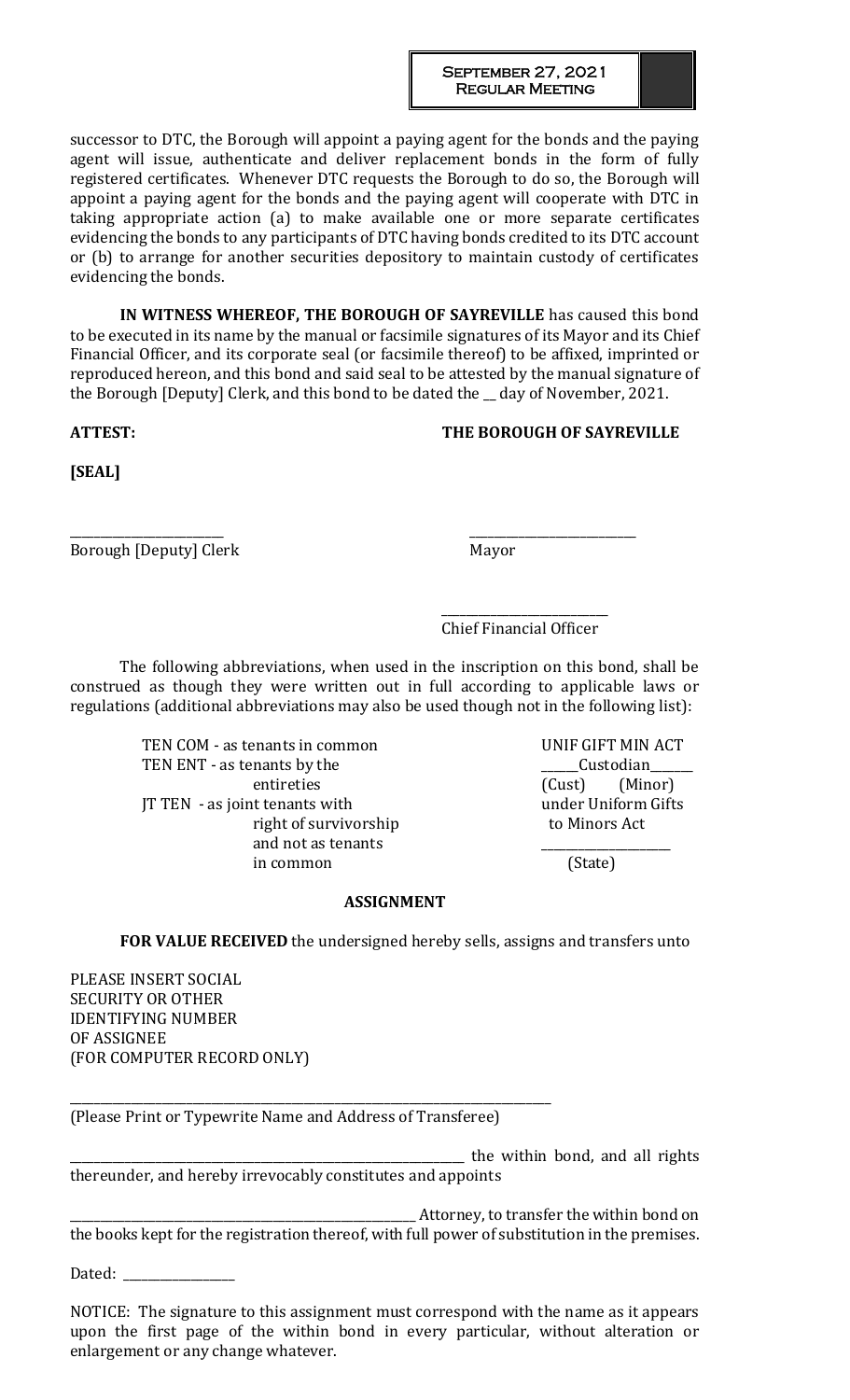#### **CERTIFICATE AS TO LEGAL OPINION**

The undersigned [Deputy] Clerk of the Borough of Sayreville, in the County of Middlesex, New Jersey **HEREBY CERTIFIES** that a true and correct copy of the original legal opinion of the law firm of McCarter & English, LLP, Newark, New Jersey as to the validity of the issue of bonds of which the within bond is one is available for inspection at the Office of the Borough Clerk and a copy thereof may be obtained by the registered or beneficial owner hereof upon request.

## \_\_\_\_\_\_\_\_\_\_\_\_\_\_\_\_\_\_\_\_\_\_\_\_\_\_\_\_ [Deputy] Borough Clerk

**Section 10.** The Chief Financial Officer of the Borough is hereby authorized and directed (a) to cause a copy of the written opinion with respect to the Bonds which is to be rendered by the firm of McCarter & English, LLP (complete except for omission of its date) to be printed or referred to on the Bonds, and at the time of the original delivery of payment for the Bonds and when such written opinion is rendered, to cause the Borough Clerk or Deputy Clerk to certify to the truth and correctness of such copy of opinion by executing on each of the Bonds, by manual or facsimile signature, a certificate subjoined to each such copy, and to file a signed duplicate of such written opinion in such Clerk's office and at each place at which the Bonds are payable, (b) to cause the applicable CUSIP number (if any) assigned for each of the Bonds by CUSIP Global Services, to be printed on each of the Bonds, and (c) to cause, in the event that the Bonds shall qualify for issuance of any policy of municipal bond insurance at the option of the purchaser thereof, such legend or reference (if any) of such insurance to be printed (at the expense of such purchaser) on the Bonds.

**Section 11.** Upon the date of issue of the Bonds, being the date of delivery of the Bonds to DTC on behalf of the Successful Bidder (as defined in the Notice of Sale) and the payment of the purchase price thereof in accordance with the Notice of Sale, the Chief Financial Officer of the Borough is hereby authorized and directed to execute and deliver a Tax Certificate with respect to the exclusion of interest on the Bonds from gross income of the holders thereof for Federal income tax purposes, including, inter alia, the status of the Bonds as other than "private activity bonds" within the meaning of section 141 of the Internal Revenue Code of 1986, as amended (the "Code") and the status of the Bonds as other than "arbitrage bonds" within the meaning of section 148 of the Code.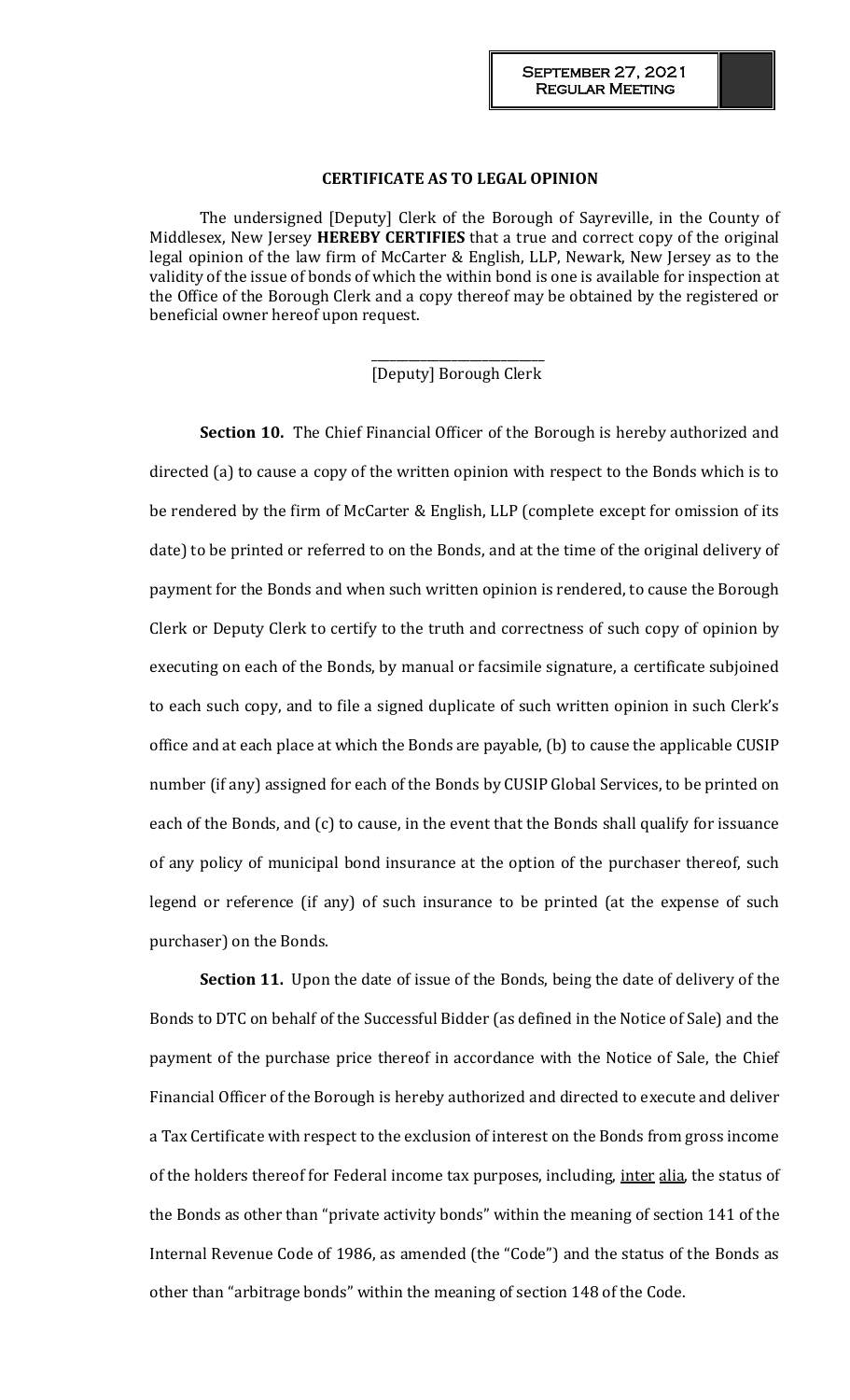**Section 12.** The proceeds of the Bonds shall be applied in the amounts and for the purpose provided in Section 1 hereof, and to pay and fund any bond anticipation notes theretofore issued for such purpose and then outstanding.

**Section 13.** The Chief Financial Officer of the Borough be and she is hereby authorized to distribute a Preliminary Official Statement (as defined in the Notice of Sale) which provides certain information in connection with the issuance of Bonds. The Chief Financial Officer of the Borough is hereby further authorized to disseminate the Preliminary Official Statement via electronic media, in addition to or in lieu of physical, printed media. The Chief Financial Officer of the Borough shall cause a final Official Statement, with such additions, modifications and deletions to such Preliminary Official Statement as the Chief Financial Officer may approve to be distributed.

**Section 14.** The Chief Financial Officer of the Borough be and she is hereby further authorized at her discretion to accept proposals and complete the award of the Bonds, pursuant to the terms and provisions of the Notice of Sale, by means of electronic media; provided that, with respect to the selection of the particular electronic media and the implementation of the procedures for the exercise thereof, the Chief Financial Officer of the Borough shall consult with counsel and other applicable professional advisors to the Borough with respect thereto.

**Section 15.** The Borough hereby authorizes the bidders on the Bonds to aggregate consecutive principal maturities for which such bidder bids the same interest rate into term bonds, provided that mandatory sinking fund payments for which redemptions in lieu of the principal maturities are provided.

**Section 16.** The Mayor and the Chief Financial Officer of the Borough are hereby authorized and directed, as applicable, to approve, "deem final" in accordance with Rule 15c2-12 of the Securities and Exchange Commission and execute the Preliminary Official Statement of the Borough issued in connection with the Bonds, the final Official Statement of the Borough issued in connection with the Bonds, the Notice of Sale, the Continuing Disclosure Certificate and the DTC Blanket Representation Letter and their use in connection with the sale of the Bonds and are further authorized, as is the Clerk and the Deputy Clerk of the Borough, to execute all documents, including the final Official Statement, the Continuing Disclosure Certificate and the DTC Blanket Representation Letter, necessary for the sale and delivery of the Bonds.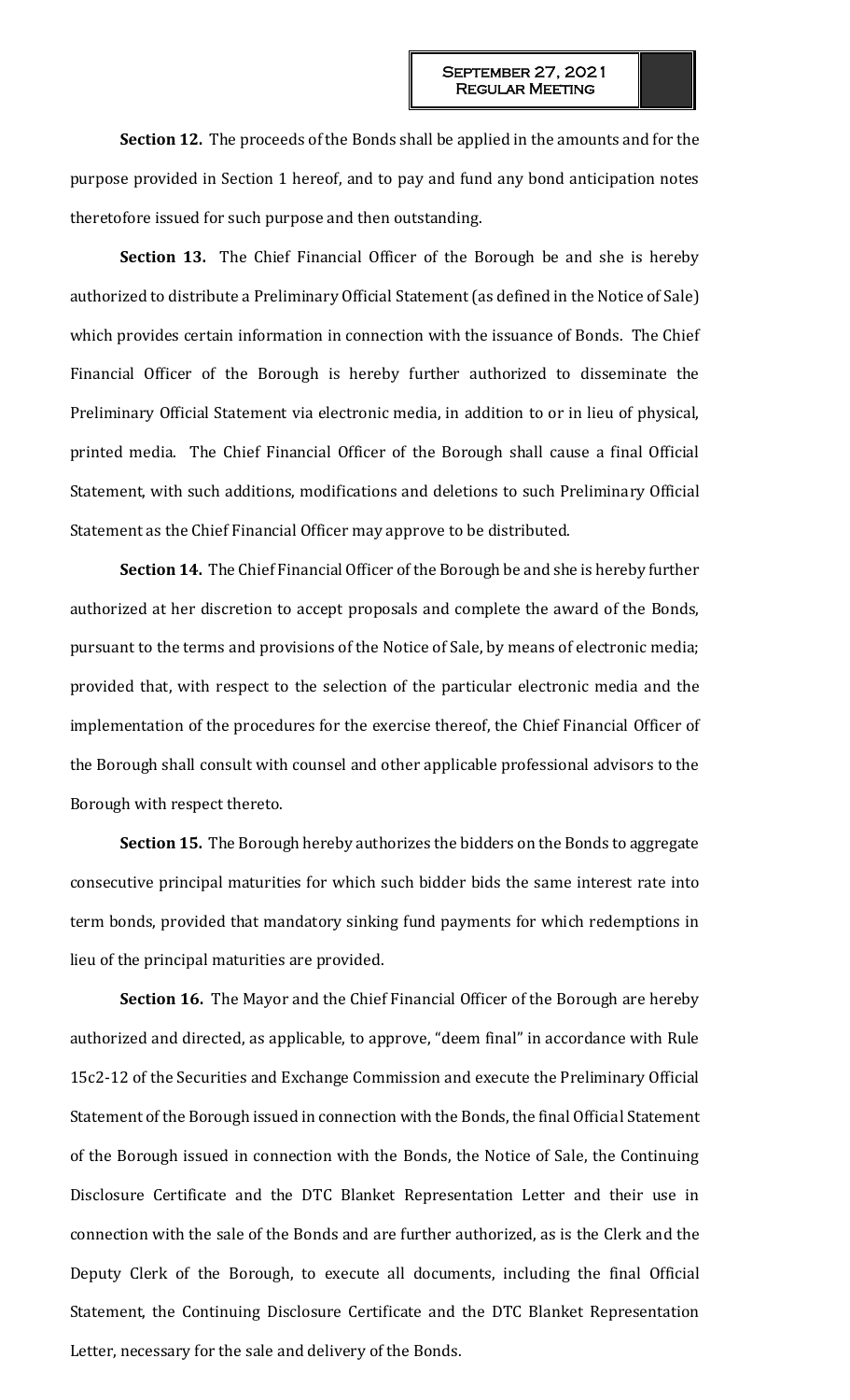**Section 17.** The Borough Council hereby designates the Chief Financial Officer of the Borough to award the Bonds in accordance with the Notice of Sale and the provisions of the Local Bond Law and the Chief Financial Officer of the Borough is hereby directed to report to the Borough Council at the meeting next succeeding the date when any award of the Bonds pursuant to this resolution is made.

**Section 18.** The Borough hereby covenants to comply with the provisions of the Code applicable to the Bonds and covenants not to take any action that would cause the interest on the Bonds to lose the exclusion from gross income for federal income tax purposes provided under Section 103 of the Code. Further, the Borough will take all actions within its power that are necessary to assure that interest on the Bonds does not lose the exclusion from gross income for federal income tax purposes provided under Section 103 of the Code.

**Section 19.** The Borough hereby authorizes the Chief Financial Officer, the Borough Clerk, Bond Counsel, the Borough's Municipal Advisor, the Auditor and any other professionals of the Borough to proceed with the sale of the Bonds, including the drafting of any documents necessary therefor.

**Section 20.** The Borough hereby delegates to the Chief Financial Officer the authority to postpone the public sale of the Bonds in accordance with the Notice of Sale and the provisions of the Local Bond Law.

**Section 21.** The Borough hereby ratifies in all respects all actions, if any, taken by the Chief Financial Officer, the Borough's Municipal Advisor, and bond counsel to the Borough prior to the date of adoption of this resolution in connection with the issuance of the Bonds.

**Section 22.** This resolution shall take effect immediately.

/s/ Donna Roberts, Councilwoman (Admin. & Finance Committee)

Reviewed by the Borough Attorney and is approved as to form and the Resolution satisfies all of the legal requirements for the Mayor's signature.

/s/ Jessica Morelos, RMC /s/ Victoria Kilpatrick Municipal Clerk Mayor

/s/ Michael R. DuPont, Borough Attorney

**ATTEST: BOROUGH OF SAYREVILLE**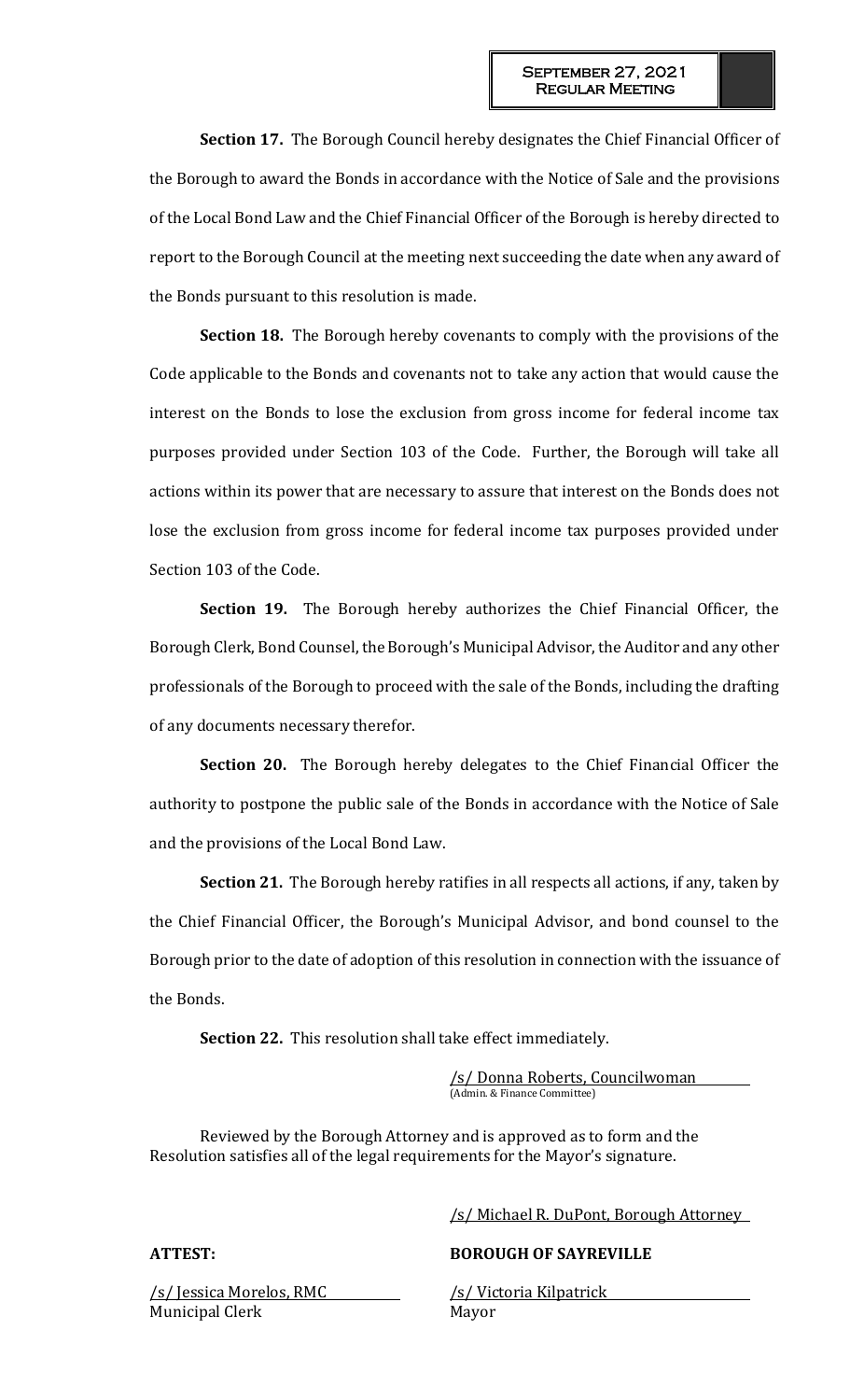Exhibit A

# **BOROUGH OF SAYREVILLE, in the County of Middlesex, New Jersey**

# **NOTICE OF SALE OF \$23,058,000 GENERAL OBLIGATION BONDS OF 2021**

NOTICE IS HEREBY GIVEN that proposals (the "Proposal for Bonds") will be received, electronically via the Parity Electronic Bid System ("PARITY®") of i-Deal LLC ("i-Deal") in the manner described below under the heading "Procedures Regarding Electronic Bidding" until 11:00 a.m., New Jersey time on Tuesday, October 19, 2021 (the "Bid Date") and then and there publicly opened and considered by the Chief Financial Officer of the Borough of Sayreville, in the County of Middlesex, New Jersey (the "Borough"), for the purchase of the Borough's \$23,058,000 aggregate principal amount of General Obligation Bonds of 2021 consisting of General Improvement Bonds of 2021 and Water Improvement Bonds of 2021 (collectively, the "Bonds").

### Principal Amortization; Payment of Principal

The Bonds will consist of serial bonds maturing on November 1 in the years 2022 through 2036, inclusive, except as otherwise may be determined if the "Term Bond Option" is selected, as set forth herein. The preliminary principal amounts (the "Preliminary Principal Amounts") of each serial maturity shall be as set forth below, subject to the applicable limitations set forth herein under "Bid Specifications." The aggregate Preliminary Principal Amount of the Bonds and the annual Preliminary Principal Amounts set forth below may be revised before the opening of sealed bids for the purchase of the Bonds. Any such revisions (the "Revised Principal Amounts") will be announced on TM3 News Services (or any other news wire service widely recognized and relied upon by the municipal securities industry, "TM3"), or by any other available means, not later than 1:00 p.m. (New Jersey time) on the last business day prior to the Bid Date. In the event that no such revisions are made, the Preliminary Principal Amounts will constitute the Revised Principal Amounts. Bidders shall submit bids based on the Revised Principal Amounts.

The General Improvement Bonds of 2021 shall mature on November 1 as set forth in the following table:

| Year | <b>Principal Amount</b> | Year | <b>Principal Amount</b> |
|------|-------------------------|------|-------------------------|
| 2022 | \$850,000               | 2029 | \$1,700,000             |
| 2023 | 1,000,000               | 2030 | 1,700,000               |
| 2024 | 1,500,000               | 2031 | 1,700,000               |
| 2025 | 1,550,000               | 2032 | 1,700,000               |
| 2026 | 1,568,000               | 2033 | 1,700,000               |
| 2027 | 1,550,000               | 2034 | 1,700,000               |
| 2028 | 1,700,000               |      |                         |

The Water Improvement Bonds of 2021 shall mature on November 1 as set forth in the following table:

| Year | <b>Principal Amount</b> | Year | <b>Principal Amount</b> |
|------|-------------------------|------|-------------------------|
| 2022 | \$180,000               | 2030 | \$210,000               |
| 2023 | 185,000                 | 2031 | 215,000                 |
| 2024 | 190,000                 | 2032 | 220,000                 |
| 2025 | 190,000                 | 2033 | 225,000                 |
| 2026 | 195,000                 | 2034 | 235,000                 |
| 2027 | 200,000                 | 2035 | 240,000                 |
| 2028 | 205,000                 | 2036 | 245,000                 |
| 2029 | 205,000                 |      |                         |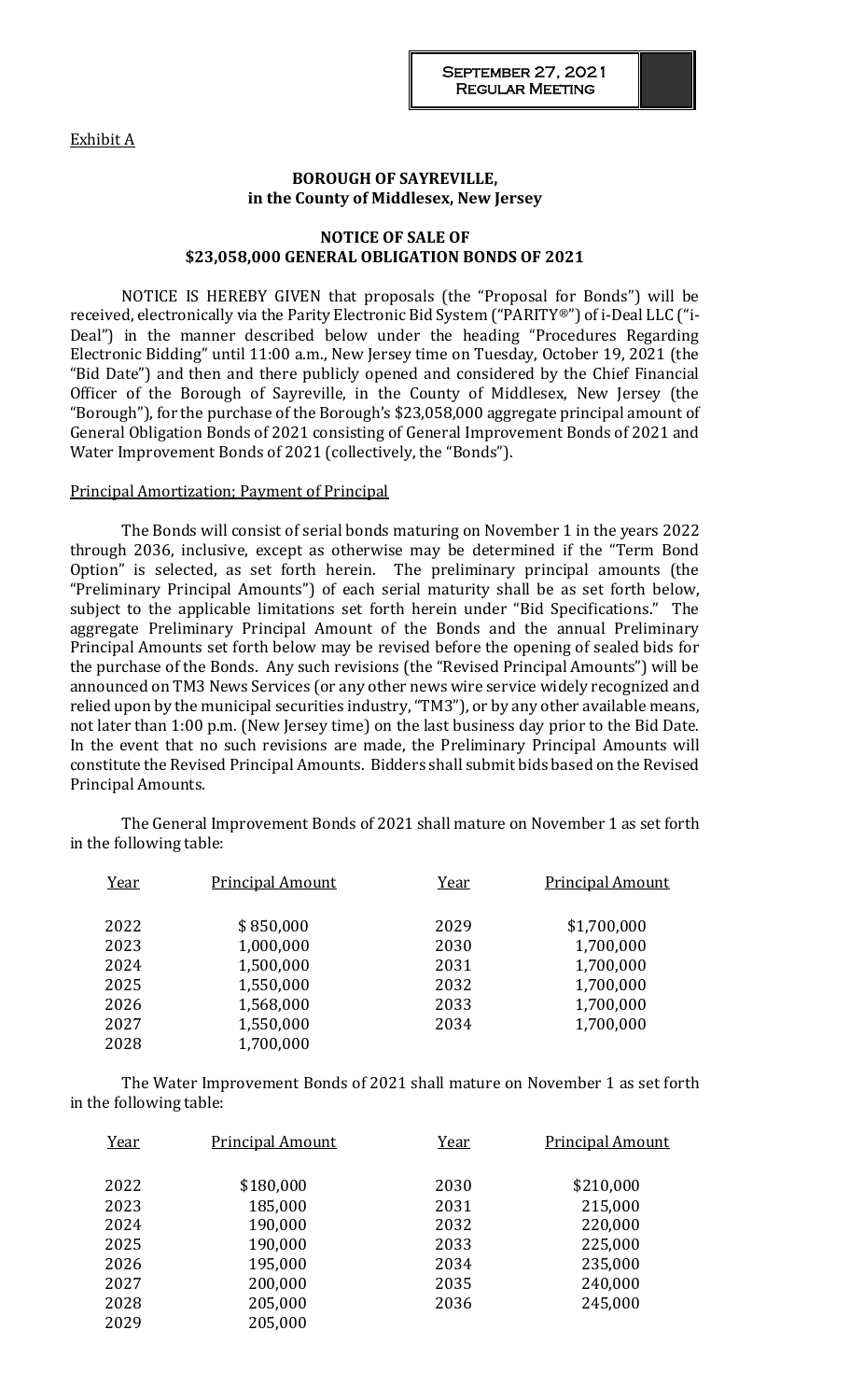The combined maturity schedule for all of the Bonds shall be as set forth in the following table:

| Year | <b>Principal Amount</b> | Year | <b>Principal Amount</b> |
|------|-------------------------|------|-------------------------|
| 2022 | \$1,030,000             | 2030 | \$1,910,000             |
| 2023 | 1,185,000               | 2031 | 1,915,000               |
| 2024 | 1,690,000               | 2032 | 1,920,000               |
| 2025 | 1,740,000               | 2033 | 1,925,000               |
| 2026 | 1,763,000               | 2034 | 1,935,000               |
| 2027 | 1,750,000               | 2035 | 240,000                 |
| 2028 | 1,905,000               | 2036 | 245,000                 |
| 2029 | 1,905,000               |      |                         |

### Redemption Provisions

The Bonds maturing prior to November 1, 2030 are not subject to redemption prior to their stated maturities. The Bonds maturing on or after November 1, 2030 are subject to redemption prior to maturity at the option of the Borough, in whole or in part at any time, and if in part, in inverse order of their maturity and by lot within a maturity if less than all of the Bonds of such maturity are to be redeemed, on or after November 1, 2029. The Bonds subject to redemption shall be redeemed at the redemption price of 100% of the principal amount thereof plus accrued interest to the date fixed for redemption.

In the event of any redemption, notice thereof shall be mailed by first class mail, postage prepaid, to the registered owner of any Bonds to be redeemed at the address shown on the registration books of the Borough not less than thirty (30) days nor more than sixty (60) days prior to the redemption date; provided, however, that failure to mail or receive such notice, or any defect therein, shall not affect the validity of the proceedings for redemption.

If notice of redemption has been given by mail, the Bonds or the portion thereof called for redemption shall be due and payable on the date fixed for redemption at the redemption price, together with accrued interest to the date fixed for redemption. Payment shall be made upon surrender of the Bonds redeemed.

# Possibility of Mandatory Sinking Fund Installments

Bidders may elect to structure the issue to include term bonds (the "Term Bond Option"), which term bonds, if selected by the Bidder, will be subject to mandatory redemption prior to maturity, in the years and amounts shown above as serial maturities, upon payment of one hundred percent (100%) of the principal amount of the Bonds to be redeemed, together with accrued interest to the date fixed for such mandatory redemption. If the Bonds are awarded and no term bonds are designated in the Proposal for Bonds of the Successful Bidder (as defined herein), the Bonds will mature serially as shown in the preceding tables.

#### Interest Payment Dates; Payment of Interest

The Bonds will be dated the date of delivery thereof and will bear interest at the rate or rates per annum specified in the Proposal for Bonds of the Successful Bidder. Interest on the Bonds will accrue from the date of delivery thereof and will be payable semiannually on each May 1 and November 1, commencing on May 1, 2022 (each, an "Interest Payment Date"), in each year until maturity by check mailed on such Interest Payment Date to the owners thereof registered as such as of each next preceding April 15 and October 15 on the registration books maintained by the Borough. Interest on the Bonds shall be calculated on the basis of a 360-day year consisting of twelve 30-day months. The Bonds will be payable in lawful money of the United States of America.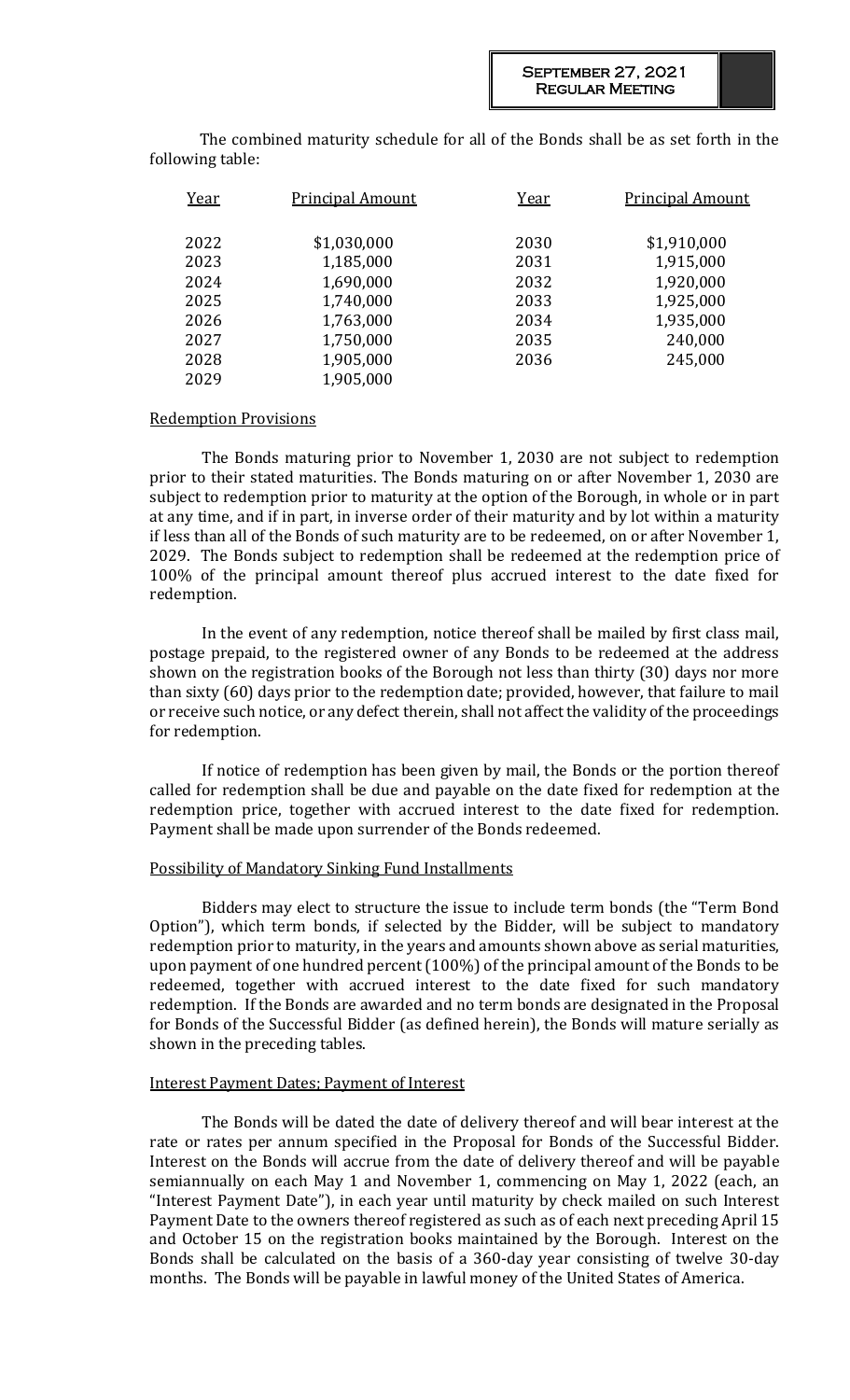#### Book-Entry-Only

The Bonds will be issued in fully registered form and when issued, will be registered in the name of and held by Cede & Co., as the registered owner thereof and nominee for DTC. The Bonds will be issued in the form of one certificate for the aggregate principal amount of each series of the Bonds maturing in each year.

Purchases of the Bonds will be made in book-entry-only form (without certificates) in the denomination of \$5,000 each or any integral multiple of \$1,000 in excess thereof.

In the event that either DTC determines not to continue to act as securities depository for the Bonds or the Borough determines that it is in the best interest of the beneficial owners of the Bonds that they be able to obtain bond certificates, the Borough will appoint a paying agent and will issue and deliver replacement Bonds in the form of fully registered certificates. It shall be the obligation of the Successful Bidder to furnish to DTC an underwriter's questionnaire and the denominations of the Bonds not less than seventy-two (72) hours prior to the delivery of the Bonds.

### Bid Specifications

To be considered, each Proposal for Bonds must be unconditional and must specify:

a. a rate or rates of interest that the Bonds are to bear, in a multiple of 1/8 or 1/20 of 1%;

b. the principal amount of Bonds the bidder will accept, which shall be \$23,058,000, subject to adjustment as described in Adjustment of Bonds After the Opening of Bids" below; and

c. the price the bidder will pay for the Bonds, which shall be no less than \$23,058,000 and no greater than the principal amount of the Bonds offered with a premium not to exceed \$691,740 (3% of the combined par amount of the Bonds).

The interest payable with respect to each Bond on any one date will be evidenced by a single rate of interest. Not more than one rate may be named for Bonds of the same maturity. There is no limitation on the number of rates that may be named. If more than one rate of interest is named, no interest rate named for any maturity may be less than the interest rate named for any prior maturity. The difference between the highest and lowest rates of interest named shall not exceed two percent (2%).

Bidders for the Bonds shall be deemed to have designated all Revised Principal Amounts with respect to the Bonds as serial bond maturities unless bidders designate the Term Bond Option. The respective Revised Principal Amounts may be designated as a term bond maturity(ies) with consecutive sinking fund installments, if so desired.

No bid will be considered that offers to pay an amount less than the total principal amount of the Bonds offered for sale or under which the total loan is made at an interest cost higher than the lowest true interest cost to the Borough under any legally acceptable bid. Please note the expectation of the Borough to adjust the principal amount of the Bonds to be the amount needed by the Borough as described in "Adjustment of Bonds After the Opening of Bids" below.

All bids which are submitted electronically via PARITY® pursuant to the procedures described below shall be deemed to constitute a "Proposal for Bonds" and shall be deemed to incorporate by reference all of the terms and conditions of this Notice of Sale. The submission of a bid electronically via PARITY® shall constitute and be deemed to be the bidder's signature on the Proposal for Bonds.

Right to Reject Proposal for Bonds; Waive Irregularities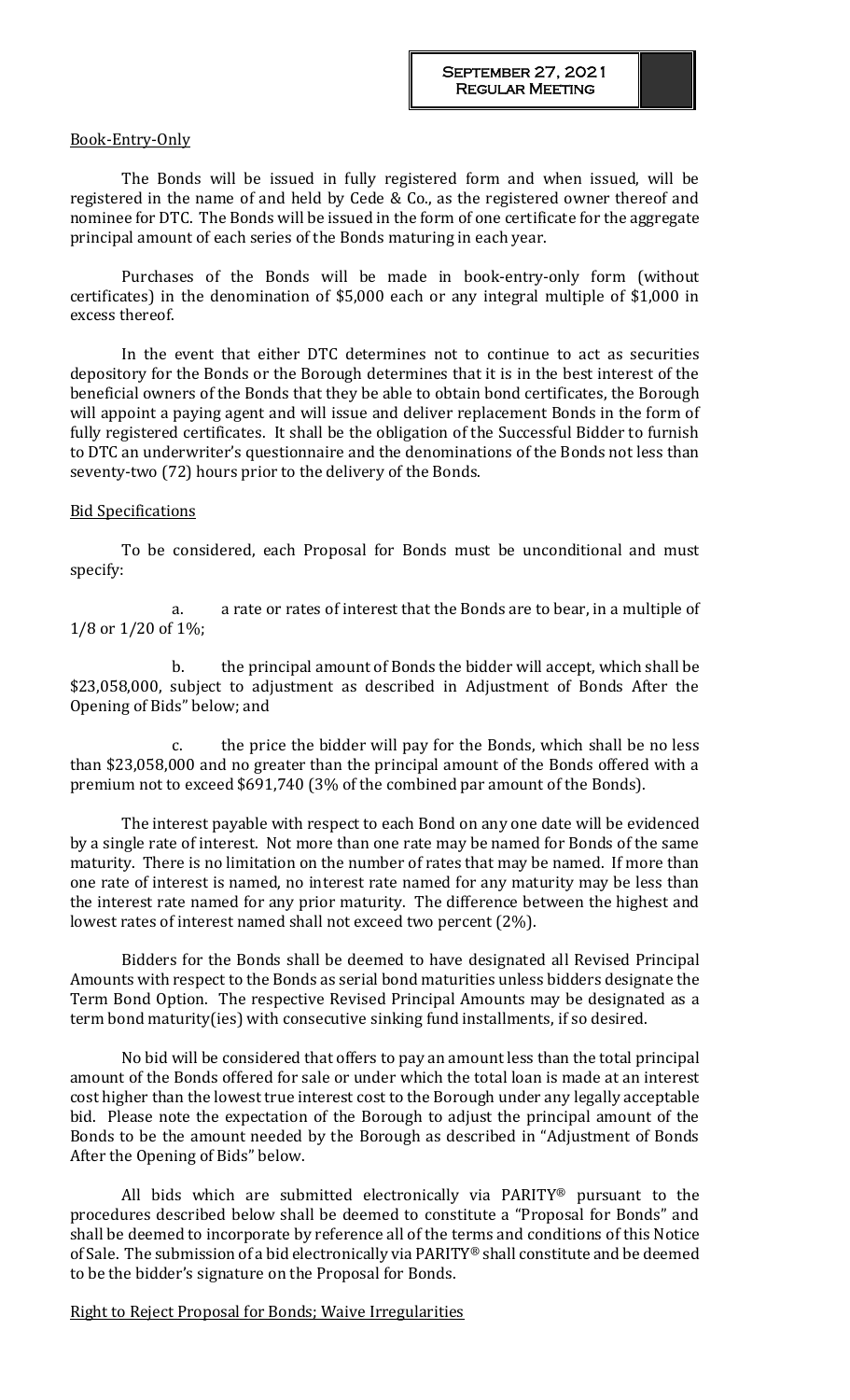The Borough reserves the right to reject any and all Proposals for Bonds, and except as set forth in the next sentence, any Proposal for Bonds not complying with the terms of this Notice of Sale will be rejected. The Borough reserves the right to (i) reject any or all Proposals for Bonds, (ii) so far as permitted by law, waive any irregularity or informality in any or all Proposals for Bonds and (iii) generally take such action as it deems will best serve the public interest. The bidder, by submitting a bid, agrees to accept the determination of the Chief Financial Officer.

## Bid Security and Method of Payment for Bonds

A Good Faith Deposit ("Deposit") in the form of a certified, cashier's or treasurer's check or an electronic transfer of funds in the amount of \$461,160, payable to the order of the Borough, is required for each Proposal for Bonds to be considered. Wire instructions may be obtained by contacting the Chief Financial Officer of the Borough or its Municipal Advisor by calling the phone numbers listed in the last paragraph of this Notice of Sale and such wire must be received and confirmed by the Borough prior to 10:30 a.m. on the Bid Date. Such wire must also be accompanied by detailed wiring instructions for the return thereof in the event that such bidder is not the Successful Bidder. If a check is used, it must be a certified, cashier's or treasurer's check and must be provided to the Borough by 10:30 a.m., New Jersey time, on the Bid Date at the Borough's office located at 167 Main Street, Sayreville, New Jersey 08872. Each bidder accepts responsibility for delivering such deposit on time and the Borough is not responsible for any deposit that is not received on time. No interest on the Deposit will accrue to the Successful Bidder. The Deposit will be applied to the purchase price of the Bonds. In the event the Borough shall fail to deliver the Bonds on the Closing Date (as hereinafter defined), or if the Borough shall be unable to satisfy the conditions to the obligations of the Successful Bidder to pay for and accept delivery of the Bonds or if such obligations shall be terminated for any of the reasons specified herein, the amount of the Deposit shall immediately be returned to the Successful Bidder in full release of any claim that the Successful Bidder might have against the Borough on account of its failure to deliver the Bonds. In the event the Successful Bidder fails to honor its accepted bid, the Deposit will be retained by the Borough. Award of the Bonds to the Successful Bidder or rejection of all Proposals for Bonds is expected to be made within two hours after opening of the Proposals for Bonds, but the Successful Bidder may not withdraw its Proposal for Bonds until after 3:30 p.m., New Jersey time, on the Bid Date and then only if such award has not been made prior to the withdrawal. The balance of the purchase price shall be paid in Federal Funds by wire transfer to the Borough on or about November 8, 2021 (the "Closing Date").

Upon notice to the Successful Bidder, the Successful Bidder will make available to the Borough, by no later than 1:00 p.m. on the date of award of the Bonds, the public offering prices and re-offered yields for each maturity of Bonds.

#### Procedures Regarding Electronic Bidding

Bids must be submitted electronically via PARITY® in accordance with this Notice of Sale, until 11:00 a.m., New Jersey time on the Bid Date, but no bid will be accepted after the time for receiving bids specified above. To the extent any instructions or directions set forth in PARITY® conflict with this Notice of Sale, the terms of this Notice of Sale shall control. For further information about PARITY®, potential bidders may contact the Borough's Municipal Advisor (using the telephone number set forth in the final paragraph of this Notice of Sale) or PARITY® at i-Deal at (212) 849-5021. The Borough may, but is not obligated to, acknowledge its acceptance in writing of any bid submitted electronically via PARITY®.

In the event that a bid for the Bonds is submitted via PARITY®, the bidder further agrees that:

The Borough may regard the electronic transmission of the bid through PARITY® (including information about the principal amount of the Bonds, the interest rate or rates to be borne by the various maturities of the Bonds, the premium bid for the Bonds and any other information included in such transmission) as though the same information were submitted on the "Proposal for Bonds" provided by the Borough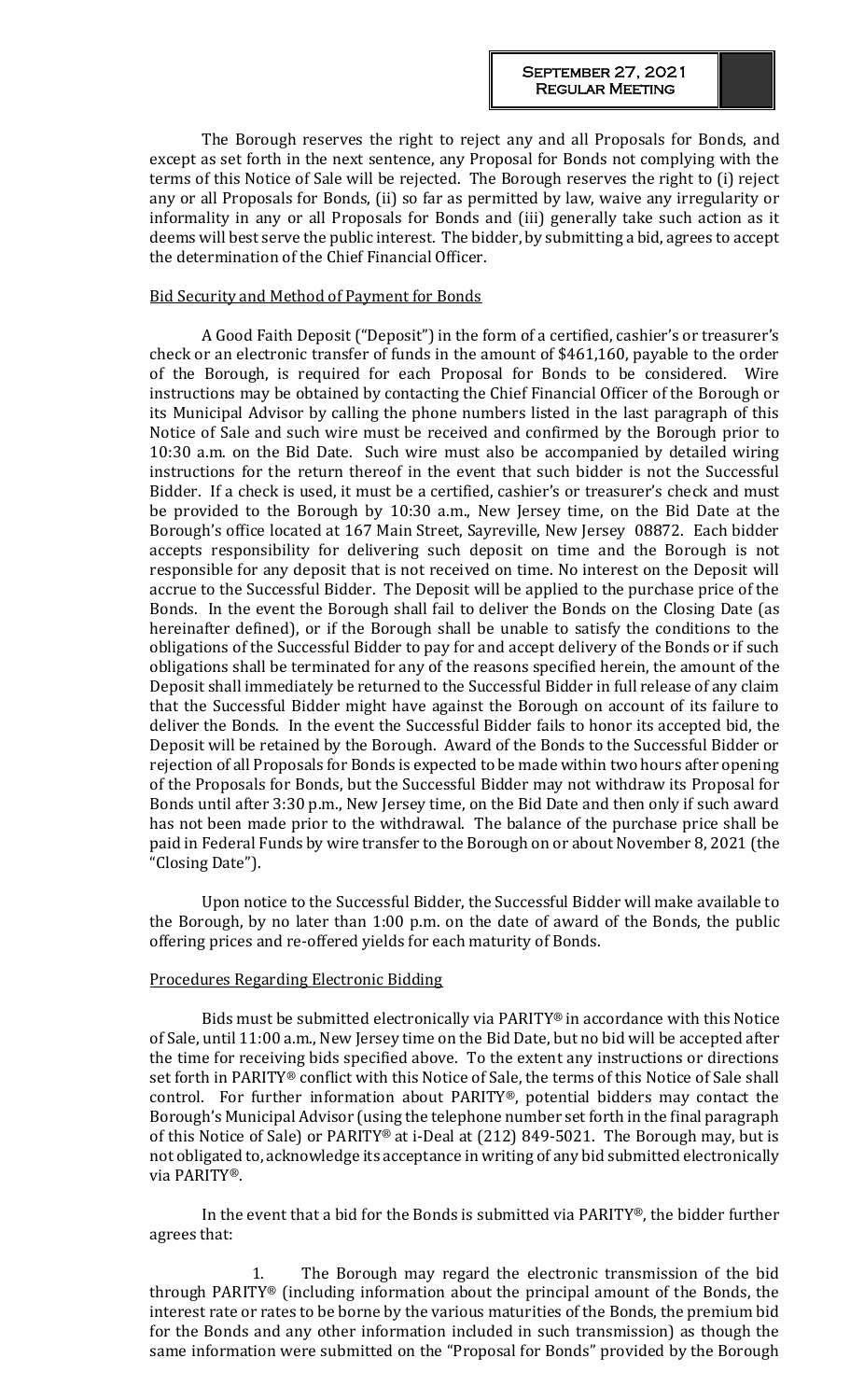and executed by a duly authorized signatory of the bidder. If a bid submitted electronically via PARITY® is accepted by the Borough, the terms of the Proposal for Bonds and this Notice of Sale, as well as the information that is electronically transmitted through PARITY®, shall form a contract, and the Successful Bidder shall be bound by the terms of such contract.

2. PARITY® is not an agent of the Borough, and the Borough shall have no liability whatsoever based on any bidder's use of PARITY®, including but not limited to any failure by PARITY® to correctly or timely transmit information provided by the Borough or information provided by the bidder.

3. The Borough may choose to discontinue use of electronic bidding via PARITY® by issuing a notification to such effect via TM3, or by other available means, no later than 3:00 p.m. (New Jersey time) on the last business day prior to the Bid Date.

4. Once the bids are communicated electronically via PARITY® to the Borough, as described above, each bid will constitute a Proposal for Bonds and shall be deemed to be an irrevocable offer to purchase the Bonds on the terms provided in this Notice of Sale. For purposes of submitting all Proposals for Bonds, the time as maintained on PARITY® shall constitute the official time.

5. Each bidder shall be solely responsible to make necessary arrangements to access PARITY® for purposes of submitting its bid in a timely manner and in compliance with the requirements of this Notice of Sale. Neither the Borough nor i-Deal shall have any duty or obligation to provide or assure access to any bidder, and neither the Borough nor i-Deal shall be responsible for the proper operation of, or have any liability for any delays or interruptions of, or any damages caused by, PARITY®. The Borough is using PARITY® as a communication mechanism, and not as the Borough's agent, to conduct the electronic bidding for the Bonds. By using PARITY®, each bidder agrees to hold the Borough harmless for any harm or damages caused to such bidder in connection with its use of PARITY® for bidding on the Bonds.

# Clarification Prior to the Opening of Bids

The Borough may, in its sole discretion and prior to the opening of bids, clarify any term hereof, including, without limitation, its decision to discontinue use of electronic bidding via PARITY®, by issuing a notification of the clarification via TM3, or any other available means, no later than 3:00 p.m. (New Jersey time) on the last business day prior to any announced date for the receipt of bids.

The Borough further reserves the right to postpone, from time to time, the Bid Date. Any such postponement will be announced by TM3, or any other available means, not later than 9:00 a.m., New Jersey time, on the Bid Date. Any such alternative Bid Date and the time at which bids are due will be announced via TM3, or any other available means, at least 48 hours before bids are due. On any such alternative Bid Date, bidders shall submit Proposals for Bonds in conformity with all of the requirements hereof, other than the date of submission and sale and any further or contrary provisions set forth in such announcement, which further or contrary provisions must be complied with by all bidders.

# Establishment of Issue Price (Hold-The-Offering Price May Apply if Competitive Sale Requirements are Not Satisfied)

1. The Successful Bidder shall assist the Borough in establishing the issue price of the Bonds and shall execute and deliver to the Borough at Closing an "issue price" or similar certificate setting forth the reasonably expected initial offering price to the public or the sales price or prices of the Bonds, together with the supporting pricing wires or equivalent communications, as described below under "Documents to be Delivered at Closing." All actions to be taken by the Borough under this Notice of Sale to establish the issue price of the Bonds may be taken on behalf of the Borough by the Borough's Municipal Advisor identified herein and any notice or report to be provided to the Borough may be provided to the Borough's Municipal Advisor.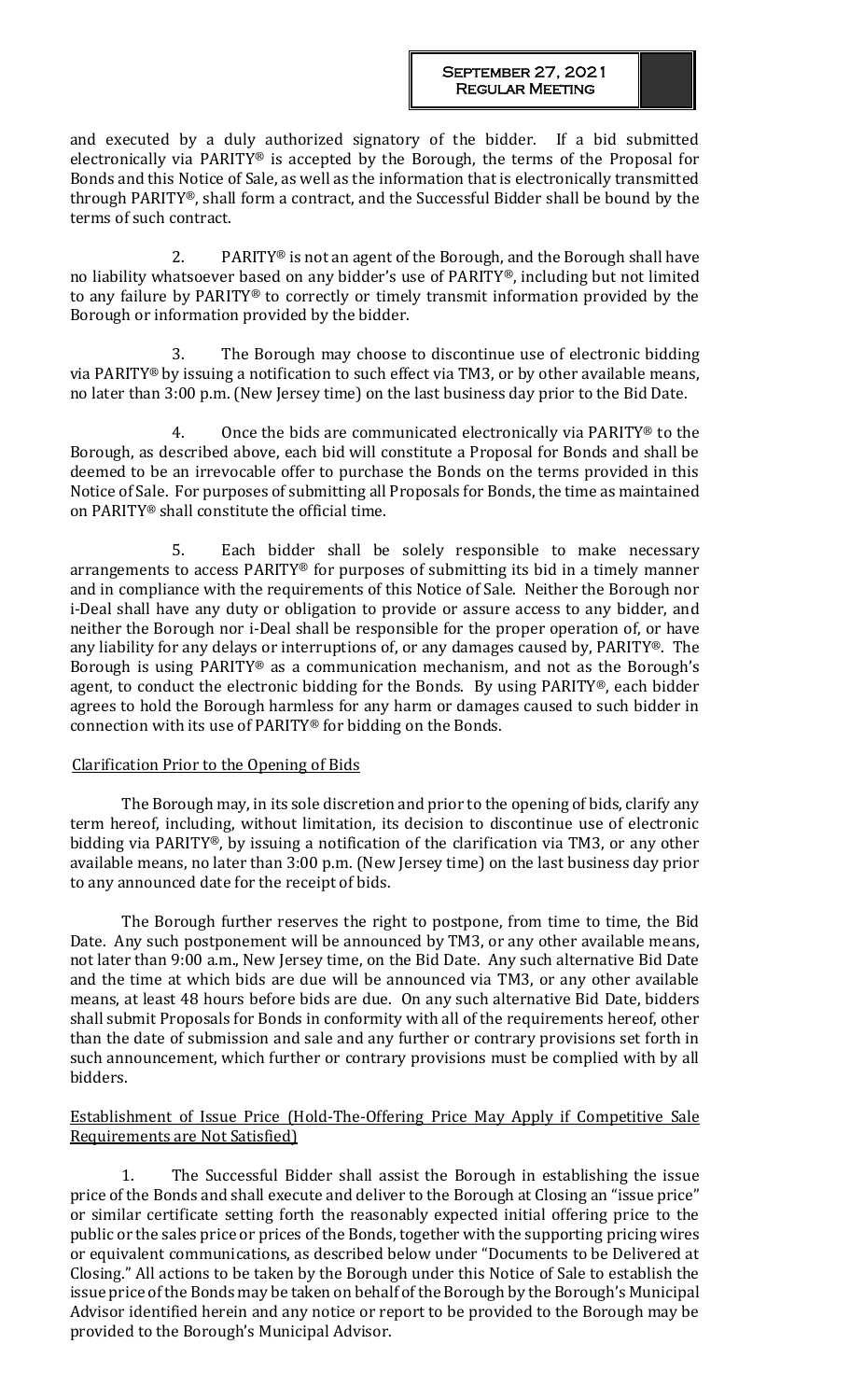The Borough intends that the provisions of Treasury Regulation Section 1.148-1(f)(3)(i) (defining "competitive sale" for purposes of establishing the issue price of the Bonds) will apply to the initial sale of the Bonds (the "competitive sale requirements") because:

- (a) the Borough shall disseminate this Notice of Sale to potential underwriters in a manner that is reasonably designed to reach potential underwriters;
- (b) all bidders shall have an equal opportunity to bid;
- (c) the Borough may receive bids from at least three underwriters of municipal bonds who have established industry reputations for underwriting new issuances of municipal bonds; and
- (d) the Borough anticipates awarding the sale of the Bonds to the bidder who submits a firm offer to purchase the Bonds at the lowest interest cost, as set forth in this Notice of Sale.

Any bid submitted pursuant to this Notice of Sale shall be considered a firm offer for the purchase of the Bonds, as specified in the bid**.** By submitting a bid, bidders are deemed to have certified that they have an established industry reputation as a regular purchaser or underwriter of tax-exempt obligations such as the Bonds.

3. In the event that the competitive sale requirements are not satisfied, the Borough shall so advise the Successful Bidder. The Borough may determine to treat (i) the first price at which 10% of a maturity of the Bonds (the "10% test") is sold to the public as the issue price of that maturity of the Bonds and/or (ii) the initial offering price to the public as of the sale date of the Bonds as the issue price of the Bonds (the "hold-theoffering-price rule"). The Successful Bidder shall advise the Borough if any maturity of the Bonds satisfies the 10% test as of the date and time of the award of the Bonds. The Borough will promptly advise the Successful Bidder, at or before the time of award of the Bonds, whether the Bonds will be subject to the 10% test or shall be subject to the holdthe-offering-price rule. Bids will not be subject to cancellation in the event that the Borough determines to apply the hold-the-offering-price rule to the Bonds. Bidders should prepare their bids on the assumption that the Bonds will be subject to the holdthe-offering-price rule in order to establish the issue price of the Bonds.

4. By submitting a bid, the Successful Bidder shall (i) confirm that the underwriters have offered or will offer the Bonds to the public on or before the date of award at the offering price or prices (the "initial offering price"), or at the corresponding yield or yields, set forth in the bid submitted by the Successful Bidder and (ii) agree, on behalf of the underwriters participating in the purchase of the Bonds, that the underwriters will neither offer nor sell unsold Bonds to which the hold-the-offering-price rule shall apply to any person at a price that is higher than the initial offering price to the public during the period starting on the sale date and ending on the earlier of the following:

- (a) the close of the fifth (5th) business day after the sale date; or
- (b) the date on which the underwriters have sold at least 10% of each maturity of the Bonds to the public at a price that is no higher than the initial offering price to the public.

The Successful Bidder shall promptly advise the Borough when the underwriters have sold 10% of each maturity of the Bonds to the public at a price that is no higher than the initial offering price to the public, if that occurs prior to the close of the fifth (5th) business day after the sale date.

5. By submitting a bid, each bidder confirms that: (a) any agreement among underwriters, any selling group agreement and each retail distribution agreement (to which the bidder is a party) relating to the initial sale of the Bonds to the public, together with the related pricing wires, contains or will contain language obligating each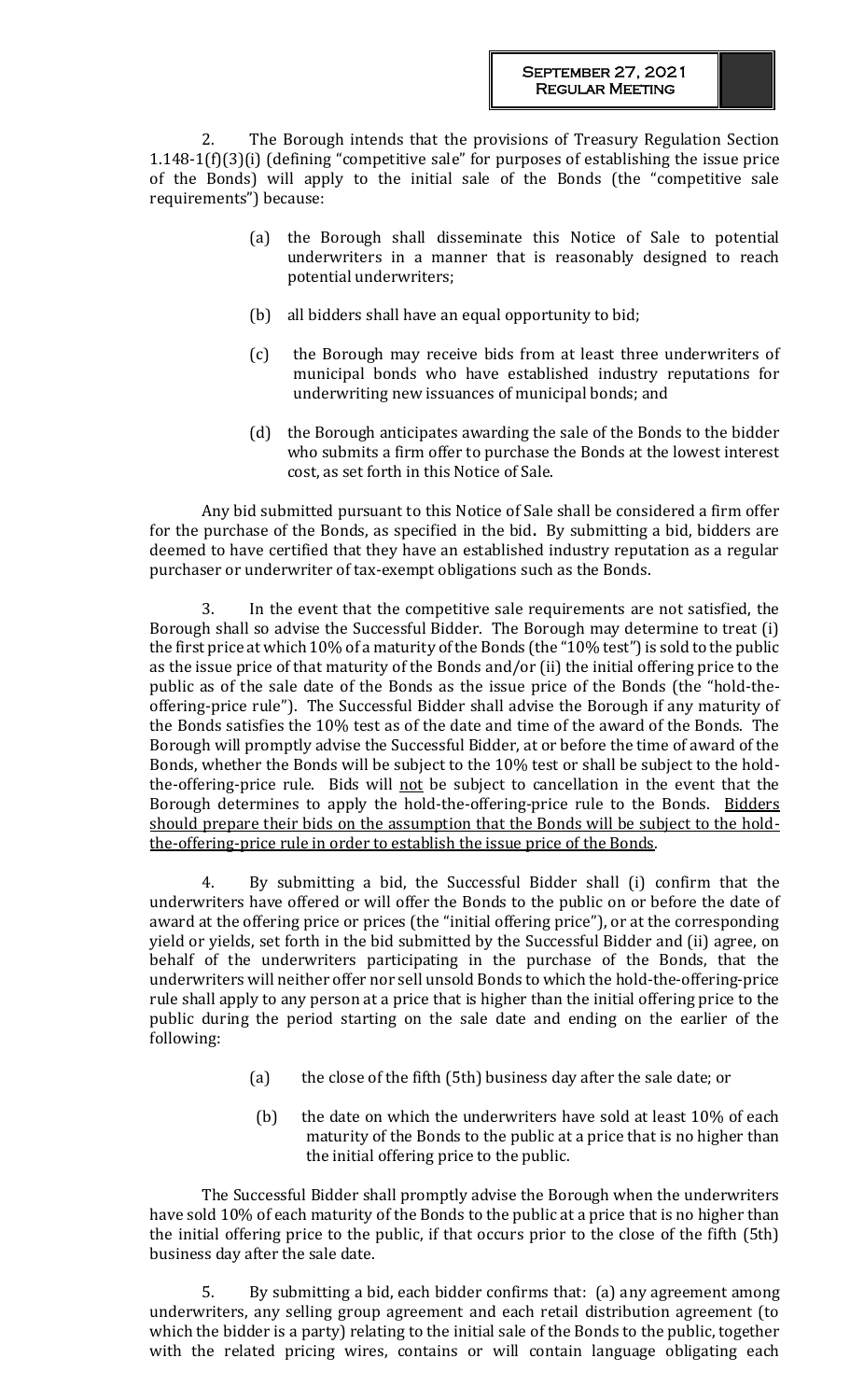underwriter, each dealer who is a member of the selling group, and each broker-dealer that is a party to such retail distribution agreement, as applicable, to (i) report the prices at which it sells to the public the unsold Bonds allotted to it until it is notified by the successful bidder that either the 10% test has been satisfied as to the Bonds and (ii) comply with the hold-the-offering price rule, if applicable, in each case if and for so long as directed by the Successful Bidder and as set forth in the related pricing wires, and (b) any agreement among underwriters relating to the initial sale of the Bonds to the public, together with the related pricing wires, contains or will contain language obligating each underwriter that is a party to a retail distribution agreement to be employed in connection with the initial sale of the Bonds to the public to require each broker-dealer that is a party to such retail distribution agreement to (i) report the prices at which it sells to the public the unsold Bonds allotted to it until it is notified by the Successful Bidder or such underwriter that the either the 10% test has been satisfied as to the Bonds or all of the Bonds have been sold to the public and (ii) comply with the hold-the-offering-price rule, if applicable, in each case if and for so long as directed by the Successful Bidder or such underwriter and as set forth in the related pricing wires.

6. Sales of the Bonds to any person that is a related party to an underwriter shall not constitute sales to the public for purposes of this Notice of Sale. Further, for purposes of this Notice of Sale:

party,

- (a) "public" means any person other than an underwriter or a related
- (b) "underwriter" means (i) any person that agrees pursuant to a written contract with the Borough (or with the lead underwriter to form an underwriting syndicate) to participate in the initial sale of the Bonds to the public and (ii) any person that agrees pursuant to a written contract directly or indirectly with a person described in clause (i) to participate in the initial sale of the Bonds to the public (including a member of a selling group or a party to a retail distribution agreement participating in the initial sale of the Bonds to the public),
- (c) a purchaser of the Bonds is a "related party" to an underwriter if the underwriter and the purchaser are subject, directly or indirectly, to (i) at least 50% common ownership of the voting power or the total value of their stock, if both entities are corporations (including direct ownership by one corporation of another), (ii) more than 50% common ownership of their capital interests or profits interests, if both entities are partnerships (including direct ownership by one partnership of another), or (iii) more than 50% common ownership of the value of the outstanding stock of the corporation or the capital interests or profit interests of the partnership, as applicable, if one entity is a corporation and the other entity is a partnership (including direct ownership of the applicable stock or interests by one entity of the other), and
- (d) "sale date" means the date that the Bonds are awarded by the Borough to the successful bidder.

# Adjustment of Bonds After the Opening of Bids

The Borough may, and expects to, in its sole discretion, after the receipt and opening of bids, adjust the Revised Principal Amounts (as adjusted, the "Final Principal Amounts") provided (i) no maturity schedule adjustment shall exceed 10% upward or downward of the principal for any maturity as specified herein and (ii) that any change in the aggregate Final Principal Amount of Bonds shall not exceed 10% upward or downward of the aggregate Revised Principal Amounts thereof. The Successful Bidder may not withdraw its bid or change the interest rates bid as a result of any changes made to the Revised Principal Amounts within this limit. The dollar amount bid by the Successful Bidder will be adjusted to reflect any adjustments in the aggregate principal amount of the Bonds. Such adjusted bid price will reflect changes in the dollar amount of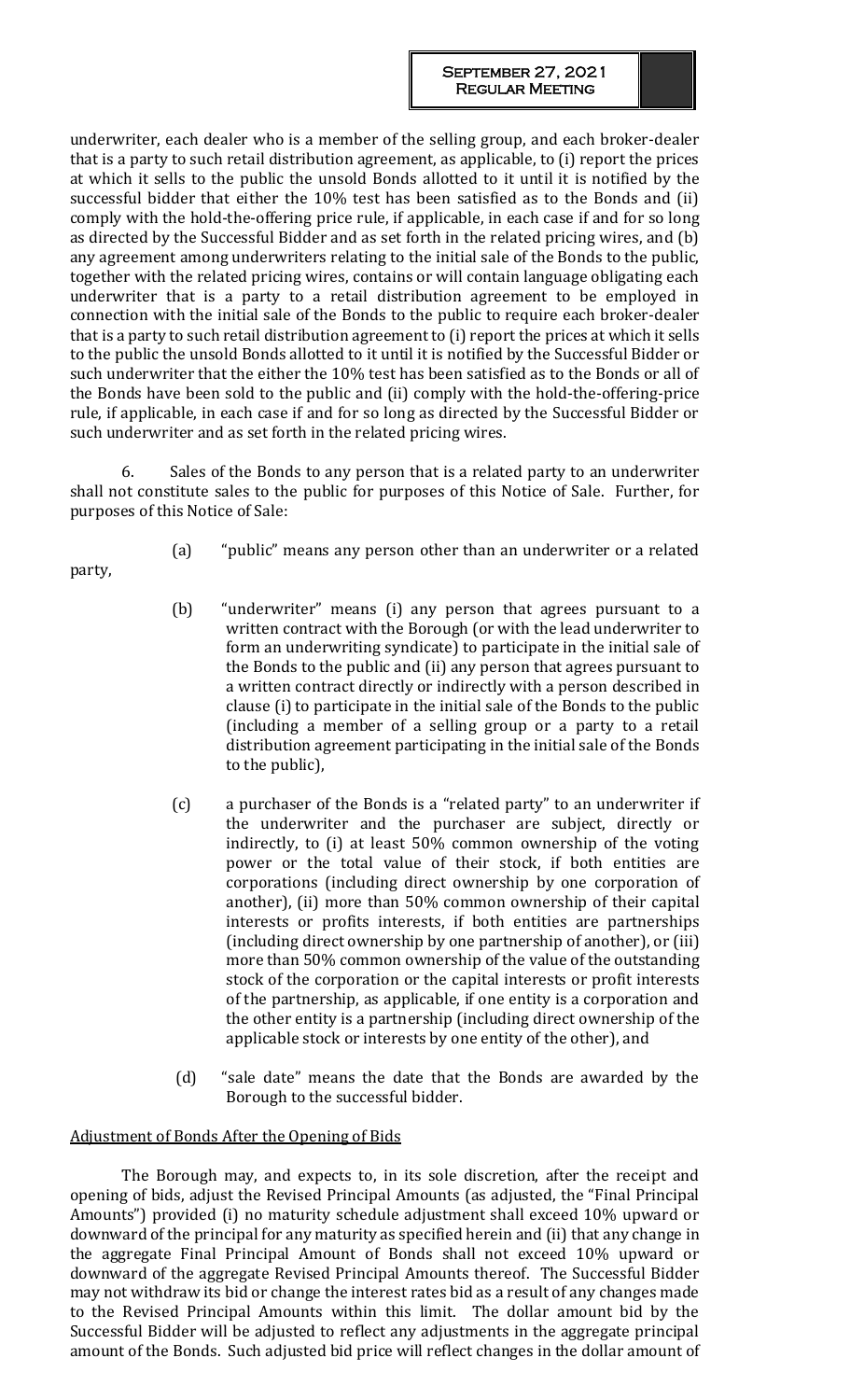the underwriter's discount and original issue discount/premium, if any, but will not change the selling compensation per \$1,000 of par amount of Bonds. The interest rate specified by the Successful Bidder for each maturity will not change. The Borough shall notify the Successful Bidder of the Final Principal Amounts and the resulting adjusted purchase price no later than 8:00 a.m. New Jersey time on the day following the sale and award of the Bonds.

#### Basis of Award

Unless all Proposals for Bonds are rejected, the Bonds will be awarded to the bidder (herein referred to as the "Successful Bidder") offering such interest rate or rates which will produce the lowest true interest cost to the Borough over the life of the Bonds. True interest cost shall be computed by determining the interest rate, compounded semiannually, necessary to discount the debt service payments to the date of the Bonds and to the price bid, excluding interest accrued to the delivery date. The true interest cost shall be calculated from the dated date of the Bonds and shall be based upon the Revised Principal Amounts of each serial maturity and the bid price set forth in each Proposal for Bonds submitted in accordance with this Notice of Sale. In case of a tie, the Borough may select the Successful Bidder by lot. It is requested that each Proposal for Bonds be accompanied by a computation of such true interest cost to the Borough under the terms of the Proposal for Bonds, but such computation is not to be considered as part of the Proposal for Bonds.

#### Delivery and Payment

It is expected that delivery of the Bonds in definitive form will take place at the offices of DTC and that payment for the Bonds will take place at the offices of McCarter & English, LLP, Bond Counsel to the Borough ("Bond Counsel"), in Newark, New Jersey on or about the Closing Date. The Successful Bidder must be prepared to take delivery of the Bonds on the Closing Date and simultaneously pay the remainder of the purchase price thereof (including accrued interest) IN IMMEDIATELY AVAILABLE FEDERAL FUNDS by 9:30 a.m. (New Jersey time) on the Closing Date.

## Documents to be Delivered at Closing

The Successful Bidder shall be obligated to furnish to the Borough within fortyeight (48) hours prior to the Closing Date a certificate (the "Issue Price Certificate"), substantially in the form attached hereto as Exhibit A, with such modifications as may be appropriate or necessary, in the reasonable judgment of the Successful Bidder, the Borough and Bond Counsel. In the event that the Bonds shall be held by the Successful Bidder for investment and not offered for resale to the public, the Successful Bidder shall specify on such Issue Price Certificate the purchase price being paid by the Successful Bidder to the Borough for each such maturity, which purchase price shall be at least equal to the fair market value price of such maturity or maturities.

The obligations hereunder to deliver and accept and pay for the Bonds will also be conditioned on the availability and the delivery on the Closing Date of the approving opinion of the law firm of McCarter & English, LLP, Newark, New Jersey, which will be furnished without cost to the Successful Bidder, substantially in the form set forth in the Official Statement distributed in preliminary form in connection with the sale of the Bonds. Such opinion shall state to the effect that the Bonds are valid and legally binding obligations of the Borough, and that all the taxable property within the jurisdiction of the Borough is subject to the levy of ad valorem taxes, without limitation as to rate or amount, to pay the Bonds and the interest thereon; and will also state that under existing law, interest on the Bonds is not includable in gross income for purposes of Federal income taxation. The obligations hereunder to deliver and accept the Bonds shall be further conditioned on the availability and delivery on the Closing Date of (a) certificates in form satisfactory to Bond Counsel evidencing the proper execution and delivery of the Bonds and receipt of payment therefor and the setting forth the facts necessary to conclude that the interest on the Bonds will be excluded from gross income under Section 103 of the Code; (b) a certificate, in form and tenor satisfactory to Bond Counsel and dated as of the date of such delivery, to the effect that there is no litigation pending or (to the knowledge of the signer or signers thereof) threatened affecting the validity of the Bonds; (c) a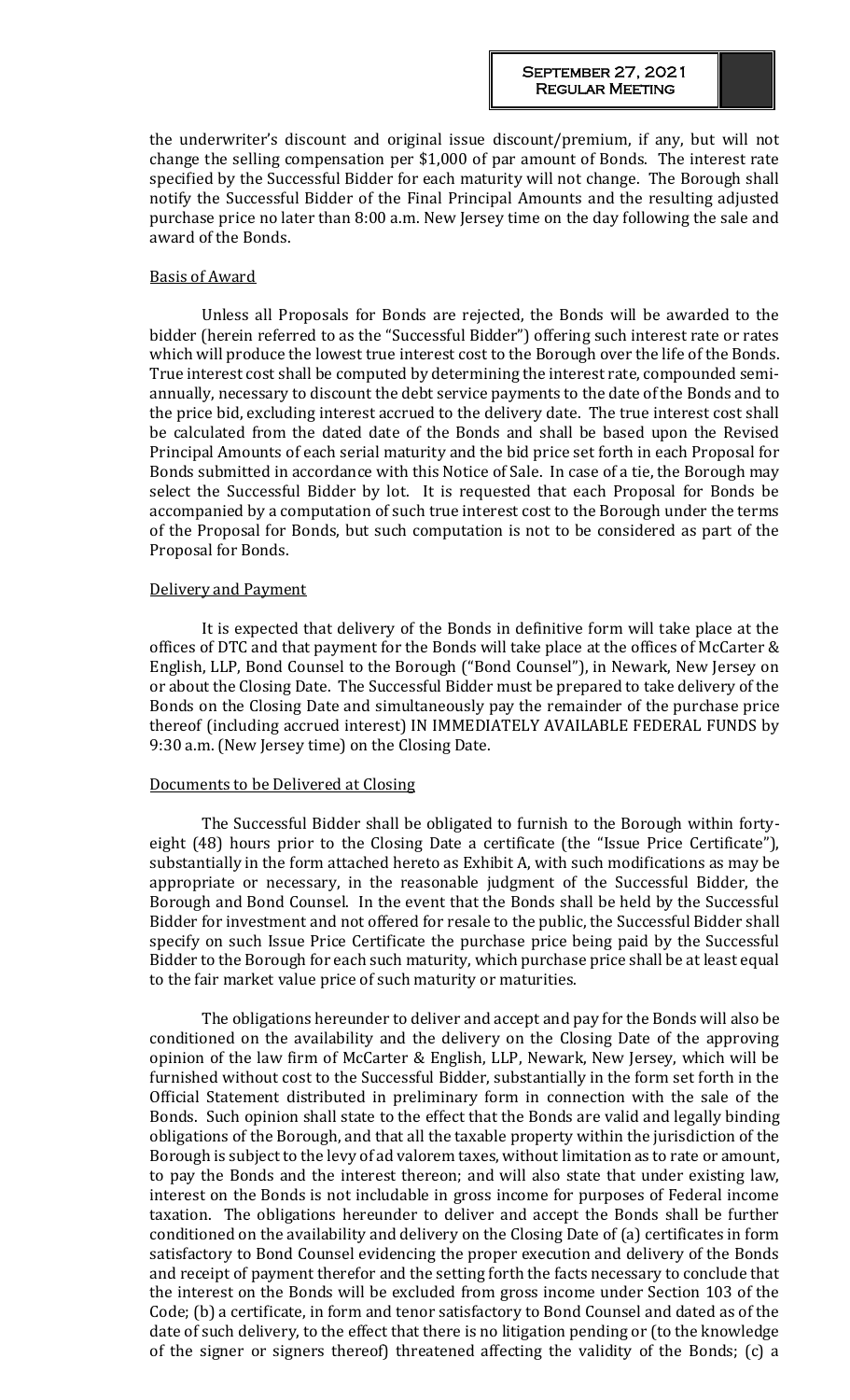certificate signed by the Borough relating to accuracy and completeness of the Preliminary Official Statement and the final Official Statement; and (d) a Continuing Disclosure Certificate satisfying the requirements of Rule 15c2-12 (as hereinafter defined) and the undertaking of the Borough with respect thereto.

#### **Insurance**

If the Bonds qualify for the issuance of any policy of municipal bond insurance or commitment therefor at the option of a bidder, any purchase of such insurance or commitment therefor shall be at the sole option and expense of the bidder and any increased cost of issuance of the Bonds resulting by reason of such insurance, unless otherwise paid, shall be paid by such bidder. Any failure of the Bonds to be so insured or of any such policy of insurance to be issued shall not in any way relieve the Successful Bidder of its contractual obligations arising from the acceptance of its Proposal for Bonds. In the event such a policy of municipal bond insurance is obtained, the Successful Bidder shall, simultaneously with its delivery of the Issue Price Certificate, furnish to the Borough a certificate, in form and substance satisfactory to Bond Counsel, containing such information as shall be required, in the opinion of Bond Counsel, to establish that such municipal bond insurance policy constitutes a "qualified guarantee" (as defined in Section 1.148-4(f) of the Treasury Regulations), the premium for which may be taken into account in determining the yield on the Bonds for purposes of Section 148 of the Code.

#### Preliminary and Final Official Statement

The Borough has issued an official statement with respect to the sale of the Bonds in preliminary form (the "Preliminary Official Statement"). The Borough, by accepting the Proposal for Bonds submitted by the Successful Bidder, (a) certifies to the Successful Bidder as of the date of acceptance of such Proposal for Bonds, that the Preliminary Official Statement furnished prior to the date of such acceptance has been "deemed final" as of its date by the Borough within the meaning of Rule 15c2-12 promulgated under the Securities Exchange Act of 1934 ("Rule 15c2-12"), except for certain omissions permitted thereunder and except for changes permitted by other applicable law and (b) agrees to provide to the Successful Bidder, in order to permit the Successful Bidder to comply with Rule 15c2-12, with up to seventy-five (75) copies of the final Official Statement within seven (7) business days after the date of the acceptance by the Borough of such Proposal for Bonds at the sole cost and expense of the Borough, with any additional copies that the Successful Bidder shall reasonably request to be provided at the sole cost and expense of the Successful Bidder. The Successful Bidder, by executing its Proposal for Bonds, agrees to provide the final Official Statement to the Electronic Municipal Market Access ("EMMA") facility for municipal securities disclosure of the Municipal Securities Rulemaking Board (the "MSRB") immediately upon receipt of the final Official Statement from the Borough and to comply with MSRB Rule G-32. The Successful Bidder shall notify the Borough of (i) the date on which the final Official Statement is filed with EMMA and (ii) the date which is the "end of the underwriting period" for the Bonds within the meaning of Rule 15c2-12.

#### CUSIP Identification Numbers

It is anticipated that CUSIP Identification Numbers will be printed on the Bonds. NW Financial Group, LLC, Municipal Advisor to the Borough, will timely apply for CUSIP Identification Numbers with respect to the Bonds as required by MSRB Rule G-34. The CUSIP Service Bureau charge for the assignment of the numbers shall be the responsibility of and shall be paid for by the Successful Bidder. The Successful Bidder will be responsible for notifying CUSIP Global Services of any changes in structure and shall add or cancel CUSIP numbers as needed to the final structure. The Borough will assume no obligation for the assignment or printing of such numbers on the Bonds or for the correctness of such numbers, and neither the failure to print such numbers on any Bond nor any error with respect thereto shall constitute cause for a failure or refusal by the Successful Bidder thereof to accept delivery of and make payment for the Bonds.

#### Additional Information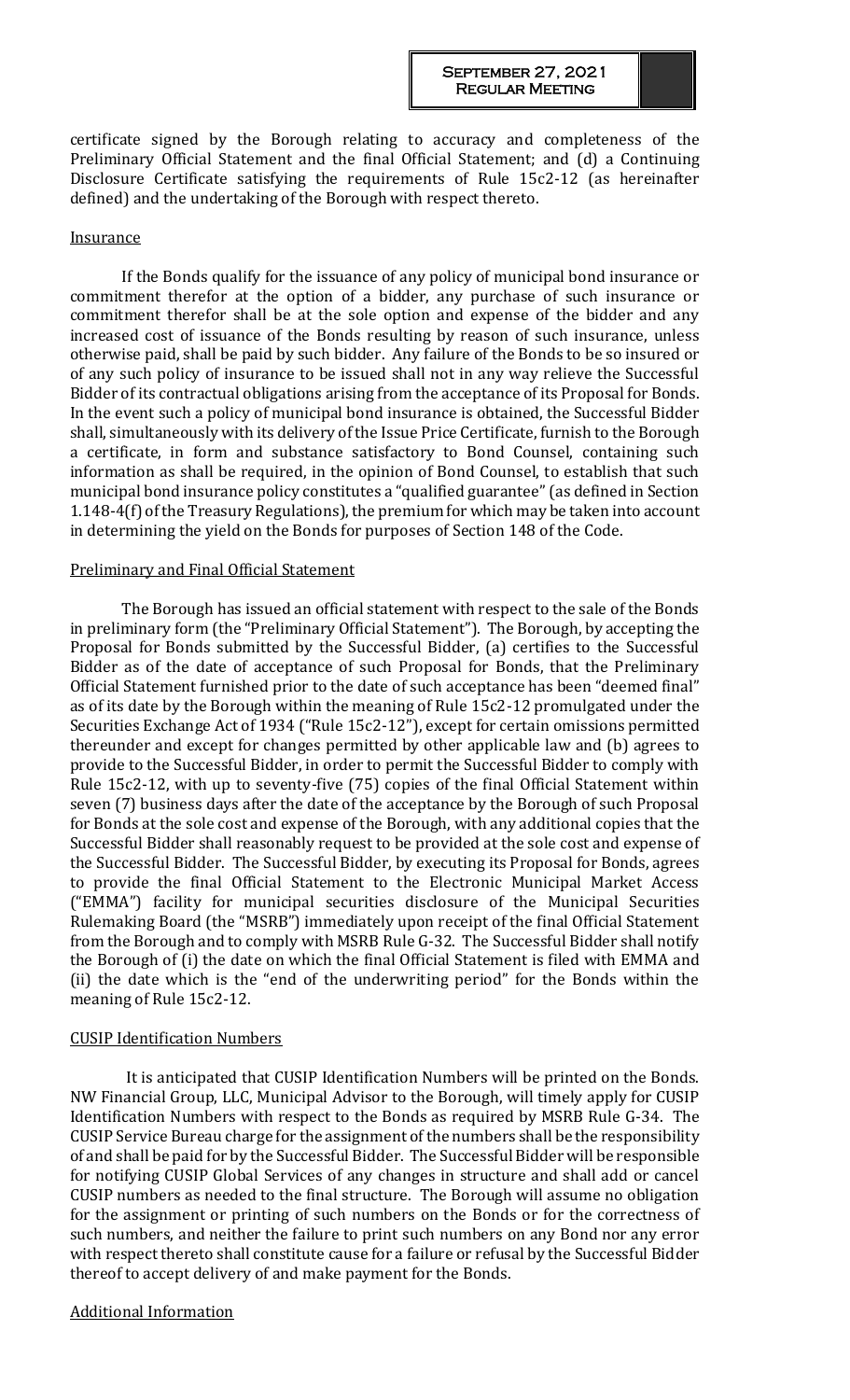Copies of the Preliminary Official Statement and the Notice of Sale may be obtained by contacting the Chief Financial Officer at (732) 390-7035 or the Borough's Municipal Advisor, Heather Litzebauer of NW Financial Group, LLC at (201) 656-0115.

> The Borough of Sayreville, in the County of Middlesex, New Jersey

Dated: October 7, 2021 By: Denise Biancamano Chief Financial Officer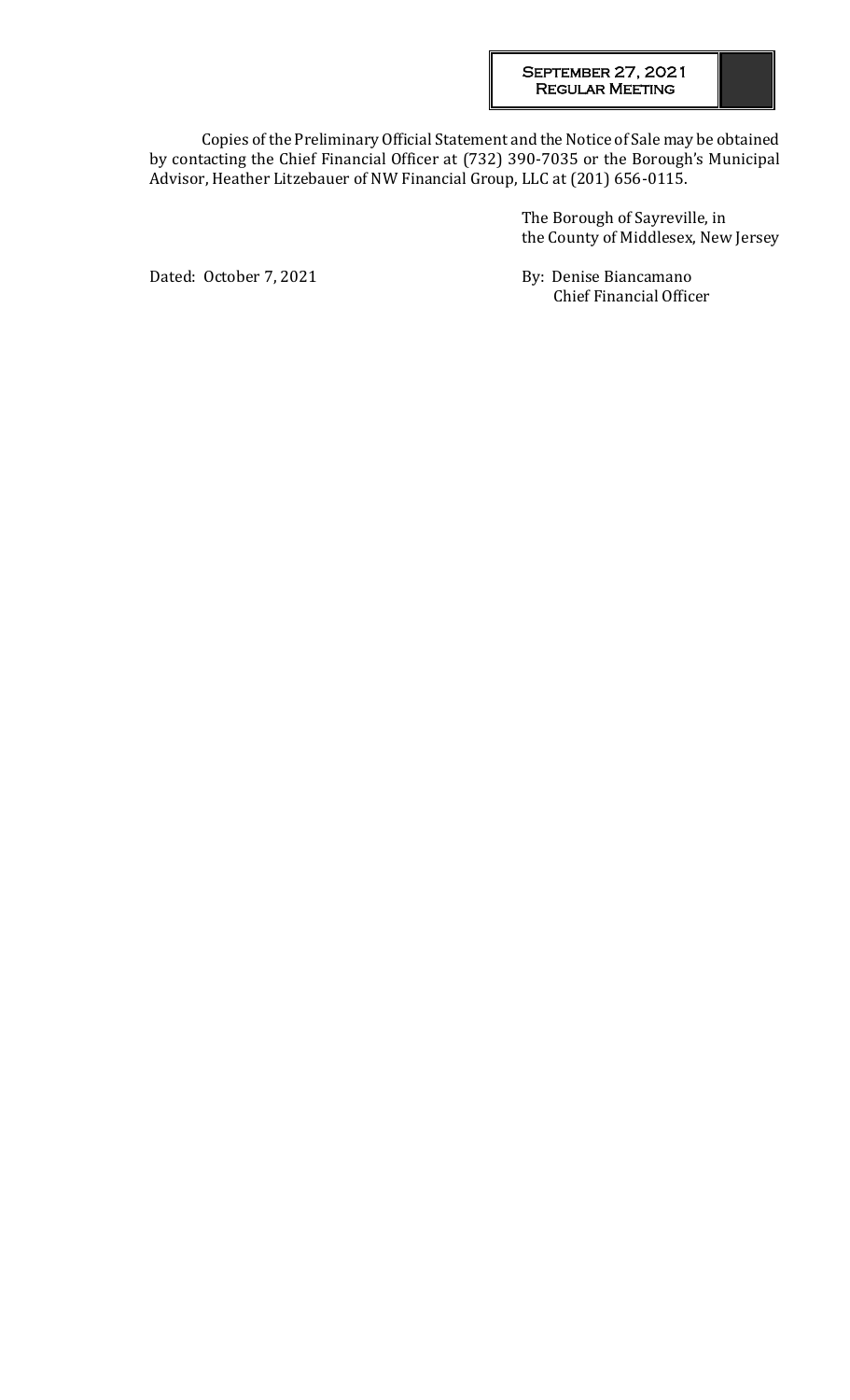Exhibit A to Notice of Sale

## \$23,058,000 BOROUGH OF SAYREVILLE GENERAL OBLIGATION BONDS OF 2021 ISSUE PRICE CERTIFICATE

The undersigned, on behalf of [NAME OF UNDERWRITER/REPRESENTATIVE] (["[SHORT NAME OF UNDERWRITER]")][the "Representative")][, on behalf of itself and [NAMES OF OTHER UNDERWRITERS] (together, the "Underwriting Group"),] hereby certifies as set forth below with respect to the sale and issuance of the above-captioned obligations (the "Bonds").

[Alternative 1 – Three bids received]

1. Reasonably Expected Initial Offering Price.

(a) As of the Sale Date, the reasonably expected initial offering prices of the Bonds to the Public by [SHORT NAME OF UNDERWRITER] are the prices listed in Schedule A (the "Expected Offering Prices"). The Expected Offering Prices are the price for the Maturities of the Bonds used by [SHORT NAME OF UNDERWRITER] in formulating its bid to purchase the Bonds. Attached as Schedule B is a true and correct copy of the bid provided by [SHORT NAME OF UNDERWRITER] to purchase the Bonds.

(b) [SHORT NAME OF UNDERWRITER] was not given the opportunity to review other bids prior to submitting its bid.

(c) The bid submitted by [SHORT NAME OF UNDERWRITER] constituted a firm offer to purchase the Bonds.

[Alternative 2 – 10% actual sales]

1. Sale of the Bonds. As of the date of this certificate, for each Maturity of the Bonds, the first price at which at least 10% of each Maturity of the Bonds was sold to the Public is the respective price listed in Schedule A.

[Alternative 3 – Hold the Price Rule]

1. Initial Offering Price of the Bonds.

(a) The [SHORT NAME OF UNDERWRITER] offered the Bonds to the Public for purchase at the initial offering prices listed in Schedule A (the "Initial Offering Prices") on or before the Sale Date. A copy of the pricing wire or equivalent communication for the Bonds is attached to this certificate as Schedule B.

(b) As set forth in the Notice of Sale and bid award, [SHORT NAME OF UNDERWRITER] has agreed in writing that, (i) it would neither offer nor sell any of the Bonds to any person at a price that is higher than the Initial Offering Prices for the Bonds during the Holding Period (the "hold-the-offering-price rule"), and (ii) any selling group agreement shall contain the agreement of each dealer who is a member of the selling group, and any retail distribution agreement shall contain the agreement of each brokerdealer who is a party to the retail distribution agreement, to comply with the hold-theoffering-price rule. Pursuant to such agreement, no Underwriter (as defined below) has offered or sold any of the Bonds at a price that is higher than the respective Initial Offering Price for the Bonds during the Holding Period.

2. Defined Terms.

[(a) Holding Period means the period starting on the Sale Date and ending on the earlier of (i) the close of the fifth business day after the Sale Date (October 19, 2021), or (ii) the date on which the [SHORT NAME OF UNDERWRITER] has sold at least 10% of each Maturity of the Bonds to the Public at prices that are no higher than the Initial Offering Price for the Bonds.]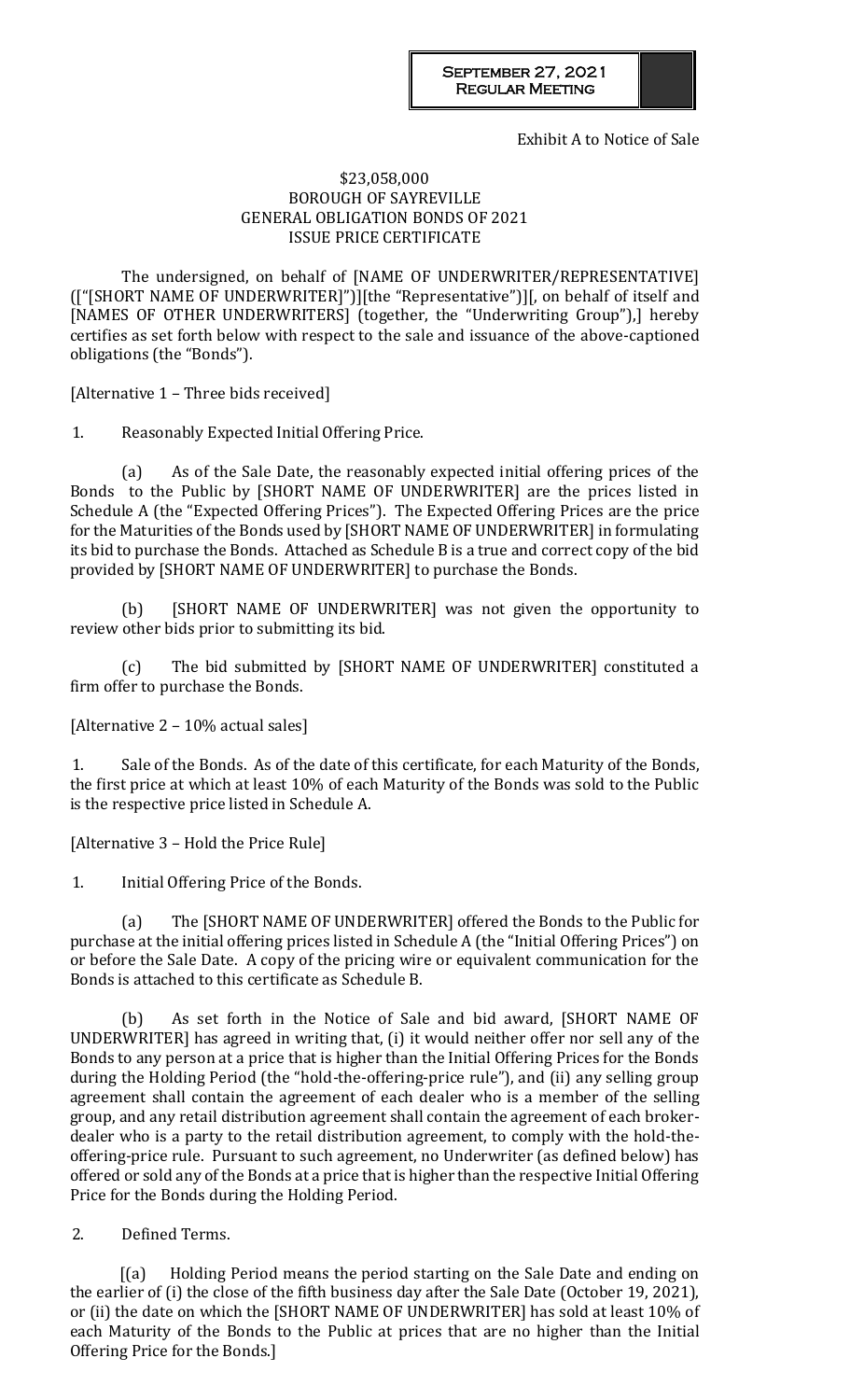[(b)] Issuer means the Borough of Sayreville in the County of Middlesex.

[(c)] Maturity means Bonds with the same credit and payment terms. Bonds with different maturity dates, or Bonds with the same maturity date but different stated interest rates, are treated as separate Maturities.

[(d)] Public means any person (including an individual, trust, estate, partnership, association, company, or corporation) other than an Underwriter or a related party to an Underwriter. The term "related party" for purposes of this certificate generally means any two or more persons who have greater than 50 percent common ownership, directly or indirectly.

[(e)] Underwriter means (i) any person that agrees pursuant to a written contract with the Issuer (or with the lead underwriter to form an underwriting syndicate) to participate in the initial sale of the Bonds to the Public, and (ii) any person that agrees pursuant to a written contract directly or indirectly with a person described in clause (i) of this paragraph to participate in the initial sale of the Bonds to the Public (including a member of a selling group or a party to a retail distribution agreement participating in the initial sale of the Bonds to the Public).

The representations set forth in this certificate are limited to factual matters only. Nothing in this certificate represents [NAME OF UNDERWRITING FIRM][the Representative's] interpretation of any laws, including specifically Sections 103 and 148 of the Internal Revenue Code of 1986, as amended, and the Treasury Regulations thereunder. The undersigned understands that the foregoing information will be relied upon by the Issuer with respect to certain of the representations set forth in the Tax Certificate and with respect to compliance with the federal income tax rules affecting the Bonds, and by McCarter & English, LLP in connection with rendering its opinion that the interest on the Bonds is excluded from gross income for federal income tax purposes, the preparation of the Internal Revenue Service Form 8038-G, and other federal income tax advice that it may give to the Issuer from time to time relating to the Bonds.

[UNDERWRITER][REPRESENTATIVE]

 $By:$ 

Name: Dated: [ISSUE DATE]

> SCHEDULE A EXPECTED OFFERING PRICE (Attached)

SCHEDULE B COPY OF UNDERWRITER'S BID (Attached)

# **RESOLUTION #2021-253 A RESOLUTION OF THE MAYOR AND COUNCIL OF THE BOROUGH OF SAYREVILLE, COUNTY OF MIDDLESEX, STATE OF NEW JERSEY AMENDING RESOLUTION 2021-224**

**WHEREAS,** on September 13, 2021, Resolution 2021-224 was passed approving the transfer of Plenary Retail Consumption License #1219-33-040-008 held by Parlin Bar & Liquor, LLC to Saroha Enterprises, LLC effective September 27, 2021; and

**WHEREAS,** said Resolution mis-stated the effective date; and

**WHEREAS,** said transfer of Plenary Retail Consumption License #1219-33-040- 008 to Saroha Enterprises, LLC is effective on October 1, 2021.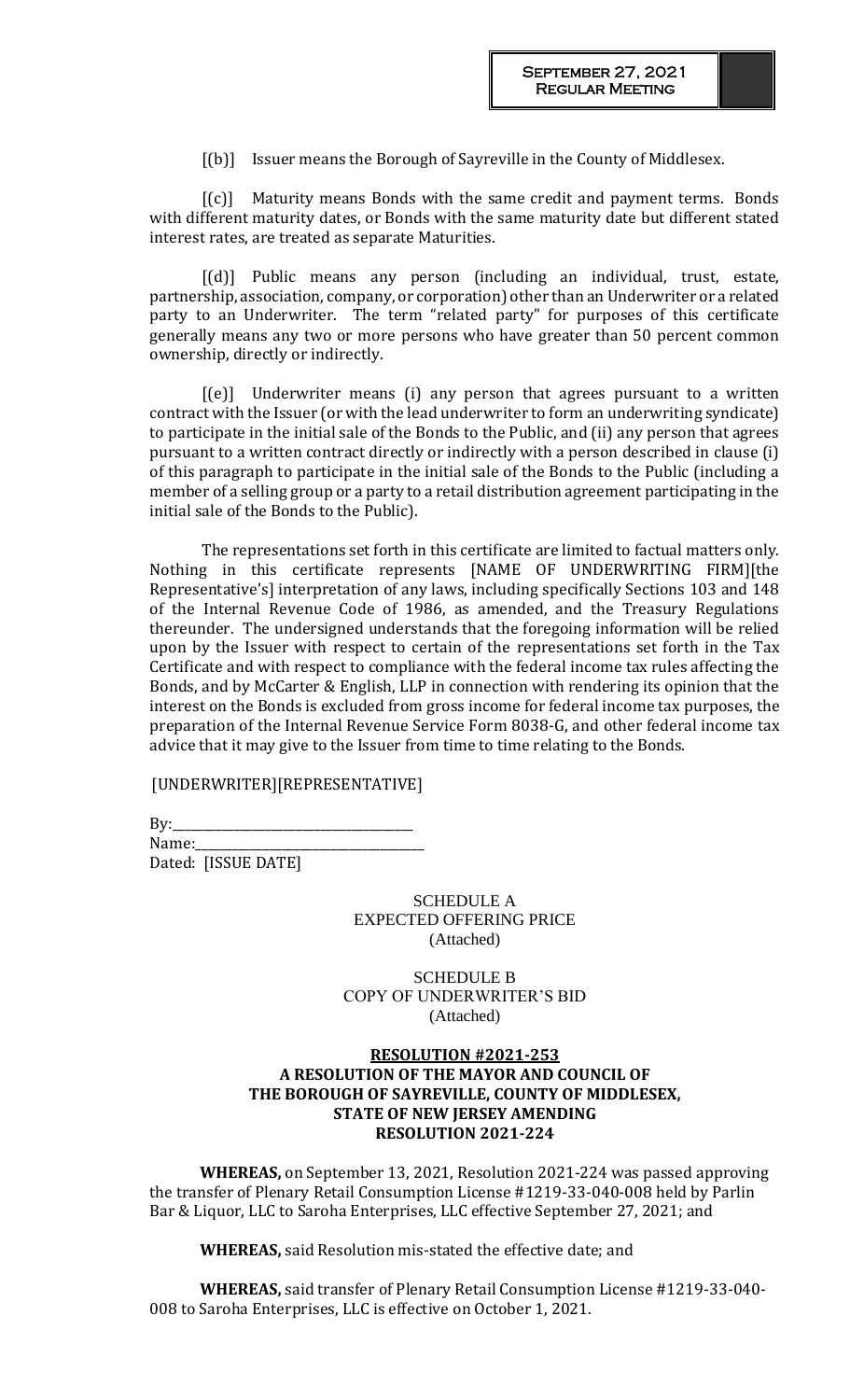**NOW, THEREFORE, BE IT AND IT IS HEREBY RESOLVED** by the Mayor and Council of the Borough of Sayreville, County of Middlesex, State of New Jersey,

Resolution 2021-224 is amended to include the language above.

/s/ Donna Roberts, Councilwoman (Admin. & Finance Committee)

Reviewed by the Borough Attorney and is approved as to form and the Resolution satisfies all of the legal requirements for the Mayor's signature.

/s/ Michael R. DuPont, Borough Attorney

# **ATTEST: BOROUGH OF SAYREVILLE**

/s/ Jessica Morelos, RMC /s/ Victoria Kilpatrick Municipal Clerk Mayor

# **BOROUGH ATTORNEY - Michael DuPont – NONE**

# **PUBLIC PORTION**

At this time Mayor Kilpatrick opened the meeting to the public for questions or comments on any and all matters.

Those appearing were:

- Karen Bebert, 9 Burlington Road

Ms. Bebert commented on the feral cat problem in town and why TNR is needed. She stated that people are not listening to the ordinance regarding feeding of unlicensed cats. Ms. Bebert stated that the current contract with animal control states that the Borough needs to have a TNR program in place. She stated there are about 6,000 to 7,000 cats in the town. Ms. Bebert stating that they would do fundraising and wouldn't cost the Borough anything.

Mayor stated that she's a huge proponent of TNR and understands the importance of it.

Borough Attorney DuPont stated that he reviewed the agreement with animal control and they recommend TNR. Mr. DuPont stated that he's going to look into resources to complete TNR process and procedure. He suggested that they email him recommendations and suggestions.

Mayor authorized the Borough Attorney to meet with the people regarding TNR in the meeting room.

- Taylor Bernosky, 71 Pulaski Avenue Ms. Bernosky questioned why the permit parking signs were removed from the area of Pinetree and Spruce and if there was a reversal of the ordinance.

Mayor responded that there wasn't a reversal of an ordinance and asked the Business Administrator to investigate it.

Ms. Bernosky stated that signs were also taken down on Locust. Someone in audience stated they were also taken down on Cori Street.

- Thomas Fritzen, 143 Main Street Mr. Fritzen commented on the speeding still happening on Main Street. He stated he hasn't seen any enforcement or police presence. Councilman Conti responded that he'll speak with Sgt. Braile.

- Taylor Bernosky, 71 Pulaski Avenue Ms. Bernosky commented on the speeding on Pulaski Avenue and it's very dangerous.